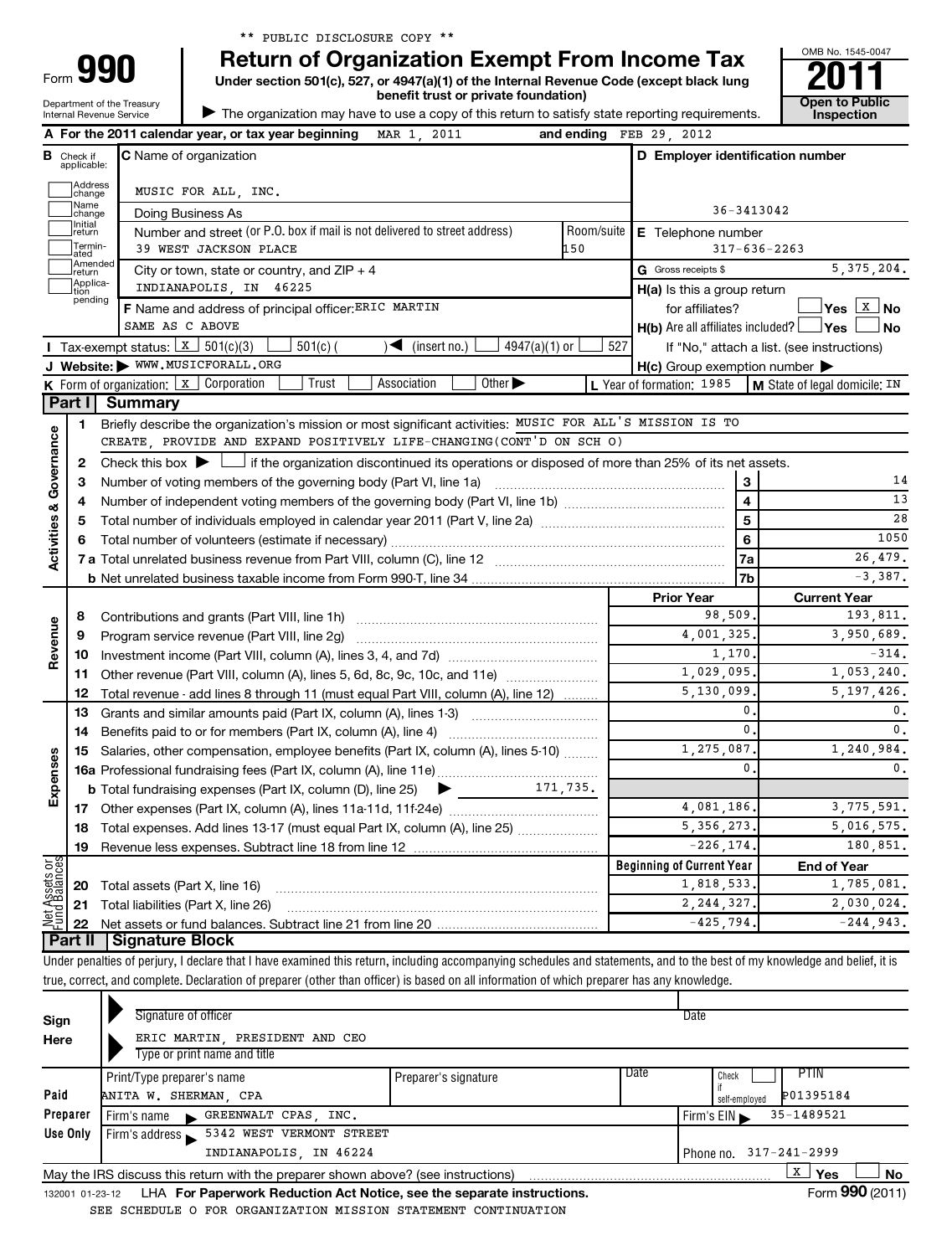|              | Part III   Statement of Program Service Accomplishments                                                                                    |                                                        |
|--------------|--------------------------------------------------------------------------------------------------------------------------------------------|--------------------------------------------------------|
| $\mathbf{1}$ | Briefly describe the organization's mission:                                                                                               |                                                        |
|              | THE MISSION OF MUSIC FOR ALL IS TO CREATE, PROVIDE AND EXPAND                                                                              |                                                        |
|              | POSITIVELY LIFE-CHANGING EXPERIENCES THROUGH MUSIC FOR ALL.                                                                                |                                                        |
|              |                                                                                                                                            |                                                        |
|              | CONTINUED ON SCHEDULE O                                                                                                                    |                                                        |
| $\mathbf{2}$ | Did the organization undertake any significant program services during the year which were not listed on                                   | $\frac{1}{2}$ Yes $\boxed{\text{x}}$ No                |
|              |                                                                                                                                            |                                                        |
| 3            | If "Yes," describe these new services on Schedule O.                                                                                       | $\sqrt{\mathsf{Yes}\ \boxed{\mathrm{X}}\ \mathsf{No}}$ |
|              | If "Yes," describe these changes on Schedule O.                                                                                            |                                                        |
| 4            | Describe the organization's program service accomplishments for each of its three largest program services, as measured by expenses.       |                                                        |
|              | Section 501(c)(3) and 501(c)(4) organizations and section 4947(a)(1) trusts are required to report the amount of grants and allocations to |                                                        |
|              | others, the total expenses, and revenue, if any, for each program service reported.                                                        |                                                        |
| 4a           | $2,295,159$ including grants of \$<br>(Code:<br>(Expenses \$<br>) (Revenue \$                                                              | 3, 193, 427.                                           |
|              | BANDS OF AMERICA GRAND NATIONAL CHAMPIONSHIPS, INDIANAPOLIS, INDIANA,                                                                      |                                                        |
|              | LUCAS OIL STADIUM. NATIONAL CHAMPIONSHIP FOR HIGH SCHOOL MARCHING                                                                          |                                                        |
|              | BANDS, INDIANAPOLIS PUBLIC SCHOOLS MARCHING BAND TOURNAMENT, FUTURE                                                                        |                                                        |
|              | MUSIC EDUCATOR WORKSHOP, SCHOOL ADMINISTRATOR WORKSHOP, JUDGING                                                                            |                                                        |
|              | CLINICS, AND STUDENT LEADERSHIP WORKSHOP. PARTICIPANTS SERVED: 13,465                                                                      |                                                        |
|              | STUDENTS FROM 92 SCHOOLS.                                                                                                                  |                                                        |
|              |                                                                                                                                            |                                                        |
|              | BANDS OF AMERICA SUPER REGIONAL AND REGIONAL CHAMPIONSHIPS HELD IN:                                                                        |                                                        |
|              | INDIANAPOLIS IN, RICHMOND KY, ST. LOUIS MO, AKRON OH, MASON OH, PONTIAC<br>MI, NORTH HUNTINGDON PA, TOWSON MD, ST. GEORGE UT, ATLANTA GA,  |                                                        |
|              | JACKSONVILLE AL, SAN ANTONIO TX, ARLINGTON TX, AND CONROE TX.                                                                              |                                                        |
|              | PARTICIPANTS SERVED: 59,438 STUDENTS FROM 394 SCHOOLS.                                                                                     |                                                        |
| 4b           | $1,286,695$ including grants of \$<br>(Code:<br>) (Expenses \$<br>) (Revenue \$                                                            | 1, 172, 219.                                           |
|              | MUSIC FOR ALL NATIONAL FESTIVAL, INDIANAPOLIS, INDIANA. FESTIVAL FOR                                                                       |                                                        |
|              | MIDDLE AND HIGH SCHOOL CONCERT BANDS, ORCHESTRAS AND PERCUSSION                                                                            |                                                        |
|              | ENSEMBLES AND 3 NATIONAL HONOR ENSEMBLES (HONOR BAND OF AMERICA, HONOR                                                                     |                                                        |
|              | ORCHESTRA OF AMERICA, JAZZ BAND OF AMERICA). PARTICIPANTS SERVED:                                                                          |                                                        |
|              | 1,543 STUDENTS AND 47 TEACHERS.                                                                                                            |                                                        |
|              |                                                                                                                                            |                                                        |
|              |                                                                                                                                            |                                                        |
|              |                                                                                                                                            |                                                        |
|              |                                                                                                                                            |                                                        |
|              |                                                                                                                                            |                                                        |
|              |                                                                                                                                            |                                                        |
| 4с           | 907, 467. including grants of \$<br>(Code: ) (Expenses \$<br>) (Revenue \$                                                                 | 715, 255.                                              |
|              | MUSIC FOR ALL SUMMER SYMPOSIUM, MUNCIE, INDIANA, BALL STATE UNIVERSITY.                                                                    |                                                        |
|              | NATIONAL MUSIC CAMP FOR STUDENTS AND TEACHERS. CURRICULUM OPTIONS                                                                          |                                                        |
|              | INCLUDE TEACHER ACADEMIES FOR HIGH SCHOOL DIRECTORS, PERCUSSION                                                                            |                                                        |
|              | INSTRUCTORS, COLOR GUARD INSTRUCTORS, MIDDLE SCHOOL/YOUNG TEACHER                                                                          |                                                        |
|              | TRAINING, MARCHING BAND, JAZZ BAND, CONCERT BAND, DRUM MAJOR ACADEMY,                                                                      |                                                        |
|              | COLOR GUARD, PERCUSSION, ORCHESTRA, AND LEADERSHIP TRAINING.                                                                               |                                                        |
|              | PARTICIPANTS SERVED: 786 STUDENTS, 80 TEACHERS FROM 32 STATES.                                                                             |                                                        |
|              |                                                                                                                                            |                                                        |
|              |                                                                                                                                            |                                                        |
|              |                                                                                                                                            |                                                        |
|              |                                                                                                                                            |                                                        |
|              |                                                                                                                                            |                                                        |
|              | 4d Other program services (Describe in Schedule O.)<br>20,790. including grants of \$<br>11, 255.<br>(Expenses \$<br>(Revenue \$           |                                                        |
| 4е           | 4,510,111.<br>Total program service expenses                                                                                               |                                                        |
|              |                                                                                                                                            |                                                        |
| 132002       |                                                                                                                                            | Form 990 (2011)                                        |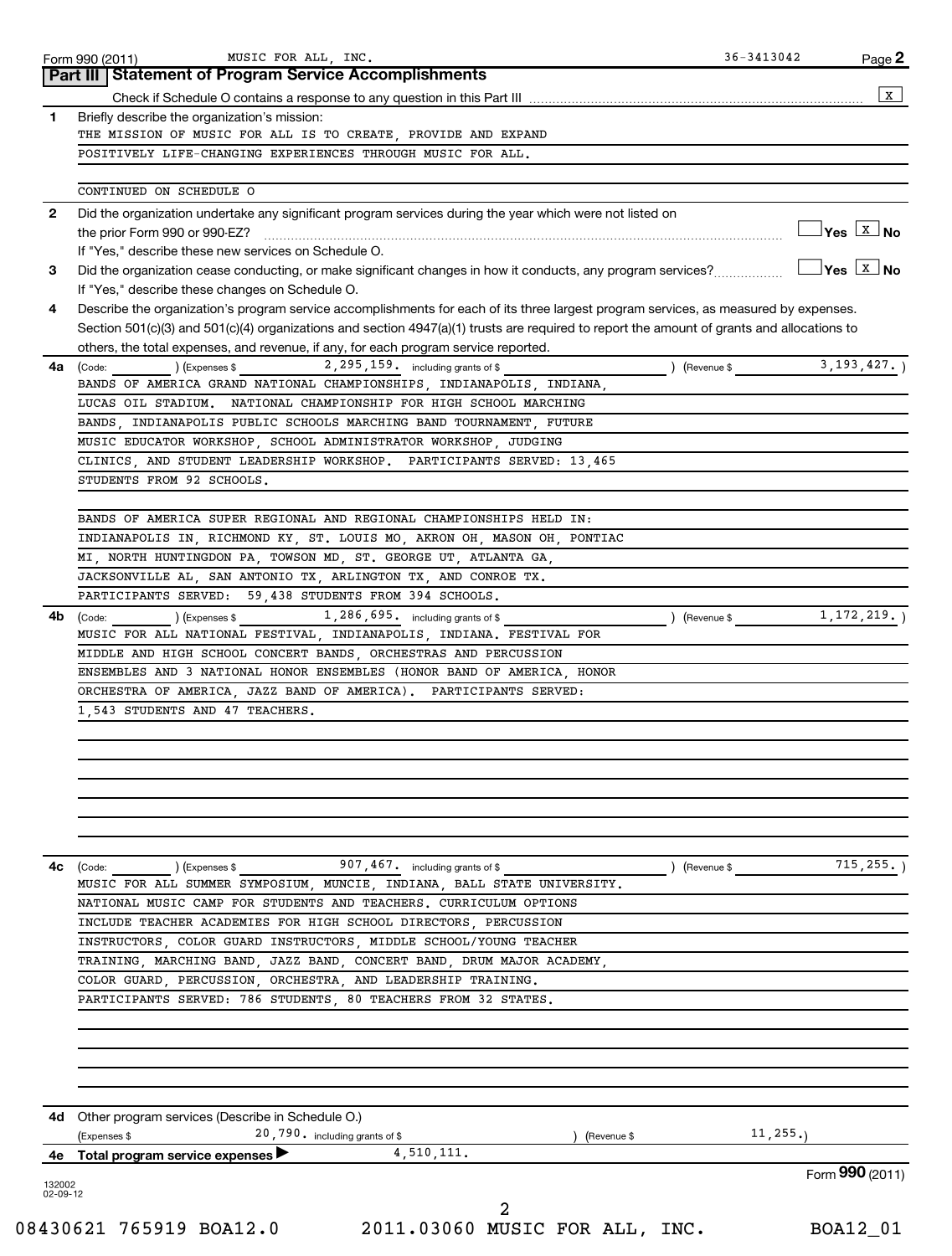|  |  |  | Form 990 (2011) |
|--|--|--|-----------------|
|--|--|--|-----------------|

Form 990 (2011) MUSIC FOR ALL, INC. The Second Second Second Second Second Page Page

|    | Part IV   Checklist of Required Schedules                                                                                            |                        |     |        |  |
|----|--------------------------------------------------------------------------------------------------------------------------------------|------------------------|-----|--------|--|
|    |                                                                                                                                      |                        | Yes | No     |  |
| 1. | Is the organization described in section 501(c)(3) or 4947(a)(1) (other than a private foundation)?                                  |                        |     |        |  |
|    | If "Yes," complete Schedule A                                                                                                        | 1                      | х   |        |  |
| 2  |                                                                                                                                      | $\mathbf{2}$           | X   |        |  |
| 3  | Did the organization engage in direct or indirect political campaign activities on behalf of or in opposition to candidates for      |                        |     |        |  |
|    | public office? If "Yes," complete Schedule C, Part I                                                                                 | 3                      |     | x      |  |
| 4  | Section 501(c)(3) organizations. Did the organization engage in lobbying activities, or have a section 501(h) election in effect     |                        |     |        |  |
|    |                                                                                                                                      | 4                      |     | х      |  |
| 5  | Is the organization a section 501(c)(4), 501(c)(5), or 501(c)(6) organization that receives membership dues, assessments, or         |                        |     |        |  |
|    |                                                                                                                                      | 5                      |     | x      |  |
| 6  | Did the organization maintain any donor advised funds or any similar funds or accounts for which donors have the right to            |                        |     |        |  |
|    | provide advice on the distribution or investment of amounts in such funds or accounts? If "Yes," complete Schedule D, Part I         | 6                      |     | х      |  |
| 7  | Did the organization receive or hold a conservation easement, including easements to preserve open space,                            |                        |     |        |  |
|    | the environment, historic land areas, or historic structures? If "Yes," complete Schedule D, Part II                                 | $\overline{7}$         |     | х      |  |
| 8  | Did the organization maintain collections of works of art, historical treasures, or other similar assets? If "Yes," complete         |                        |     |        |  |
|    |                                                                                                                                      | 8                      |     | х      |  |
| 9  | Did the organization report an amount in Part X, line 21; serve as a custodian for amounts not listed in Part X; or provide          |                        |     |        |  |
|    | credit counseling, debt management, credit repair, or debt negotiation services? If "Yes," complete Schedule D, Part IV              | 9                      |     | х      |  |
| 10 | Did the organization, directly or through a related organization, hold assets in temporarily restricted endowments, permanent        |                        |     |        |  |
|    |                                                                                                                                      | 10                     |     | х      |  |
| 11 | If the organization's answer to any of the following questions is "Yes," then complete Schedule D, Parts VI, VII, VIII, IX, or X     |                        |     |        |  |
|    | as applicable.                                                                                                                       |                        |     |        |  |
|    | a Did the organization report an amount for land, buildings, and equipment in Part X, line 10? If "Yes," complete Schedule D,        |                        |     |        |  |
|    | Part VI                                                                                                                              | 11a                    | x   |        |  |
|    | <b>b</b> Did the organization report an amount for investments - other securities in Part X, line 12 that is 5% or more of its total |                        |     |        |  |
|    |                                                                                                                                      | 11b                    |     | х      |  |
|    | c Did the organization report an amount for investments - program related in Part X, line 13 that is 5% or more of its total         |                        |     | х      |  |
|    | d Did the organization report an amount for other assets in Part X, line 15 that is 5% or more of its total assets reported in       | 11c                    |     |        |  |
|    |                                                                                                                                      | 11d                    |     | х      |  |
|    | e Did the organization report an amount for other liabilities in Part X, line 25? If "Yes," complete Schedule D, Part X              | 11e                    | х   |        |  |
| f. | Did the organization's separate or consolidated financial statements for the tax year include a footnote that addresses              |                        |     |        |  |
|    | the organization's liability for uncertain tax positions under FIN 48 (ASC 740)? If "Yes," complete Schedule D, Part X               | 11f                    | х   |        |  |
|    | 12a Did the organization obtain separate, independent audited financial statements for the tax year? If "Yes," complete              |                        |     |        |  |
|    | Schedule D, Parts XI, XII, and XIII                                                                                                  | 12a                    |     | х      |  |
|    | <b>b</b> Was the organization included in consolidated, independent audited financial statements for the tax year?                   |                        |     |        |  |
|    | If "Yes," and if the organization answered "No" to line 12a, then completing Schedule D, Parts XI, XII, and XIII is optional         | 12b                    | х   |        |  |
| 13 | Is the organization a school described in section $170(b)(1)(A)(ii)?$ If "Yes," complete Schedule E                                  | 13                     |     | х      |  |
|    | 14a Did the organization maintain an office, employees, or agents outside of the United States?                                      | 14a                    |     | х      |  |
|    | <b>b</b> Did the organization have aggregate revenues or expenses of more than \$10,000 from grantmaking, fundraising, business,     |                        |     |        |  |
|    | investment, and program service activities outside the United States, or aggregate foreign investments valued at \$100,000           |                        |     |        |  |
|    |                                                                                                                                      | 14b                    |     | х      |  |
| 15 | Did the organization report on Part IX, column (A), line 3, more than \$5,000 of grants or assistance to any organization            |                        |     |        |  |
|    |                                                                                                                                      | 15                     |     | х      |  |
| 16 | Did the organization report on Part IX, column (A), line 3, more than \$5,000 of aggregate grants or assistance to individuals       |                        |     |        |  |
|    |                                                                                                                                      | 16                     |     | х      |  |
| 17 | Did the organization report a total of more than \$15,000 of expenses for professional fundraising services on Part IX,              |                        |     |        |  |
|    |                                                                                                                                      | 17                     |     | х      |  |
| 18 | Did the organization report more than \$15,000 total of fundraising event gross income and contributions on Part VIII, lines         |                        |     |        |  |
|    |                                                                                                                                      | 18                     |     | х      |  |
| 19 | Did the organization report more than \$15,000 of gross income from gaming activities on Part VIII, line 9a? If "Yes,"               |                        |     |        |  |
|    |                                                                                                                                      | 19                     |     | х<br>х |  |
|    |                                                                                                                                      | 20a<br>20 <sub>b</sub> |     |        |  |
|    |                                                                                                                                      |                        |     |        |  |

Form (2011) **990**

132003 01-23-12

08430621 765919 BOA12.0 2011.03060 MUSIC FOR ALL, INC. BOA12\_01 3

**3**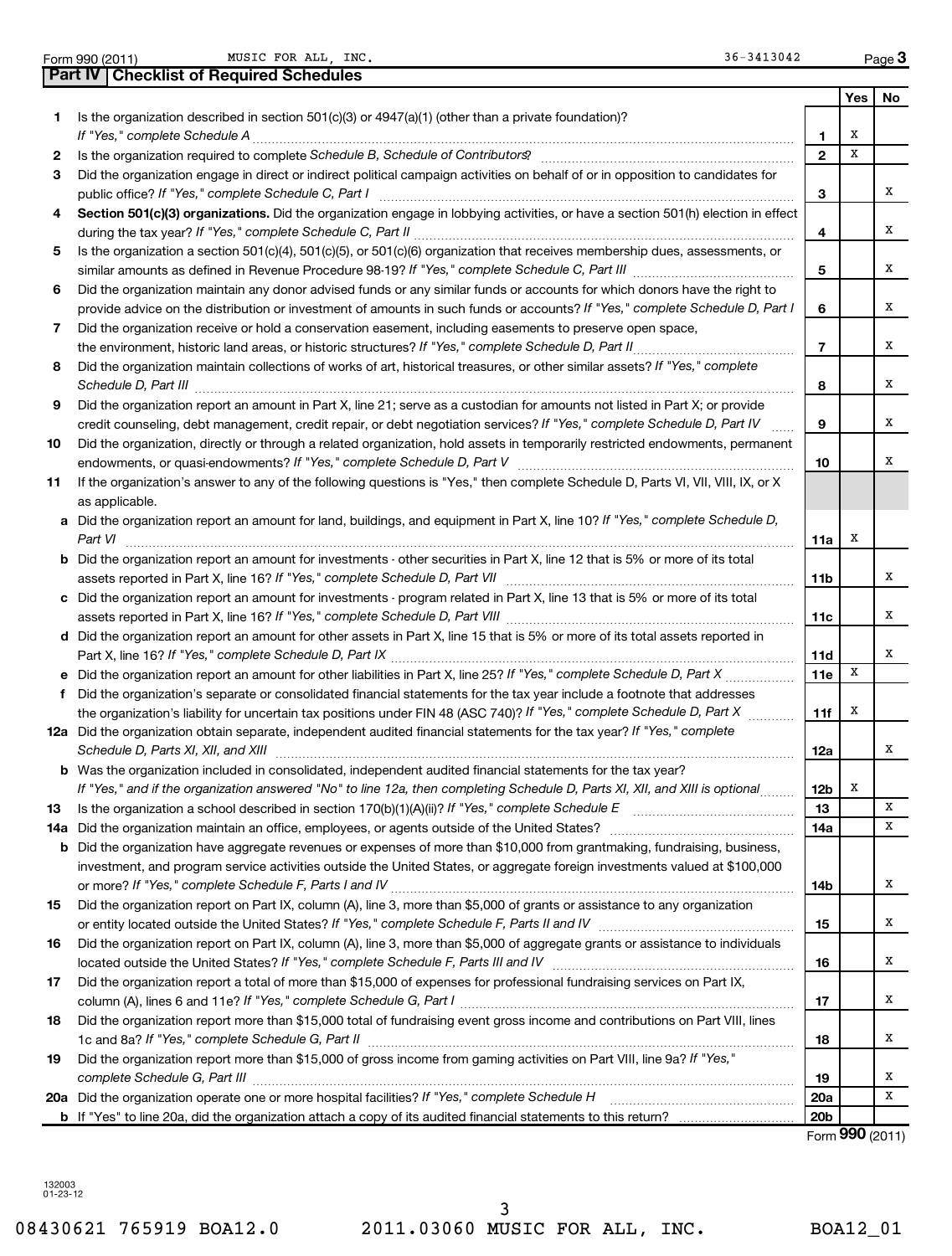|  | Form 990 (2011) |
|--|-----------------|
|  |                 |

Form 990 (2011) MUSIC FOR ALL,INC. 36-3413042 Page MUSIC FOR ALL, INC. 36-3413042

|    | <b>Part IV   Checklist of Required Schedules (continued)</b>                                                                      |     |     |     |
|----|-----------------------------------------------------------------------------------------------------------------------------------|-----|-----|-----|
|    |                                                                                                                                   |     | Yes | No. |
| 21 | Did the organization report more than \$5,000 of grants and other assistance to any government or organization in the             |     |     |     |
|    |                                                                                                                                   | 21  |     | х   |
| 22 | Did the organization report more than \$5,000 of grants and other assistance to individuals in the United States on Part IX,      |     |     |     |
|    | column (A), line 2? If "Yes," complete Schedule I, Parts I and III                                                                | 22  |     | x   |
| 23 | Did the organization answer "Yes" to Part VII, Section A, line 3, 4, or 5 about compensation of the organization's current        |     |     |     |
|    | and former officers, directors, trustees, key employees, and highest compensated employees? If "Yes," complete                    |     |     |     |
|    | Schedule J <b>Executive Construction Construction Construction Construction Construction</b>                                      | 23  | Х   |     |
|    | 24a Did the organization have a tax-exempt bond issue with an outstanding principal amount of more than \$100,000 as of the       |     |     |     |
|    | last day of the year, that was issued after December 31, 2002? If "Yes," answer lines 24b through 24d and complete                |     |     |     |
|    | Schedule K. If "No", go to line 25                                                                                                | 24a |     | х   |
| b  |                                                                                                                                   | 24b |     |     |
|    | Did the organization maintain an escrow account other than a refunding escrow at any time during the year to defease              |     |     |     |
|    |                                                                                                                                   | 24c |     |     |
|    |                                                                                                                                   | 24d |     |     |
|    | 25a Section 501(c)(3) and 501(c)(4) organizations. Did the organization engage in an excess benefit transaction with a            |     |     |     |
|    | disqualified person during the year? If "Yes," complete Schedule L, Part I                                                        | 25a |     | x   |
|    | b Is the organization aware that it engaged in an excess benefit transaction with a disqualified person in a prior year, and      |     |     |     |
|    | that the transaction has not been reported on any of the organization's prior Forms 990 or 990-EZ? If "Yes," complete             |     |     |     |
|    | Schedule L. Part I                                                                                                                | 25b |     | X   |
| 26 | Was a loan to or by a current or former officer, director, trustee, key employee, highly compensated employee, or disqualified    |     |     |     |
|    |                                                                                                                                   | 26  |     | х   |
| 27 | Did the organization provide a grant or other assistance to an officer, director, trustee, key employee, substantial              |     |     |     |
|    | contributor or employee thereof, a grant selection committee member, or to a 35% controlled entity or family member               |     |     |     |
|    |                                                                                                                                   | 27  |     | х   |
| 28 | Was the organization a party to a business transaction with one of the following parties (see Schedule L, Part IV                 |     |     |     |
|    | instructions for applicable filing thresholds, conditions, and exceptions):                                                       |     |     |     |
| а  | A current or former officer, director, trustee, or key employee? If "Yes," complete Schedule L, Part IV                           | 28a | Х   |     |
| b  | A family member of a current or former officer, director, trustee, or key employee? If "Yes," complete Schedule L, Part IV        | 28b |     | x   |
|    | c An entity of which a current or former officer, director, trustee, or key employee (or a family member thereof) was an officer, |     |     |     |
|    | director, trustee, or direct or indirect owner? If "Yes," complete Schedule L, Part IV                                            | 28c | Х   |     |
| 29 |                                                                                                                                   | 29  |     | X   |
| 30 | Did the organization receive contributions of art, historical treasures, or other similar assets, or qualified conservation       |     |     |     |
|    |                                                                                                                                   | 30  |     | х   |
| 31 | Did the organization liquidate, terminate, or dissolve and cease operations?                                                      |     |     |     |
|    |                                                                                                                                   | 31  |     | х   |
| 32 | Did the organization sell, exchange, dispose of, or transfer more than 25% of its net assets? If "Yes," complete                  |     |     |     |
|    | Schedule N, Part II                                                                                                               | 32  |     | х   |
| 33 | Did the organization own 100% of an entity disregarded as separate from the organization under Regulations                        |     |     |     |
|    |                                                                                                                                   | 33  |     | х   |
| 34 | Was the organization related to any tax-exempt or taxable entity?                                                                 |     |     |     |
|    |                                                                                                                                   | 34  | х   |     |
|    |                                                                                                                                   | 35a | х   |     |
| b  | Did the organization receive any payment from or engage in any transaction with a controlled entity within the meaning of         |     |     |     |
|    |                                                                                                                                   | 35b | Х   |     |
| 36 | Section 501(c)(3) organizations. Did the organization make any transfers to an exempt non-charitable related organization?        |     |     |     |
|    | If "Yes," complete Schedule R, Part V, line 2                                                                                     | 36  |     | х   |
| 37 | Did the organization conduct more than 5% of its activities through an entity that is not a related organization                  |     |     |     |
|    |                                                                                                                                   | 37  |     | х   |
| 38 | Did the organization complete Schedule O and provide explanations in Schedule O for Part VI, lines 11 and 19?                     |     |     |     |
|    |                                                                                                                                   | 38  | х   |     |

Form (2011) **990**

132004 01-23-12

08430621 765919 BOA12.0 2011.03060 MUSIC FOR ALL, INC. BOA12\_01 4

**4**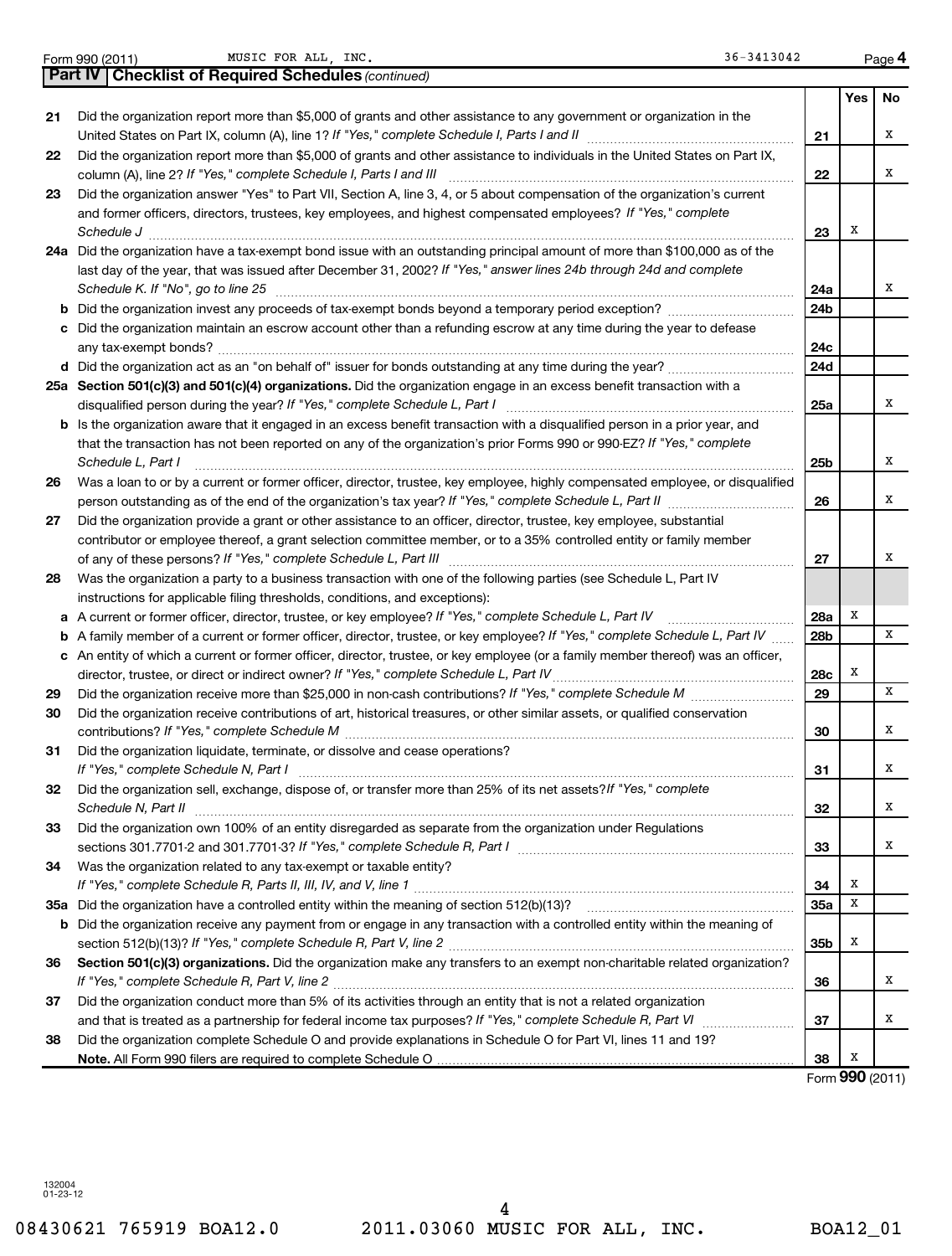| Part V<br><b>Statements Regarding Other IRS Filings and Tax Compliance</b><br>Check if Schedule O contains a response to any question in this Part V<br>Yes  <br><b>No</b><br>196<br>1a<br>1 <sub>b</sub><br>Enter the number of Forms W-2G included in line 1a. Enter -0- if not applicable<br>b<br>Did the organization comply with backup withholding rules for reportable payments to vendors and reportable gaming<br>c<br>х<br>1c<br>2a Enter the number of employees reported on Form W-3, Transmittal of Wage and Tax Statements,<br>28<br>filed for the calendar year ending with or within the year covered by this return<br>2a<br>х<br>2 <sub>b</sub><br>Note. If the sum of lines 1a and 2a is greater than 250, you may be required to e-file (see instructions)<br>х<br>За<br>х<br><b>b</b> If "Yes," has it filed a Form 990-T for this year? If "No," provide an explanation in Schedule O<br>3b<br>4a At any time during the calendar year, did the organization have an interest in, or a signature or other authority over, a<br>х<br>financial account in a foreign country (such as a bank account, securities account, or other financial account)?<br>4a<br><b>b</b> If "Yes," enter the name of the foreign country:<br>See instructions for filing requirements for Form TD F 90-22.1, Report of Foreign Bank and Financial Accounts.<br>х<br>5a<br>х<br>5b<br>5c<br>6a Does the organization have annual gross receipts that are normally greater than \$100,000, and did the organization solicit<br>х<br>6a<br>b If "Yes," did the organization include with every solicitation an express statement that such contributions or gifts<br>were not tax deductible?<br>6b<br>Organizations that may receive deductible contributions under section 170(c).<br>7<br>Did the organization receive a payment in excess of \$75 made partly as a contribution and partly for goods and services provided to the payor?<br>х<br>7a<br>a<br>7b<br>c Did the organization sell, exchange, or otherwise dispose of tangible personal property for which it was required<br>х<br>to file Form 8282?<br>7c<br>7d<br>d If "Yes," indicate the number of Forms 8282 filed during the year manufactured intervent in the set of the N<br>х<br>7е<br>х<br>7f<br>t<br>N/A<br>If the organization received a contribution of qualified intellectual property, did the organization file Form 8899 as required?<br>7g<br>g<br>N/A<br>h If the organization received a contribution of cars, boats, airplanes, or other vehicles, did the organization file a Form 1098-C?<br>7h<br>Sponsoring organizations maintaining donor advised funds and section 509(a)(3) supporting organizations. Did the supporting $N/A$<br>8<br>organization, or a donor advised fund maintained by a sponsoring organization, have excess business holdings at any time during the year?<br>8<br>9<br>Sponsoring organizations maintaining donor advised funds.<br>N/A<br>9а<br>a<br>N/A<br>9b<br>b<br>Section 501(c)(7) organizations. Enter:<br>10<br>10a<br>а<br>Gross receipts, included on Form 990, Part VIII, line 12, for public use of club facilities<br>10b<br>b<br>Section 501(c)(12) organizations. Enter:<br>11<br>N/A<br>11a<br><b>b</b> Gross income from other sources (Do not net amounts due or paid to other sources against<br>amounts due or received from them.)<br>11b<br>12a Section 4947(a)(1) non-exempt charitable trusts. Is the organization filing Form 990 in lieu of Form 1041?<br>12a<br>12b<br>Section 501(c)(29) qualified nonprofit health insurance issuers.<br>13<br>N/A<br>13a<br>Note. See the instructions for additional information the organization must report on Schedule O.<br><b>b</b> Enter the amount of reserves the organization is required to maintain by the states in which the<br>13b<br>13c<br>х<br>14a Did the organization receive any payments for indoor tanning services during the tax year?<br>14a<br><b>b</b> If "Yes," has it filed a Form 720 to report these payments? If "No," provide an explanation in Schedule O<br>14b<br>Form 990 (2011) | 36-3413042<br>MUSIC FOR ALL, INC.<br>Form 990 (2011) |  | $Page$ 5 |
|--------------------------------------------------------------------------------------------------------------------------------------------------------------------------------------------------------------------------------------------------------------------------------------------------------------------------------------------------------------------------------------------------------------------------------------------------------------------------------------------------------------------------------------------------------------------------------------------------------------------------------------------------------------------------------------------------------------------------------------------------------------------------------------------------------------------------------------------------------------------------------------------------------------------------------------------------------------------------------------------------------------------------------------------------------------------------------------------------------------------------------------------------------------------------------------------------------------------------------------------------------------------------------------------------------------------------------------------------------------------------------------------------------------------------------------------------------------------------------------------------------------------------------------------------------------------------------------------------------------------------------------------------------------------------------------------------------------------------------------------------------------------------------------------------------------------------------------------------------------------------------------------------------------------------------------------------------------------------------------------------------------------------------------------------------------------------------------------------------------------------------------------------------------------------------------------------------------------------------------------------------------------------------------------------------------------------------------------------------------------------------------------------------------------------------------------------------------------------------------------------------------------------------------------------------------------------------------------------------------------------------------------------------------------------------------------------------------------------------------------------------------------------------------------------------------------------------------------------------------------------------------------------------------------------------------------------------------------------------------------------------------------------------------------------------------------------------------------------------------------------------------------------------------------------------------------------------------------------------------------------------------------------------------------------------------------------------------------------------------------------------------------------------------------------------------------------------------------------------------------------------------------------------------------------------------------------------------------------------------------------------------------------------------------------------------------------------------------------------------------------------------------------------------------------------------------------------------------------------------------------------------------------------------------------------------------------------------------------------------------------------------------------------------------------------------------------------------------------------------|------------------------------------------------------|--|----------|
|                                                                                                                                                                                                                                                                                                                                                                                                                                                                                                                                                                                                                                                                                                                                                                                                                                                                                                                                                                                                                                                                                                                                                                                                                                                                                                                                                                                                                                                                                                                                                                                                                                                                                                                                                                                                                                                                                                                                                                                                                                                                                                                                                                                                                                                                                                                                                                                                                                                                                                                                                                                                                                                                                                                                                                                                                                                                                                                                                                                                                                                                                                                                                                                                                                                                                                                                                                                                                                                                                                                                                                                                                                                                                                                                                                                                                                                                                                                                                                                                                                                                                                              |                                                      |  |          |
|                                                                                                                                                                                                                                                                                                                                                                                                                                                                                                                                                                                                                                                                                                                                                                                                                                                                                                                                                                                                                                                                                                                                                                                                                                                                                                                                                                                                                                                                                                                                                                                                                                                                                                                                                                                                                                                                                                                                                                                                                                                                                                                                                                                                                                                                                                                                                                                                                                                                                                                                                                                                                                                                                                                                                                                                                                                                                                                                                                                                                                                                                                                                                                                                                                                                                                                                                                                                                                                                                                                                                                                                                                                                                                                                                                                                                                                                                                                                                                                                                                                                                                              |                                                      |  |          |
|                                                                                                                                                                                                                                                                                                                                                                                                                                                                                                                                                                                                                                                                                                                                                                                                                                                                                                                                                                                                                                                                                                                                                                                                                                                                                                                                                                                                                                                                                                                                                                                                                                                                                                                                                                                                                                                                                                                                                                                                                                                                                                                                                                                                                                                                                                                                                                                                                                                                                                                                                                                                                                                                                                                                                                                                                                                                                                                                                                                                                                                                                                                                                                                                                                                                                                                                                                                                                                                                                                                                                                                                                                                                                                                                                                                                                                                                                                                                                                                                                                                                                                              |                                                      |  |          |
|                                                                                                                                                                                                                                                                                                                                                                                                                                                                                                                                                                                                                                                                                                                                                                                                                                                                                                                                                                                                                                                                                                                                                                                                                                                                                                                                                                                                                                                                                                                                                                                                                                                                                                                                                                                                                                                                                                                                                                                                                                                                                                                                                                                                                                                                                                                                                                                                                                                                                                                                                                                                                                                                                                                                                                                                                                                                                                                                                                                                                                                                                                                                                                                                                                                                                                                                                                                                                                                                                                                                                                                                                                                                                                                                                                                                                                                                                                                                                                                                                                                                                                              |                                                      |  |          |
|                                                                                                                                                                                                                                                                                                                                                                                                                                                                                                                                                                                                                                                                                                                                                                                                                                                                                                                                                                                                                                                                                                                                                                                                                                                                                                                                                                                                                                                                                                                                                                                                                                                                                                                                                                                                                                                                                                                                                                                                                                                                                                                                                                                                                                                                                                                                                                                                                                                                                                                                                                                                                                                                                                                                                                                                                                                                                                                                                                                                                                                                                                                                                                                                                                                                                                                                                                                                                                                                                                                                                                                                                                                                                                                                                                                                                                                                                                                                                                                                                                                                                                              |                                                      |  |          |
|                                                                                                                                                                                                                                                                                                                                                                                                                                                                                                                                                                                                                                                                                                                                                                                                                                                                                                                                                                                                                                                                                                                                                                                                                                                                                                                                                                                                                                                                                                                                                                                                                                                                                                                                                                                                                                                                                                                                                                                                                                                                                                                                                                                                                                                                                                                                                                                                                                                                                                                                                                                                                                                                                                                                                                                                                                                                                                                                                                                                                                                                                                                                                                                                                                                                                                                                                                                                                                                                                                                                                                                                                                                                                                                                                                                                                                                                                                                                                                                                                                                                                                              |                                                      |  |          |
|                                                                                                                                                                                                                                                                                                                                                                                                                                                                                                                                                                                                                                                                                                                                                                                                                                                                                                                                                                                                                                                                                                                                                                                                                                                                                                                                                                                                                                                                                                                                                                                                                                                                                                                                                                                                                                                                                                                                                                                                                                                                                                                                                                                                                                                                                                                                                                                                                                                                                                                                                                                                                                                                                                                                                                                                                                                                                                                                                                                                                                                                                                                                                                                                                                                                                                                                                                                                                                                                                                                                                                                                                                                                                                                                                                                                                                                                                                                                                                                                                                                                                                              |                                                      |  |          |
|                                                                                                                                                                                                                                                                                                                                                                                                                                                                                                                                                                                                                                                                                                                                                                                                                                                                                                                                                                                                                                                                                                                                                                                                                                                                                                                                                                                                                                                                                                                                                                                                                                                                                                                                                                                                                                                                                                                                                                                                                                                                                                                                                                                                                                                                                                                                                                                                                                                                                                                                                                                                                                                                                                                                                                                                                                                                                                                                                                                                                                                                                                                                                                                                                                                                                                                                                                                                                                                                                                                                                                                                                                                                                                                                                                                                                                                                                                                                                                                                                                                                                                              |                                                      |  |          |
|                                                                                                                                                                                                                                                                                                                                                                                                                                                                                                                                                                                                                                                                                                                                                                                                                                                                                                                                                                                                                                                                                                                                                                                                                                                                                                                                                                                                                                                                                                                                                                                                                                                                                                                                                                                                                                                                                                                                                                                                                                                                                                                                                                                                                                                                                                                                                                                                                                                                                                                                                                                                                                                                                                                                                                                                                                                                                                                                                                                                                                                                                                                                                                                                                                                                                                                                                                                                                                                                                                                                                                                                                                                                                                                                                                                                                                                                                                                                                                                                                                                                                                              |                                                      |  |          |
|                                                                                                                                                                                                                                                                                                                                                                                                                                                                                                                                                                                                                                                                                                                                                                                                                                                                                                                                                                                                                                                                                                                                                                                                                                                                                                                                                                                                                                                                                                                                                                                                                                                                                                                                                                                                                                                                                                                                                                                                                                                                                                                                                                                                                                                                                                                                                                                                                                                                                                                                                                                                                                                                                                                                                                                                                                                                                                                                                                                                                                                                                                                                                                                                                                                                                                                                                                                                                                                                                                                                                                                                                                                                                                                                                                                                                                                                                                                                                                                                                                                                                                              |                                                      |  |          |
|                                                                                                                                                                                                                                                                                                                                                                                                                                                                                                                                                                                                                                                                                                                                                                                                                                                                                                                                                                                                                                                                                                                                                                                                                                                                                                                                                                                                                                                                                                                                                                                                                                                                                                                                                                                                                                                                                                                                                                                                                                                                                                                                                                                                                                                                                                                                                                                                                                                                                                                                                                                                                                                                                                                                                                                                                                                                                                                                                                                                                                                                                                                                                                                                                                                                                                                                                                                                                                                                                                                                                                                                                                                                                                                                                                                                                                                                                                                                                                                                                                                                                                              |                                                      |  |          |
|                                                                                                                                                                                                                                                                                                                                                                                                                                                                                                                                                                                                                                                                                                                                                                                                                                                                                                                                                                                                                                                                                                                                                                                                                                                                                                                                                                                                                                                                                                                                                                                                                                                                                                                                                                                                                                                                                                                                                                                                                                                                                                                                                                                                                                                                                                                                                                                                                                                                                                                                                                                                                                                                                                                                                                                                                                                                                                                                                                                                                                                                                                                                                                                                                                                                                                                                                                                                                                                                                                                                                                                                                                                                                                                                                                                                                                                                                                                                                                                                                                                                                                              |                                                      |  |          |
|                                                                                                                                                                                                                                                                                                                                                                                                                                                                                                                                                                                                                                                                                                                                                                                                                                                                                                                                                                                                                                                                                                                                                                                                                                                                                                                                                                                                                                                                                                                                                                                                                                                                                                                                                                                                                                                                                                                                                                                                                                                                                                                                                                                                                                                                                                                                                                                                                                                                                                                                                                                                                                                                                                                                                                                                                                                                                                                                                                                                                                                                                                                                                                                                                                                                                                                                                                                                                                                                                                                                                                                                                                                                                                                                                                                                                                                                                                                                                                                                                                                                                                              |                                                      |  |          |
|                                                                                                                                                                                                                                                                                                                                                                                                                                                                                                                                                                                                                                                                                                                                                                                                                                                                                                                                                                                                                                                                                                                                                                                                                                                                                                                                                                                                                                                                                                                                                                                                                                                                                                                                                                                                                                                                                                                                                                                                                                                                                                                                                                                                                                                                                                                                                                                                                                                                                                                                                                                                                                                                                                                                                                                                                                                                                                                                                                                                                                                                                                                                                                                                                                                                                                                                                                                                                                                                                                                                                                                                                                                                                                                                                                                                                                                                                                                                                                                                                                                                                                              |                                                      |  |          |
|                                                                                                                                                                                                                                                                                                                                                                                                                                                                                                                                                                                                                                                                                                                                                                                                                                                                                                                                                                                                                                                                                                                                                                                                                                                                                                                                                                                                                                                                                                                                                                                                                                                                                                                                                                                                                                                                                                                                                                                                                                                                                                                                                                                                                                                                                                                                                                                                                                                                                                                                                                                                                                                                                                                                                                                                                                                                                                                                                                                                                                                                                                                                                                                                                                                                                                                                                                                                                                                                                                                                                                                                                                                                                                                                                                                                                                                                                                                                                                                                                                                                                                              |                                                      |  |          |
|                                                                                                                                                                                                                                                                                                                                                                                                                                                                                                                                                                                                                                                                                                                                                                                                                                                                                                                                                                                                                                                                                                                                                                                                                                                                                                                                                                                                                                                                                                                                                                                                                                                                                                                                                                                                                                                                                                                                                                                                                                                                                                                                                                                                                                                                                                                                                                                                                                                                                                                                                                                                                                                                                                                                                                                                                                                                                                                                                                                                                                                                                                                                                                                                                                                                                                                                                                                                                                                                                                                                                                                                                                                                                                                                                                                                                                                                                                                                                                                                                                                                                                              |                                                      |  |          |
|                                                                                                                                                                                                                                                                                                                                                                                                                                                                                                                                                                                                                                                                                                                                                                                                                                                                                                                                                                                                                                                                                                                                                                                                                                                                                                                                                                                                                                                                                                                                                                                                                                                                                                                                                                                                                                                                                                                                                                                                                                                                                                                                                                                                                                                                                                                                                                                                                                                                                                                                                                                                                                                                                                                                                                                                                                                                                                                                                                                                                                                                                                                                                                                                                                                                                                                                                                                                                                                                                                                                                                                                                                                                                                                                                                                                                                                                                                                                                                                                                                                                                                              |                                                      |  |          |
|                                                                                                                                                                                                                                                                                                                                                                                                                                                                                                                                                                                                                                                                                                                                                                                                                                                                                                                                                                                                                                                                                                                                                                                                                                                                                                                                                                                                                                                                                                                                                                                                                                                                                                                                                                                                                                                                                                                                                                                                                                                                                                                                                                                                                                                                                                                                                                                                                                                                                                                                                                                                                                                                                                                                                                                                                                                                                                                                                                                                                                                                                                                                                                                                                                                                                                                                                                                                                                                                                                                                                                                                                                                                                                                                                                                                                                                                                                                                                                                                                                                                                                              |                                                      |  |          |
|                                                                                                                                                                                                                                                                                                                                                                                                                                                                                                                                                                                                                                                                                                                                                                                                                                                                                                                                                                                                                                                                                                                                                                                                                                                                                                                                                                                                                                                                                                                                                                                                                                                                                                                                                                                                                                                                                                                                                                                                                                                                                                                                                                                                                                                                                                                                                                                                                                                                                                                                                                                                                                                                                                                                                                                                                                                                                                                                                                                                                                                                                                                                                                                                                                                                                                                                                                                                                                                                                                                                                                                                                                                                                                                                                                                                                                                                                                                                                                                                                                                                                                              |                                                      |  |          |
|                                                                                                                                                                                                                                                                                                                                                                                                                                                                                                                                                                                                                                                                                                                                                                                                                                                                                                                                                                                                                                                                                                                                                                                                                                                                                                                                                                                                                                                                                                                                                                                                                                                                                                                                                                                                                                                                                                                                                                                                                                                                                                                                                                                                                                                                                                                                                                                                                                                                                                                                                                                                                                                                                                                                                                                                                                                                                                                                                                                                                                                                                                                                                                                                                                                                                                                                                                                                                                                                                                                                                                                                                                                                                                                                                                                                                                                                                                                                                                                                                                                                                                              |                                                      |  |          |
|                                                                                                                                                                                                                                                                                                                                                                                                                                                                                                                                                                                                                                                                                                                                                                                                                                                                                                                                                                                                                                                                                                                                                                                                                                                                                                                                                                                                                                                                                                                                                                                                                                                                                                                                                                                                                                                                                                                                                                                                                                                                                                                                                                                                                                                                                                                                                                                                                                                                                                                                                                                                                                                                                                                                                                                                                                                                                                                                                                                                                                                                                                                                                                                                                                                                                                                                                                                                                                                                                                                                                                                                                                                                                                                                                                                                                                                                                                                                                                                                                                                                                                              |                                                      |  |          |
|                                                                                                                                                                                                                                                                                                                                                                                                                                                                                                                                                                                                                                                                                                                                                                                                                                                                                                                                                                                                                                                                                                                                                                                                                                                                                                                                                                                                                                                                                                                                                                                                                                                                                                                                                                                                                                                                                                                                                                                                                                                                                                                                                                                                                                                                                                                                                                                                                                                                                                                                                                                                                                                                                                                                                                                                                                                                                                                                                                                                                                                                                                                                                                                                                                                                                                                                                                                                                                                                                                                                                                                                                                                                                                                                                                                                                                                                                                                                                                                                                                                                                                              |                                                      |  |          |
|                                                                                                                                                                                                                                                                                                                                                                                                                                                                                                                                                                                                                                                                                                                                                                                                                                                                                                                                                                                                                                                                                                                                                                                                                                                                                                                                                                                                                                                                                                                                                                                                                                                                                                                                                                                                                                                                                                                                                                                                                                                                                                                                                                                                                                                                                                                                                                                                                                                                                                                                                                                                                                                                                                                                                                                                                                                                                                                                                                                                                                                                                                                                                                                                                                                                                                                                                                                                                                                                                                                                                                                                                                                                                                                                                                                                                                                                                                                                                                                                                                                                                                              |                                                      |  |          |
|                                                                                                                                                                                                                                                                                                                                                                                                                                                                                                                                                                                                                                                                                                                                                                                                                                                                                                                                                                                                                                                                                                                                                                                                                                                                                                                                                                                                                                                                                                                                                                                                                                                                                                                                                                                                                                                                                                                                                                                                                                                                                                                                                                                                                                                                                                                                                                                                                                                                                                                                                                                                                                                                                                                                                                                                                                                                                                                                                                                                                                                                                                                                                                                                                                                                                                                                                                                                                                                                                                                                                                                                                                                                                                                                                                                                                                                                                                                                                                                                                                                                                                              |                                                      |  |          |
|                                                                                                                                                                                                                                                                                                                                                                                                                                                                                                                                                                                                                                                                                                                                                                                                                                                                                                                                                                                                                                                                                                                                                                                                                                                                                                                                                                                                                                                                                                                                                                                                                                                                                                                                                                                                                                                                                                                                                                                                                                                                                                                                                                                                                                                                                                                                                                                                                                                                                                                                                                                                                                                                                                                                                                                                                                                                                                                                                                                                                                                                                                                                                                                                                                                                                                                                                                                                                                                                                                                                                                                                                                                                                                                                                                                                                                                                                                                                                                                                                                                                                                              |                                                      |  |          |
|                                                                                                                                                                                                                                                                                                                                                                                                                                                                                                                                                                                                                                                                                                                                                                                                                                                                                                                                                                                                                                                                                                                                                                                                                                                                                                                                                                                                                                                                                                                                                                                                                                                                                                                                                                                                                                                                                                                                                                                                                                                                                                                                                                                                                                                                                                                                                                                                                                                                                                                                                                                                                                                                                                                                                                                                                                                                                                                                                                                                                                                                                                                                                                                                                                                                                                                                                                                                                                                                                                                                                                                                                                                                                                                                                                                                                                                                                                                                                                                                                                                                                                              |                                                      |  |          |
|                                                                                                                                                                                                                                                                                                                                                                                                                                                                                                                                                                                                                                                                                                                                                                                                                                                                                                                                                                                                                                                                                                                                                                                                                                                                                                                                                                                                                                                                                                                                                                                                                                                                                                                                                                                                                                                                                                                                                                                                                                                                                                                                                                                                                                                                                                                                                                                                                                                                                                                                                                                                                                                                                                                                                                                                                                                                                                                                                                                                                                                                                                                                                                                                                                                                                                                                                                                                                                                                                                                                                                                                                                                                                                                                                                                                                                                                                                                                                                                                                                                                                                              |                                                      |  |          |
|                                                                                                                                                                                                                                                                                                                                                                                                                                                                                                                                                                                                                                                                                                                                                                                                                                                                                                                                                                                                                                                                                                                                                                                                                                                                                                                                                                                                                                                                                                                                                                                                                                                                                                                                                                                                                                                                                                                                                                                                                                                                                                                                                                                                                                                                                                                                                                                                                                                                                                                                                                                                                                                                                                                                                                                                                                                                                                                                                                                                                                                                                                                                                                                                                                                                                                                                                                                                                                                                                                                                                                                                                                                                                                                                                                                                                                                                                                                                                                                                                                                                                                              |                                                      |  |          |
|                                                                                                                                                                                                                                                                                                                                                                                                                                                                                                                                                                                                                                                                                                                                                                                                                                                                                                                                                                                                                                                                                                                                                                                                                                                                                                                                                                                                                                                                                                                                                                                                                                                                                                                                                                                                                                                                                                                                                                                                                                                                                                                                                                                                                                                                                                                                                                                                                                                                                                                                                                                                                                                                                                                                                                                                                                                                                                                                                                                                                                                                                                                                                                                                                                                                                                                                                                                                                                                                                                                                                                                                                                                                                                                                                                                                                                                                                                                                                                                                                                                                                                              |                                                      |  |          |
|                                                                                                                                                                                                                                                                                                                                                                                                                                                                                                                                                                                                                                                                                                                                                                                                                                                                                                                                                                                                                                                                                                                                                                                                                                                                                                                                                                                                                                                                                                                                                                                                                                                                                                                                                                                                                                                                                                                                                                                                                                                                                                                                                                                                                                                                                                                                                                                                                                                                                                                                                                                                                                                                                                                                                                                                                                                                                                                                                                                                                                                                                                                                                                                                                                                                                                                                                                                                                                                                                                                                                                                                                                                                                                                                                                                                                                                                                                                                                                                                                                                                                                              |                                                      |  |          |
|                                                                                                                                                                                                                                                                                                                                                                                                                                                                                                                                                                                                                                                                                                                                                                                                                                                                                                                                                                                                                                                                                                                                                                                                                                                                                                                                                                                                                                                                                                                                                                                                                                                                                                                                                                                                                                                                                                                                                                                                                                                                                                                                                                                                                                                                                                                                                                                                                                                                                                                                                                                                                                                                                                                                                                                                                                                                                                                                                                                                                                                                                                                                                                                                                                                                                                                                                                                                                                                                                                                                                                                                                                                                                                                                                                                                                                                                                                                                                                                                                                                                                                              |                                                      |  |          |
|                                                                                                                                                                                                                                                                                                                                                                                                                                                                                                                                                                                                                                                                                                                                                                                                                                                                                                                                                                                                                                                                                                                                                                                                                                                                                                                                                                                                                                                                                                                                                                                                                                                                                                                                                                                                                                                                                                                                                                                                                                                                                                                                                                                                                                                                                                                                                                                                                                                                                                                                                                                                                                                                                                                                                                                                                                                                                                                                                                                                                                                                                                                                                                                                                                                                                                                                                                                                                                                                                                                                                                                                                                                                                                                                                                                                                                                                                                                                                                                                                                                                                                              |                                                      |  |          |
|                                                                                                                                                                                                                                                                                                                                                                                                                                                                                                                                                                                                                                                                                                                                                                                                                                                                                                                                                                                                                                                                                                                                                                                                                                                                                                                                                                                                                                                                                                                                                                                                                                                                                                                                                                                                                                                                                                                                                                                                                                                                                                                                                                                                                                                                                                                                                                                                                                                                                                                                                                                                                                                                                                                                                                                                                                                                                                                                                                                                                                                                                                                                                                                                                                                                                                                                                                                                                                                                                                                                                                                                                                                                                                                                                                                                                                                                                                                                                                                                                                                                                                              |                                                      |  |          |
|                                                                                                                                                                                                                                                                                                                                                                                                                                                                                                                                                                                                                                                                                                                                                                                                                                                                                                                                                                                                                                                                                                                                                                                                                                                                                                                                                                                                                                                                                                                                                                                                                                                                                                                                                                                                                                                                                                                                                                                                                                                                                                                                                                                                                                                                                                                                                                                                                                                                                                                                                                                                                                                                                                                                                                                                                                                                                                                                                                                                                                                                                                                                                                                                                                                                                                                                                                                                                                                                                                                                                                                                                                                                                                                                                                                                                                                                                                                                                                                                                                                                                                              |                                                      |  |          |
|                                                                                                                                                                                                                                                                                                                                                                                                                                                                                                                                                                                                                                                                                                                                                                                                                                                                                                                                                                                                                                                                                                                                                                                                                                                                                                                                                                                                                                                                                                                                                                                                                                                                                                                                                                                                                                                                                                                                                                                                                                                                                                                                                                                                                                                                                                                                                                                                                                                                                                                                                                                                                                                                                                                                                                                                                                                                                                                                                                                                                                                                                                                                                                                                                                                                                                                                                                                                                                                                                                                                                                                                                                                                                                                                                                                                                                                                                                                                                                                                                                                                                                              |                                                      |  |          |
|                                                                                                                                                                                                                                                                                                                                                                                                                                                                                                                                                                                                                                                                                                                                                                                                                                                                                                                                                                                                                                                                                                                                                                                                                                                                                                                                                                                                                                                                                                                                                                                                                                                                                                                                                                                                                                                                                                                                                                                                                                                                                                                                                                                                                                                                                                                                                                                                                                                                                                                                                                                                                                                                                                                                                                                                                                                                                                                                                                                                                                                                                                                                                                                                                                                                                                                                                                                                                                                                                                                                                                                                                                                                                                                                                                                                                                                                                                                                                                                                                                                                                                              |                                                      |  |          |
|                                                                                                                                                                                                                                                                                                                                                                                                                                                                                                                                                                                                                                                                                                                                                                                                                                                                                                                                                                                                                                                                                                                                                                                                                                                                                                                                                                                                                                                                                                                                                                                                                                                                                                                                                                                                                                                                                                                                                                                                                                                                                                                                                                                                                                                                                                                                                                                                                                                                                                                                                                                                                                                                                                                                                                                                                                                                                                                                                                                                                                                                                                                                                                                                                                                                                                                                                                                                                                                                                                                                                                                                                                                                                                                                                                                                                                                                                                                                                                                                                                                                                                              |                                                      |  |          |
|                                                                                                                                                                                                                                                                                                                                                                                                                                                                                                                                                                                                                                                                                                                                                                                                                                                                                                                                                                                                                                                                                                                                                                                                                                                                                                                                                                                                                                                                                                                                                                                                                                                                                                                                                                                                                                                                                                                                                                                                                                                                                                                                                                                                                                                                                                                                                                                                                                                                                                                                                                                                                                                                                                                                                                                                                                                                                                                                                                                                                                                                                                                                                                                                                                                                                                                                                                                                                                                                                                                                                                                                                                                                                                                                                                                                                                                                                                                                                                                                                                                                                                              |                                                      |  |          |
|                                                                                                                                                                                                                                                                                                                                                                                                                                                                                                                                                                                                                                                                                                                                                                                                                                                                                                                                                                                                                                                                                                                                                                                                                                                                                                                                                                                                                                                                                                                                                                                                                                                                                                                                                                                                                                                                                                                                                                                                                                                                                                                                                                                                                                                                                                                                                                                                                                                                                                                                                                                                                                                                                                                                                                                                                                                                                                                                                                                                                                                                                                                                                                                                                                                                                                                                                                                                                                                                                                                                                                                                                                                                                                                                                                                                                                                                                                                                                                                                                                                                                                              |                                                      |  |          |
|                                                                                                                                                                                                                                                                                                                                                                                                                                                                                                                                                                                                                                                                                                                                                                                                                                                                                                                                                                                                                                                                                                                                                                                                                                                                                                                                                                                                                                                                                                                                                                                                                                                                                                                                                                                                                                                                                                                                                                                                                                                                                                                                                                                                                                                                                                                                                                                                                                                                                                                                                                                                                                                                                                                                                                                                                                                                                                                                                                                                                                                                                                                                                                                                                                                                                                                                                                                                                                                                                                                                                                                                                                                                                                                                                                                                                                                                                                                                                                                                                                                                                                              |                                                      |  |          |
|                                                                                                                                                                                                                                                                                                                                                                                                                                                                                                                                                                                                                                                                                                                                                                                                                                                                                                                                                                                                                                                                                                                                                                                                                                                                                                                                                                                                                                                                                                                                                                                                                                                                                                                                                                                                                                                                                                                                                                                                                                                                                                                                                                                                                                                                                                                                                                                                                                                                                                                                                                                                                                                                                                                                                                                                                                                                                                                                                                                                                                                                                                                                                                                                                                                                                                                                                                                                                                                                                                                                                                                                                                                                                                                                                                                                                                                                                                                                                                                                                                                                                                              |                                                      |  |          |
|                                                                                                                                                                                                                                                                                                                                                                                                                                                                                                                                                                                                                                                                                                                                                                                                                                                                                                                                                                                                                                                                                                                                                                                                                                                                                                                                                                                                                                                                                                                                                                                                                                                                                                                                                                                                                                                                                                                                                                                                                                                                                                                                                                                                                                                                                                                                                                                                                                                                                                                                                                                                                                                                                                                                                                                                                                                                                                                                                                                                                                                                                                                                                                                                                                                                                                                                                                                                                                                                                                                                                                                                                                                                                                                                                                                                                                                                                                                                                                                                                                                                                                              |                                                      |  |          |
|                                                                                                                                                                                                                                                                                                                                                                                                                                                                                                                                                                                                                                                                                                                                                                                                                                                                                                                                                                                                                                                                                                                                                                                                                                                                                                                                                                                                                                                                                                                                                                                                                                                                                                                                                                                                                                                                                                                                                                                                                                                                                                                                                                                                                                                                                                                                                                                                                                                                                                                                                                                                                                                                                                                                                                                                                                                                                                                                                                                                                                                                                                                                                                                                                                                                                                                                                                                                                                                                                                                                                                                                                                                                                                                                                                                                                                                                                                                                                                                                                                                                                                              |                                                      |  |          |
|                                                                                                                                                                                                                                                                                                                                                                                                                                                                                                                                                                                                                                                                                                                                                                                                                                                                                                                                                                                                                                                                                                                                                                                                                                                                                                                                                                                                                                                                                                                                                                                                                                                                                                                                                                                                                                                                                                                                                                                                                                                                                                                                                                                                                                                                                                                                                                                                                                                                                                                                                                                                                                                                                                                                                                                                                                                                                                                                                                                                                                                                                                                                                                                                                                                                                                                                                                                                                                                                                                                                                                                                                                                                                                                                                                                                                                                                                                                                                                                                                                                                                                              |                                                      |  |          |
|                                                                                                                                                                                                                                                                                                                                                                                                                                                                                                                                                                                                                                                                                                                                                                                                                                                                                                                                                                                                                                                                                                                                                                                                                                                                                                                                                                                                                                                                                                                                                                                                                                                                                                                                                                                                                                                                                                                                                                                                                                                                                                                                                                                                                                                                                                                                                                                                                                                                                                                                                                                                                                                                                                                                                                                                                                                                                                                                                                                                                                                                                                                                                                                                                                                                                                                                                                                                                                                                                                                                                                                                                                                                                                                                                                                                                                                                                                                                                                                                                                                                                                              |                                                      |  |          |
|                                                                                                                                                                                                                                                                                                                                                                                                                                                                                                                                                                                                                                                                                                                                                                                                                                                                                                                                                                                                                                                                                                                                                                                                                                                                                                                                                                                                                                                                                                                                                                                                                                                                                                                                                                                                                                                                                                                                                                                                                                                                                                                                                                                                                                                                                                                                                                                                                                                                                                                                                                                                                                                                                                                                                                                                                                                                                                                                                                                                                                                                                                                                                                                                                                                                                                                                                                                                                                                                                                                                                                                                                                                                                                                                                                                                                                                                                                                                                                                                                                                                                                              |                                                      |  |          |
|                                                                                                                                                                                                                                                                                                                                                                                                                                                                                                                                                                                                                                                                                                                                                                                                                                                                                                                                                                                                                                                                                                                                                                                                                                                                                                                                                                                                                                                                                                                                                                                                                                                                                                                                                                                                                                                                                                                                                                                                                                                                                                                                                                                                                                                                                                                                                                                                                                                                                                                                                                                                                                                                                                                                                                                                                                                                                                                                                                                                                                                                                                                                                                                                                                                                                                                                                                                                                                                                                                                                                                                                                                                                                                                                                                                                                                                                                                                                                                                                                                                                                                              |                                                      |  |          |
|                                                                                                                                                                                                                                                                                                                                                                                                                                                                                                                                                                                                                                                                                                                                                                                                                                                                                                                                                                                                                                                                                                                                                                                                                                                                                                                                                                                                                                                                                                                                                                                                                                                                                                                                                                                                                                                                                                                                                                                                                                                                                                                                                                                                                                                                                                                                                                                                                                                                                                                                                                                                                                                                                                                                                                                                                                                                                                                                                                                                                                                                                                                                                                                                                                                                                                                                                                                                                                                                                                                                                                                                                                                                                                                                                                                                                                                                                                                                                                                                                                                                                                              |                                                      |  |          |
|                                                                                                                                                                                                                                                                                                                                                                                                                                                                                                                                                                                                                                                                                                                                                                                                                                                                                                                                                                                                                                                                                                                                                                                                                                                                                                                                                                                                                                                                                                                                                                                                                                                                                                                                                                                                                                                                                                                                                                                                                                                                                                                                                                                                                                                                                                                                                                                                                                                                                                                                                                                                                                                                                                                                                                                                                                                                                                                                                                                                                                                                                                                                                                                                                                                                                                                                                                                                                                                                                                                                                                                                                                                                                                                                                                                                                                                                                                                                                                                                                                                                                                              |                                                      |  |          |
|                                                                                                                                                                                                                                                                                                                                                                                                                                                                                                                                                                                                                                                                                                                                                                                                                                                                                                                                                                                                                                                                                                                                                                                                                                                                                                                                                                                                                                                                                                                                                                                                                                                                                                                                                                                                                                                                                                                                                                                                                                                                                                                                                                                                                                                                                                                                                                                                                                                                                                                                                                                                                                                                                                                                                                                                                                                                                                                                                                                                                                                                                                                                                                                                                                                                                                                                                                                                                                                                                                                                                                                                                                                                                                                                                                                                                                                                                                                                                                                                                                                                                                              |                                                      |  |          |
|                                                                                                                                                                                                                                                                                                                                                                                                                                                                                                                                                                                                                                                                                                                                                                                                                                                                                                                                                                                                                                                                                                                                                                                                                                                                                                                                                                                                                                                                                                                                                                                                                                                                                                                                                                                                                                                                                                                                                                                                                                                                                                                                                                                                                                                                                                                                                                                                                                                                                                                                                                                                                                                                                                                                                                                                                                                                                                                                                                                                                                                                                                                                                                                                                                                                                                                                                                                                                                                                                                                                                                                                                                                                                                                                                                                                                                                                                                                                                                                                                                                                                                              |                                                      |  |          |
|                                                                                                                                                                                                                                                                                                                                                                                                                                                                                                                                                                                                                                                                                                                                                                                                                                                                                                                                                                                                                                                                                                                                                                                                                                                                                                                                                                                                                                                                                                                                                                                                                                                                                                                                                                                                                                                                                                                                                                                                                                                                                                                                                                                                                                                                                                                                                                                                                                                                                                                                                                                                                                                                                                                                                                                                                                                                                                                                                                                                                                                                                                                                                                                                                                                                                                                                                                                                                                                                                                                                                                                                                                                                                                                                                                                                                                                                                                                                                                                                                                                                                                              |                                                      |  |          |
|                                                                                                                                                                                                                                                                                                                                                                                                                                                                                                                                                                                                                                                                                                                                                                                                                                                                                                                                                                                                                                                                                                                                                                                                                                                                                                                                                                                                                                                                                                                                                                                                                                                                                                                                                                                                                                                                                                                                                                                                                                                                                                                                                                                                                                                                                                                                                                                                                                                                                                                                                                                                                                                                                                                                                                                                                                                                                                                                                                                                                                                                                                                                                                                                                                                                                                                                                                                                                                                                                                                                                                                                                                                                                                                                                                                                                                                                                                                                                                                                                                                                                                              |                                                      |  |          |
|                                                                                                                                                                                                                                                                                                                                                                                                                                                                                                                                                                                                                                                                                                                                                                                                                                                                                                                                                                                                                                                                                                                                                                                                                                                                                                                                                                                                                                                                                                                                                                                                                                                                                                                                                                                                                                                                                                                                                                                                                                                                                                                                                                                                                                                                                                                                                                                                                                                                                                                                                                                                                                                                                                                                                                                                                                                                                                                                                                                                                                                                                                                                                                                                                                                                                                                                                                                                                                                                                                                                                                                                                                                                                                                                                                                                                                                                                                                                                                                                                                                                                                              |                                                      |  |          |
|                                                                                                                                                                                                                                                                                                                                                                                                                                                                                                                                                                                                                                                                                                                                                                                                                                                                                                                                                                                                                                                                                                                                                                                                                                                                                                                                                                                                                                                                                                                                                                                                                                                                                                                                                                                                                                                                                                                                                                                                                                                                                                                                                                                                                                                                                                                                                                                                                                                                                                                                                                                                                                                                                                                                                                                                                                                                                                                                                                                                                                                                                                                                                                                                                                                                                                                                                                                                                                                                                                                                                                                                                                                                                                                                                                                                                                                                                                                                                                                                                                                                                                              |                                                      |  |          |
|                                                                                                                                                                                                                                                                                                                                                                                                                                                                                                                                                                                                                                                                                                                                                                                                                                                                                                                                                                                                                                                                                                                                                                                                                                                                                                                                                                                                                                                                                                                                                                                                                                                                                                                                                                                                                                                                                                                                                                                                                                                                                                                                                                                                                                                                                                                                                                                                                                                                                                                                                                                                                                                                                                                                                                                                                                                                                                                                                                                                                                                                                                                                                                                                                                                                                                                                                                                                                                                                                                                                                                                                                                                                                                                                                                                                                                                                                                                                                                                                                                                                                                              |                                                      |  |          |

132005 01-23-12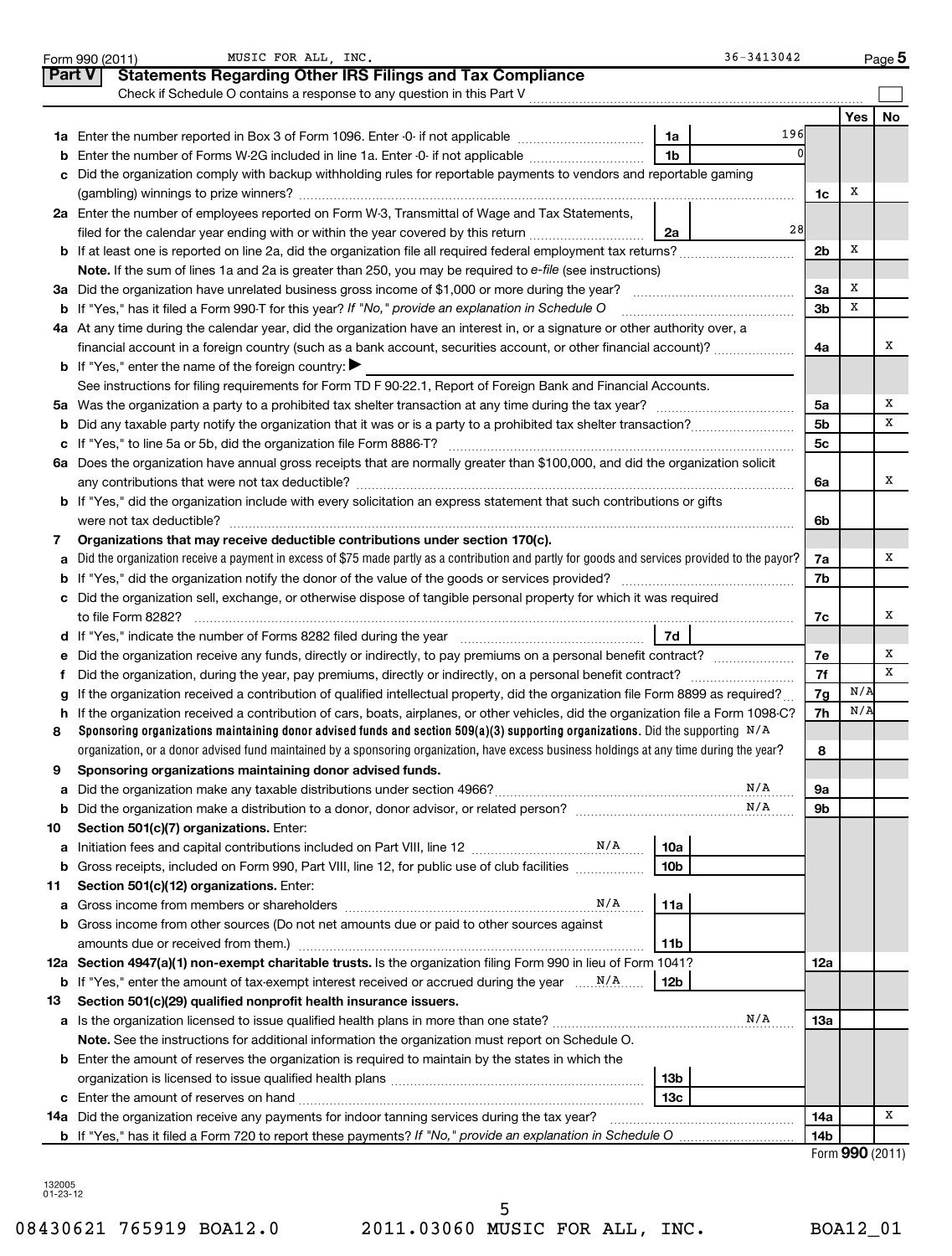|    |                                                                                                                                                                                                                                |                 |             | $\mathbf x$ |
|----|--------------------------------------------------------------------------------------------------------------------------------------------------------------------------------------------------------------------------------|-----------------|-------------|-------------|
|    | <b>Section A. Governing Body and Management</b>                                                                                                                                                                                |                 |             |             |
|    |                                                                                                                                                                                                                                |                 | Yes         | No          |
|    | 14<br>1a Enter the number of voting members of the governing body at the end of the tax year<br>1a                                                                                                                             |                 |             |             |
|    | If there are material differences in voting rights among members of the governing body, or if the governing                                                                                                                    |                 |             |             |
|    | body delegated broad authority to an executive committee or similar committee, explain in Schedule O.                                                                                                                          |                 |             |             |
| b  | 13<br>Enter the number of voting members included in line 1a, above, who are independent<br>1b                                                                                                                                 |                 |             |             |
| 2  | Did any officer, director, trustee, or key employee have a family relationship or a business relationship with any other                                                                                                       |                 |             |             |
|    | officer, director, trustee, or key employee?                                                                                                                                                                                   | $\mathbf{2}$    |             |             |
| 3  | Did the organization delegate control over management duties customarily performed by or under the direct supervision                                                                                                          |                 |             |             |
|    |                                                                                                                                                                                                                                | 3               |             |             |
|    | Did the organization make any significant changes to its governing documents since the prior Form 990 was filed?                                                                                                               | 4               |             |             |
| 5  |                                                                                                                                                                                                                                | 5               |             |             |
|    |                                                                                                                                                                                                                                | 6               |             |             |
|    | 7a Did the organization have members, stockholders, or other persons who had the power to elect or appoint one or                                                                                                              |                 |             |             |
|    |                                                                                                                                                                                                                                | 7a              |             |             |
|    | <b>b</b> Are any governance decisions of the organization reserved to (or subject to approval by) members, stockholders, or                                                                                                    |                 |             |             |
|    | persons other than the governing body?                                                                                                                                                                                         | 7b              |             |             |
| 8  | Did the organization contemporaneously document the meetings held or written actions undertaken during the year by the following:                                                                                              |                 |             |             |
| а  |                                                                                                                                                                                                                                | 8а              | Х           |             |
| b  |                                                                                                                                                                                                                                | 8b              | х           |             |
|    | Is there any officer, director, trustee, or key employee listed in Part VII, Section A, who cannot be reached at the                                                                                                           |                 |             |             |
|    | organization's mailing address? If "Yes," provide the names and addresses in Schedule O                                                                                                                                        | 9               |             |             |
|    | Section B. Policies (This Section B requests information about policies not required by the Internal Revenue Code.)                                                                                                            |                 |             |             |
|    |                                                                                                                                                                                                                                |                 | Yes         |             |
|    |                                                                                                                                                                                                                                | 10a             |             |             |
|    | <b>b</b> If "Yes," did the organization have written policies and procedures governing the activities of such chapters, affiliates,                                                                                            |                 |             |             |
|    |                                                                                                                                                                                                                                | 10 <sub>b</sub> |             |             |
|    | 11a Has the organization provided a complete copy of this Form 990 to all members of its governing body before filing the form?                                                                                                | 11a             | Х           |             |
|    | <b>b</b> Describe in Schedule O the process, if any, used by the organization to review this Form 990.                                                                                                                         |                 |             |             |
|    | 12a Did the organization have a written conflict of interest policy? If "No," go to line 13                                                                                                                                    | 12a             | х           |             |
|    | <b>b</b> Were officers, directors, or trustees, and key employees required to disclose annually interests that could give rise to conflicts?                                                                                   | 12b             | Х           |             |
|    | c Did the organization regularly and consistently monitor and enforce compliance with the policy? If "Yes," describe                                                                                                           |                 |             |             |
|    | in Schedule O how this was done communication and continuum and contact the was done                                                                                                                                           | 12c             | х           |             |
|    |                                                                                                                                                                                                                                | 13              | Х           |             |
| 13 |                                                                                                                                                                                                                                | 14              | $\mathbf X$ |             |
|    | Did the process for determining compensation of the following persons include a review and approval by independent                                                                                                             |                 |             |             |
|    | persons, comparability data, and contemporaneous substantiation of the deliberation and decision?                                                                                                                              |                 |             |             |
| а  | The organization's CEO, Executive Director, or top management official manufactured content content of the organization's CEO, Executive Director, or top management official manufactured content of the original content of  | 15a             | Х           |             |
|    | b Other officers or key employees of the organization manufactured content to content of the organization manufactured content of the organization manufactured content of the organization manufactured content of the organi | 15b             | х           |             |
|    | If "Yes" to line 15a or 15b, describe the process in Schedule O (see instructions).                                                                                                                                            |                 |             |             |
|    |                                                                                                                                                                                                                                |                 |             |             |
|    | <b>16a</b> Did the organization invest in, contribute assets to, or participate in a joint venture or similar arrangement with a                                                                                               |                 |             |             |
|    | taxable entity during the year?<br><b>b</b> If "Yes," did the organization follow a written policy or procedure requiring the organization to evaluate its participation                                                       | 16a             |             |             |
|    |                                                                                                                                                                                                                                |                 |             |             |
|    | in joint venture arrangements under applicable federal tax law, and take steps to safeguard the organization's                                                                                                                 |                 |             |             |
|    | exempt status with respect to such arrangements?<br><b>Section C. Disclosure</b>                                                                                                                                               | 16b             |             |             |
|    |                                                                                                                                                                                                                                |                 |             |             |
|    | List the states with which a copy of this Form 990 is required to be filed $\blacktriangleright$ IN, IL                                                                                                                        |                 |             |             |
|    |                                                                                                                                                                                                                                |                 |             |             |
|    | Section 6104 requires an organization to make its Forms 1023 (or 1024 if applicable), 990, and 990-T (Section 501(c)(3)s only) available                                                                                       |                 |             |             |
|    | for public inspection. Indicate how you made these available. Check all that apply.                                                                                                                                            |                 |             |             |
|    | X Own website<br>$\lfloor x \rfloor$ Upon request<br>$\!\!\!\Box$ Another's website                                                                                                                                            |                 |             |             |
|    | Describe in Schedule O whether (and if so, how), the organization made its governing documents, conflict of interest policy, and financial                                                                                     |                 |             |             |
|    | statements available to the public during the tax year.                                                                                                                                                                        |                 |             |             |
|    | State the name, physical address, and telephone number of the person who possesses the books and records of the organization:                                                                                                  |                 |             |             |
|    | NANCY CARLSON - 317-636-2263<br>39 WEST JACKSON PLACE ST. #150,<br>INDIANAPOLIS, IN<br>46225                                                                                                                                   |                 |             |             |

Form 990 (2011) MUSIC FOR ALL, INC. The Second Second Second Second Second Page Page

08430621 765919 BOA12.0 2011.03060 MUSIC FOR ALL, INC. BOA12\_01

**6**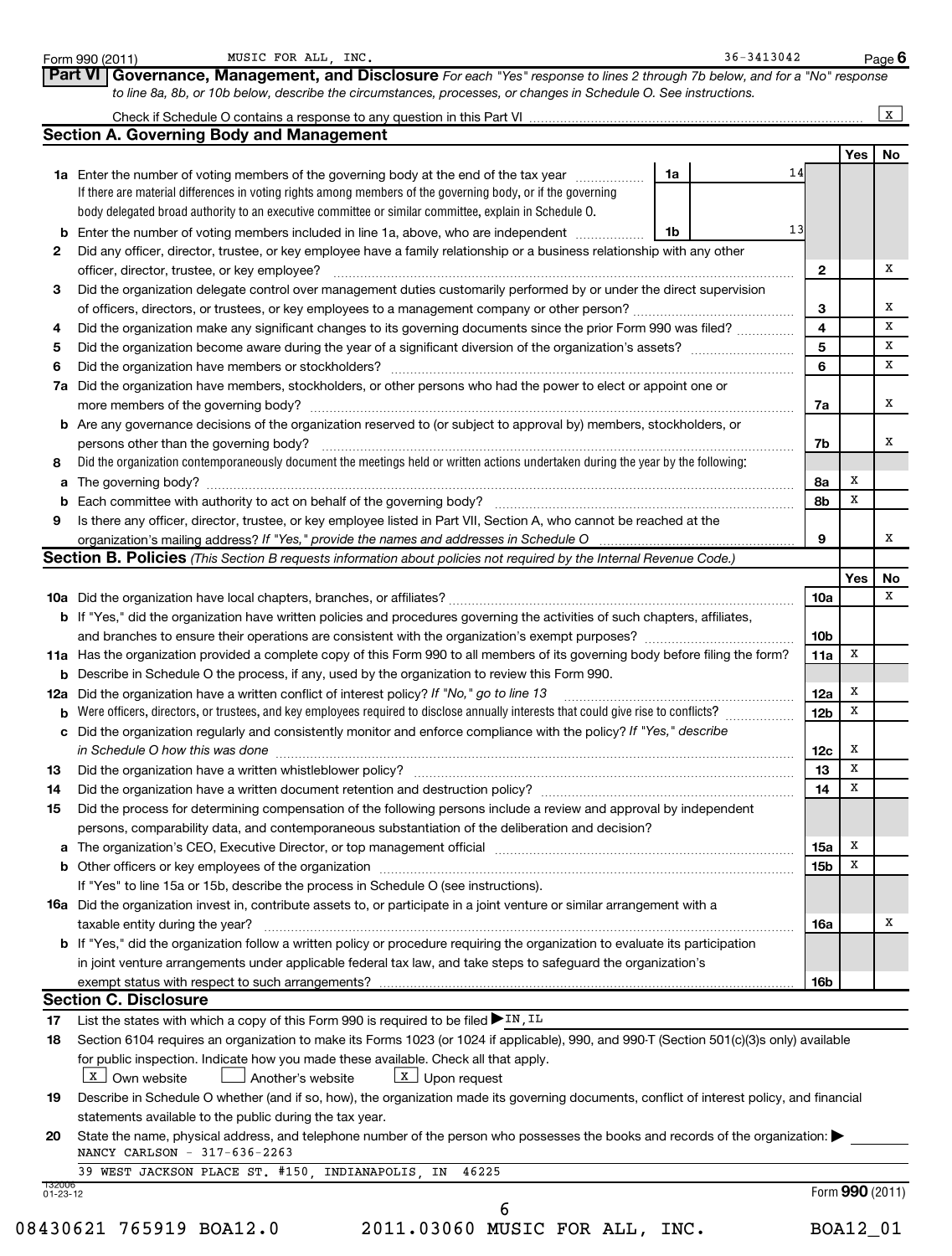| Form 990 (2011) | MUSIC FOR ALL INC.                                                                                                                                                                                                                   | $36 - 3413042$ | Page |
|-----------------|--------------------------------------------------------------------------------------------------------------------------------------------------------------------------------------------------------------------------------------|----------------|------|
|                 | Part VII Compensation of Officers, Directors, Trustees, Key Employees, Highest Compensated                                                                                                                                           |                |      |
|                 | <b>Employees, and Independent Contractors</b>                                                                                                                                                                                        |                |      |
|                 | Check if Schedule O contains a response to any question in this Part VII                                                                                                                                                             |                |      |
| Section A.      | Officers, Directors, Trustees, Key Employees, and Highest Compensated Employees                                                                                                                                                      |                |      |
|                 | 1a Complete this table for all persons required to be listed. Report compensation for the calendar year ending with or within the organization's tax year.                                                                           |                |      |
|                 | • List all of the organization's current officers, directors, trustees (whether individuals or organizations), regardless of amount of compensation.<br>Enter $-0$ in columns $(D)$ , $(E)$ , and $(F)$ if no compensation was paid. |                |      |

**•** List all of the organization's **current** key employees, if any. See instructions for definition of "key employee."

 $\bullet$  List the organization's five  $\tt current$  highest compensated employees (other than an officer, director, trustee, or key employee) who received reportable compensation (Box 5 of Form W-2 and/or Box 7 of Form 1099-MISC) of more than \$100,000 from the organization and any related organizations .

 $\bullet$  List all of the organization's former officers, key employees, and highest compensated employees who received more than \$100,000 of reportable compensation from the organization and any related organizations.

**•** List all of the organization's former directors or trustees that received, in the capacity as a former director or trustee of the organization, more than \$10,000 of reportable compensation from the organization and any related organizations.

List persons in the following order: individual trustees or directors; institutional trustees; officers; key employees; highest compensated employees; and former such persons.

Check this box if neither the organization nor any related organization compensated any current officer, director, or trustee.  $\left\vert \cdot\right\vert$ 

| (A)                             | (B)                                                                             | (C)                            |                                                                                                             |         |              |                                 |        | (D)                                            | (E)                                              | (F)                                                                               |
|---------------------------------|---------------------------------------------------------------------------------|--------------------------------|-------------------------------------------------------------------------------------------------------------|---------|--------------|---------------------------------|--------|------------------------------------------------|--------------------------------------------------|-----------------------------------------------------------------------------------|
| Name and Title                  | Average<br>hours per                                                            |                                | Position<br>(do not check more than one<br>box, unless person is both an<br>officer and a director/trustee) |         |              |                                 |        | Reportable<br>compensation                     | Reportable<br>compensation                       | Estimated<br>amount of                                                            |
|                                 | week<br>(describe<br>hours for<br>related<br>organizations<br>in Schedule<br>O) | Individual trustee or director | Institutional trustee                                                                                       | Officer | Key employee | Highest compensated<br>employee | Former | from<br>the<br>organization<br>(W-2/1099-MISC) | from related<br>organizations<br>(W-2/1099-MISC) | other<br>compensation<br>from the<br>organization<br>and related<br>organizations |
| (1)<br>GAYL DOSTER              |                                                                                 |                                |                                                                                                             |         |              |                                 |        |                                                |                                                  |                                                                                   |
| CHAIRMAN                        | 7,00                                                                            | $\mathbf x$                    |                                                                                                             |         |              |                                 |        | $\mathbf{0}$                                   | $\mathbf{0}$ .                                   | 0.                                                                                |
| (2)<br>DOUG PILERI              |                                                                                 |                                |                                                                                                             |         |              |                                 |        |                                                |                                                  |                                                                                   |
| VICE CHAIRMAN                   | 4,00                                                                            | Х                              |                                                                                                             |         |              |                                 |        | 0                                              | $\mathbf{0}$                                     | 0.                                                                                |
| JAMES BICKEL<br>(3)             |                                                                                 |                                |                                                                                                             |         |              |                                 |        |                                                |                                                  |                                                                                   |
| <b>DIRECTOR</b>                 | 1,00                                                                            | X                              |                                                                                                             |         |              |                                 |        | $\mathbf{0}$                                   | $\mathbf{0}$                                     | 0.                                                                                |
| KATHY BLACK<br>(4)              |                                                                                 |                                |                                                                                                             |         |              |                                 |        |                                                |                                                  |                                                                                   |
| <b>DIRECTOR</b>                 | 1,00                                                                            | X                              |                                                                                                             |         |              |                                 |        | $\mathbf{0}$                                   | 0                                                | 0.                                                                                |
| PATRICK BURLEY<br>(5)           |                                                                                 |                                |                                                                                                             |         |              |                                 |        |                                                |                                                  |                                                                                   |
| <b>DIRECTOR</b>                 | 2.50                                                                            | X                              |                                                                                                             |         |              |                                 |        | $\mathbf{0}$                                   | $\mathbf{0}$                                     | $\mathbf 0$ .                                                                     |
| (6)<br>KEN BREWER               |                                                                                 |                                |                                                                                                             |         |              |                                 |        |                                                |                                                  |                                                                                   |
| <b>DIRECTOR</b>                 | 1,00                                                                            | Х                              |                                                                                                             |         |              |                                 |        | 0                                              | 0                                                | $\mathbf 0$ .                                                                     |
| (7)<br>SAMUEL HODSON            |                                                                                 |                                |                                                                                                             |         |              |                                 |        |                                                |                                                  |                                                                                   |
| <b>DIRECTOR</b>                 | 1,50                                                                            | X                              |                                                                                                             |         |              |                                 |        | 0                                              | 0                                                | $\mathbf 0$ .                                                                     |
| (8)<br>SANDRA KILPATRICK JORDAN |                                                                                 |                                |                                                                                                             |         |              |                                 |        |                                                |                                                  |                                                                                   |
| <b>DIRECTOR</b>                 | 1,00                                                                            | Х                              |                                                                                                             |         |              |                                 |        | 0                                              | 0                                                | $\mathbf 0$ .                                                                     |
| SAM LAURIN<br>(9)               |                                                                                 |                                |                                                                                                             |         |              |                                 |        |                                                |                                                  |                                                                                   |
| <b>DIRECTOR</b>                 | 1.00                                                                            | х                              |                                                                                                             |         |              |                                 |        | 0                                              | $\mathbf 0$                                      | $\mathbf 0$ .                                                                     |
| (10) ANMOL MEHRA                |                                                                                 |                                |                                                                                                             |         |              |                                 |        |                                                |                                                  |                                                                                   |
| <b>DIRECTOR</b>                 | 1.00                                                                            | Х                              |                                                                                                             |         |              |                                 |        | $\mathbf 0$                                    | $\mathbf 0$                                      | $\mathbf 0$ .                                                                     |
| (11) MARLENE MILLER             |                                                                                 |                                |                                                                                                             |         |              |                                 |        |                                                |                                                  |                                                                                   |
| <b>DIRECTOR</b>                 | 1,00                                                                            | X                              |                                                                                                             |         |              |                                 |        | 0                                              | 0                                                | 0.                                                                                |
| (12) GARRETT SCHARTON           |                                                                                 |                                |                                                                                                             |         |              |                                 |        |                                                |                                                  |                                                                                   |
| <b>DIRECTOR</b>                 | 1,00                                                                            | X                              |                                                                                                             |         |              |                                 |        | 0                                              | 0                                                | $\mathbf 0$ .                                                                     |
| (13) JAY SCHREIBER              |                                                                                 |                                |                                                                                                             |         |              |                                 |        |                                                |                                                  |                                                                                   |
| <b>DIRECTOR</b>                 | 2.50                                                                            | X                              |                                                                                                             |         |              |                                 |        | 0                                              | 0                                                | $\mathbf 0$ .                                                                     |
| (14) CHUCK SPRINGER             |                                                                                 |                                |                                                                                                             |         |              |                                 |        |                                                |                                                  |                                                                                   |
| <b>DIRECTOR</b>                 | 1,50                                                                            | X                              |                                                                                                             |         |              |                                 |        | $\mathbf 0$                                    | 0                                                | $\mathbf 0$ .                                                                     |
| (15) ERIC L. MARTIN             |                                                                                 |                                |                                                                                                             |         |              |                                 |        |                                                |                                                  |                                                                                   |
| PRESIDENT/CEO                   | 50.00                                                                           |                                |                                                                                                             | X       |              |                                 |        | 142,071                                        | 0                                                | 18,518.                                                                           |
| (16) NANCY H. CARLSON           |                                                                                 |                                |                                                                                                             |         |              |                                 |        |                                                |                                                  |                                                                                   |
| VICE PRESIDENT/CFO              | 50.00                                                                           |                                |                                                                                                             | X       |              |                                 |        | 76,578                                         | 0.                                               | 31, 353.                                                                          |
| (17) L. SCOTT MCCORMICK         |                                                                                 |                                |                                                                                                             |         |              |                                 |        |                                                |                                                  |                                                                                   |
| PRIOR PRESIDENT/CEO             | 0.00                                                                            |                                |                                                                                                             |         |              |                                 | X      | 104,990                                        | 0.                                               | 13,854.                                                                           |
|                                 |                                                                                 |                                |                                                                                                             |         |              |                                 |        |                                                |                                                  |                                                                                   |

132007 01-23-12

08430621 765919 BOA12.0 2011.03060 MUSIC FOR ALL, INC. BOA12\_01

7

Form (2011) **990**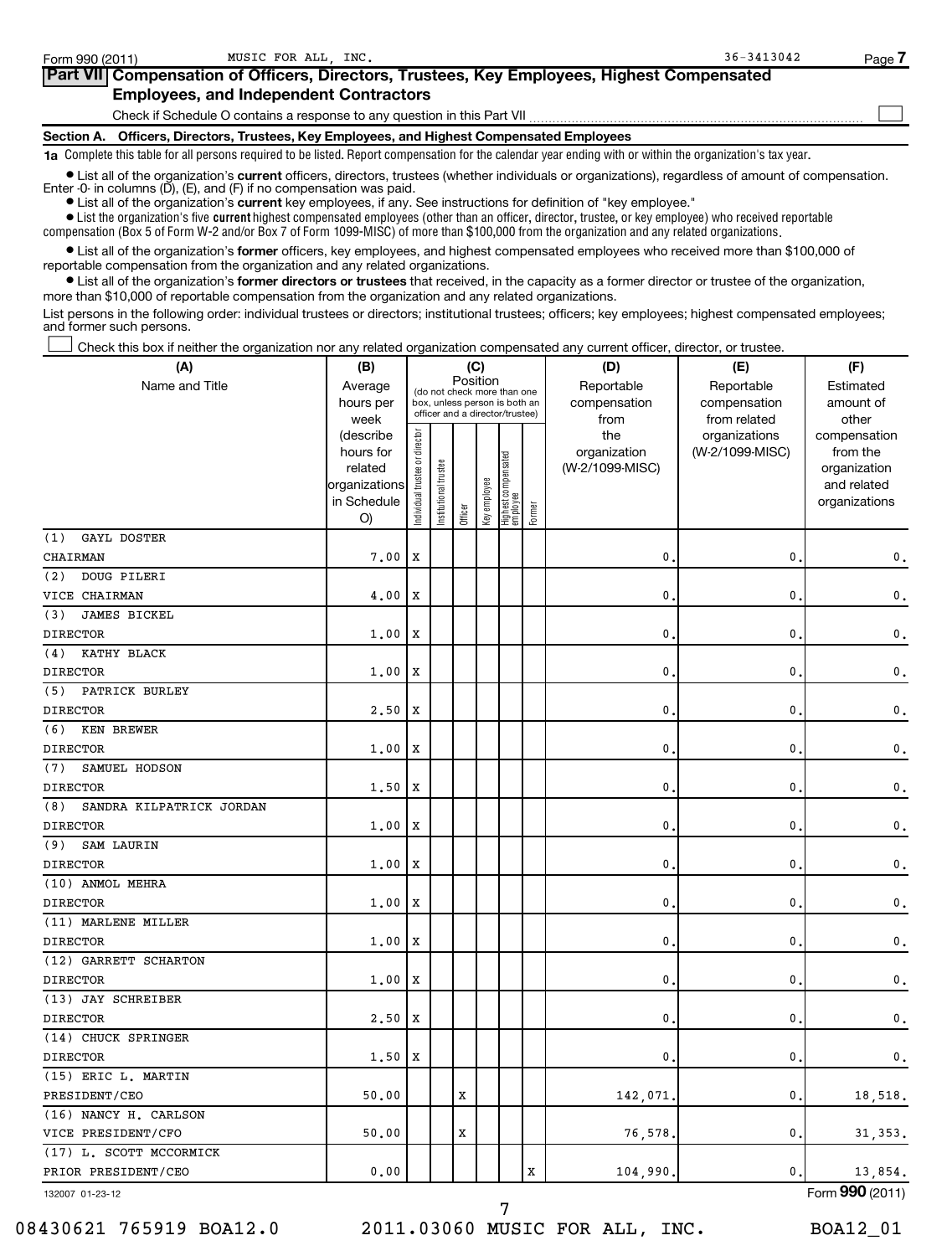|              | MUSIC FOR ALL, INC.<br>Form 990 (2011)                                                                                                                                                   |                                                                         |                                |                       |                 |              |                                                                                                 |        |                                           | $36 - 3413042$                                    |          |                     |                                                                          | Page 8        |
|--------------|------------------------------------------------------------------------------------------------------------------------------------------------------------------------------------------|-------------------------------------------------------------------------|--------------------------------|-----------------------|-----------------|--------------|-------------------------------------------------------------------------------------------------|--------|-------------------------------------------|---------------------------------------------------|----------|---------------------|--------------------------------------------------------------------------|---------------|
|              | Part VII Section A. Officers, Directors, Trustees, Key Employees, and Highest Compensated Employees (continued)                                                                          |                                                                         |                                |                       |                 |              |                                                                                                 |        |                                           |                                                   |          |                     |                                                                          |               |
|              | (A)<br>Name and title                                                                                                                                                                    | (B)<br>Average<br>hours per<br>week                                     |                                |                       | (C)<br>Position |              | (do not check more than one<br>box, unless person is both an<br>officer and a director/trustee) |        | (D)<br>Reportable<br>compensation<br>from | (E)<br>Reportable<br>compensation<br>from related |          |                     | (F)<br>Estimated<br>amount of<br>other                                   |               |
|              |                                                                                                                                                                                          | (describe<br>hours for<br>related<br>organizations<br>in Schedule<br>O) | Individual trustee or director | Institutional trustee | Officer         | Key employee | Highest compensated<br>  employee                                                               | Former | the<br>organization<br>(W-2/1099-MISC)    | organizations<br>(W-2/1099-MISC)                  |          |                     | compensation<br>from the<br>organization<br>and related<br>organizations |               |
|              |                                                                                                                                                                                          |                                                                         |                                |                       |                 |              |                                                                                                 |        |                                           |                                                   |          |                     |                                                                          |               |
|              |                                                                                                                                                                                          |                                                                         |                                |                       |                 |              |                                                                                                 |        |                                           |                                                   |          |                     |                                                                          |               |
|              |                                                                                                                                                                                          |                                                                         |                                |                       |                 |              |                                                                                                 |        |                                           |                                                   |          |                     |                                                                          |               |
|              |                                                                                                                                                                                          |                                                                         |                                |                       |                 |              |                                                                                                 |        |                                           |                                                   |          |                     |                                                                          |               |
|              |                                                                                                                                                                                          |                                                                         |                                |                       |                 |              |                                                                                                 |        |                                           |                                                   |          |                     |                                                                          |               |
|              |                                                                                                                                                                                          |                                                                         |                                |                       |                 |              |                                                                                                 |        |                                           |                                                   |          |                     |                                                                          |               |
|              |                                                                                                                                                                                          |                                                                         |                                |                       |                 |              |                                                                                                 |        |                                           |                                                   |          |                     |                                                                          |               |
|              |                                                                                                                                                                                          |                                                                         |                                |                       |                 |              |                                                                                                 |        | 323,639.                                  |                                                   | 0.       |                     |                                                                          | 63,725.       |
|              | c Total from continuation sheets to Part VII, Section A                                                                                                                                  |                                                                         |                                |                       |                 |              |                                                                                                 |        | 0.<br>323,639.                            |                                                   | 0.<br>0. |                     |                                                                          | 0.<br>63,725. |
| $\mathbf{2}$ | Total number of individuals (including but not limited to those listed above) who received more than \$100,000 of reportable<br>compensation from the organization $\blacktriangleright$ |                                                                         |                                |                       |                 |              |                                                                                                 |        |                                           |                                                   |          |                     | Yes                                                                      | No            |
| з            | Did the organization list any former officer, director, or trustee, key employee, or highest compensated employee on<br>line 1a? If "Yes," complete Schedule J for such individual       |                                                                         |                                |                       |                 |              |                                                                                                 |        |                                           |                                                   |          | 3                   | х                                                                        |               |
| 4            | For any individual listed on line 1a, is the sum of reportable compensation and other compensation from the organization                                                                 |                                                                         |                                |                       |                 |              |                                                                                                 |        |                                           |                                                   |          | 4                   | Х                                                                        |               |
| 5            | Did any person listed on line 1a receive or accrue compensation from any unrelated organization or individual for services                                                               |                                                                         |                                |                       |                 |              |                                                                                                 |        |                                           |                                                   |          | 5                   |                                                                          | х             |
| 1            | <b>Section B. Independent Contractors</b><br>Complete this table for your five highest compensated independent contractors that received more than \$100,000 of compensation from        |                                                                         |                                |                       |                 |              |                                                                                                 |        |                                           |                                                   |          |                     |                                                                          |               |
|              | the organization. Report compensation for the calendar year ending with or within the organization's tax year.<br>(A)<br>Name and business address                                       |                                                                         | <b>NONE</b>                    |                       |                 |              |                                                                                                 |        | (B)<br>Description of services            |                                                   |          | (C)<br>Compensation |                                                                          |               |
|              |                                                                                                                                                                                          |                                                                         |                                |                       |                 |              |                                                                                                 |        |                                           |                                                   |          |                     |                                                                          |               |
|              |                                                                                                                                                                                          |                                                                         |                                |                       |                 |              |                                                                                                 |        |                                           |                                                   |          |                     |                                                                          |               |
|              |                                                                                                                                                                                          |                                                                         |                                |                       |                 |              |                                                                                                 |        |                                           |                                                   |          |                     |                                                                          |               |
|              |                                                                                                                                                                                          |                                                                         |                                |                       |                 |              |                                                                                                 |        |                                           |                                                   |          |                     |                                                                          |               |
| $\mathbf{2}$ | Total number of independent contractors (including but not limited to those listed above) who received more than                                                                         |                                                                         |                                |                       |                 |              |                                                                                                 |        |                                           |                                                   |          |                     |                                                                          |               |
|              | \$100,000 of compensation from the organization >                                                                                                                                        |                                                                         |                                |                       |                 |              | 0                                                                                               |        |                                           |                                                   |          | Form 990 (2011)     |                                                                          |               |

132008 01-23-12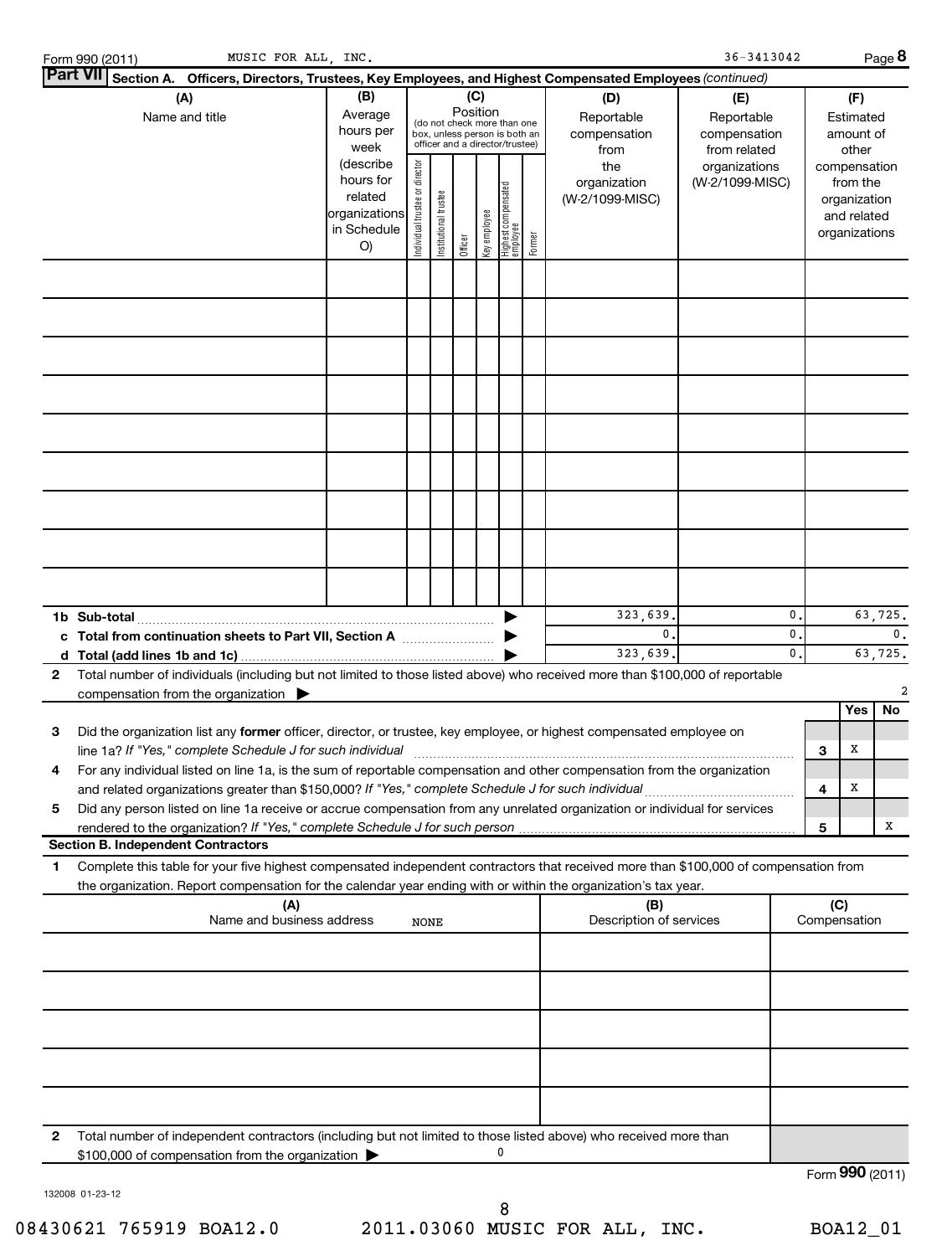Form 990 (2011) MUSIC FOR ALL, INC. The Second Second Second Second Second Second Page

**9**

|                                                           | <b>Part VIII</b> | <b>Statement of Revenue</b>                                                                                              |                                |                      |                                                 |                                         |                                                                              |
|-----------------------------------------------------------|------------------|--------------------------------------------------------------------------------------------------------------------------|--------------------------------|----------------------|-------------------------------------------------|-----------------------------------------|------------------------------------------------------------------------------|
|                                                           |                  |                                                                                                                          |                                | (A)<br>Total revenue | (B)<br>Related or<br>exempt function<br>revenue | (C)<br>Unrelated<br>business<br>revenue | (D)<br>Revenue<br>excluded from<br>tax under<br>sections 512,<br>513, or 514 |
| Contributions, Gifts, Grants<br>and Other Similar Amounts |                  | 1 a Federated campaigns<br>1a                                                                                            |                                |                      |                                                 |                                         |                                                                              |
|                                                           |                  | <b>b</b> Membership dues<br>1b                                                                                           |                                |                      |                                                 |                                         |                                                                              |
|                                                           |                  | 1 <sub>c</sub><br>c Fundraising events                                                                                   |                                |                      |                                                 |                                         |                                                                              |
|                                                           |                  | 1d<br>d Related organizations                                                                                            |                                |                      |                                                 |                                         |                                                                              |
|                                                           |                  | e Government grants (contributions)<br>1e                                                                                | 39,000.                        |                      |                                                 |                                         |                                                                              |
|                                                           |                  | f All other contributions, gifts, grants, and                                                                            |                                |                      |                                                 |                                         |                                                                              |
|                                                           |                  | similar amounts not included above<br>1f                                                                                 | 154,811.                       |                      |                                                 |                                         |                                                                              |
|                                                           |                  | g Noncash contributions included in lines 1a-1f: \$                                                                      |                                |                      |                                                 |                                         |                                                                              |
|                                                           |                  |                                                                                                                          |                                | 193,811.             |                                                 |                                         |                                                                              |
|                                                           |                  | TICKET FEES                                                                                                              | <b>Business Code</b><br>711190 | 1,856,068.           | 1,856,068.                                      |                                         |                                                                              |
|                                                           | 2а               | HOUSING AND MEAL FEES                                                                                                    | 711190                         | 932,296.             |                                                 |                                         | 932,296.                                                                     |
|                                                           | b                | EVENT FEES                                                                                                               | 711190                         | 600,172.             | 600,172.                                        |                                         |                                                                              |
|                                                           | d                | <b>BAND FEES</b>                                                                                                         | 711190                         | 408,450.             | 408,450.                                        |                                         |                                                                              |
| Program Service<br>Revenue                                |                  | HOTEL COMMISSIONS                                                                                                        | 711190                         | 153,703.             |                                                 |                                         | 153,703.                                                                     |
|                                                           | f                | All other program service revenue                                                                                        |                                |                      |                                                 |                                         |                                                                              |
|                                                           |                  |                                                                                                                          | ▶                              | 3,950,689.           |                                                 |                                         |                                                                              |
|                                                           | 3                | Investment income (including dividends, interest, and                                                                    |                                |                      |                                                 |                                         |                                                                              |
|                                                           |                  |                                                                                                                          | ▶                              | 288.                 |                                                 |                                         | 288.                                                                         |
|                                                           | 4                | Income from investment of tax-exempt bond proceeds                                                                       | ▶                              |                      |                                                 |                                         |                                                                              |
|                                                           | 5                |                                                                                                                          |                                |                      |                                                 |                                         |                                                                              |
|                                                           |                  | (i) Real                                                                                                                 | (ii) Personal                  |                      |                                                 |                                         |                                                                              |
|                                                           |                  | 6 a Gross rents                                                                                                          |                                |                      |                                                 |                                         |                                                                              |
|                                                           |                  | <b>b</b> Less: rental expenses                                                                                           |                                |                      |                                                 |                                         |                                                                              |
|                                                           |                  | c Rental income or (loss)                                                                                                |                                |                      |                                                 |                                         |                                                                              |
|                                                           |                  | <b>d</b> Net rental income or (loss)                                                                                     |                                |                      |                                                 |                                         |                                                                              |
|                                                           |                  | 7 a Gross amount from sales of<br>(i) Securities                                                                         | (ii) Other                     |                      |                                                 |                                         |                                                                              |
|                                                           |                  | assets other than inventory                                                                                              |                                |                      |                                                 |                                         |                                                                              |
|                                                           |                  | <b>b</b> Less: cost or other basis                                                                                       |                                |                      |                                                 |                                         |                                                                              |
|                                                           |                  | and sales expenses                                                                                                       | 602.                           |                      |                                                 |                                         |                                                                              |
|                                                           |                  |                                                                                                                          | $-602$                         |                      |                                                 |                                         |                                                                              |
|                                                           |                  |                                                                                                                          | ▶                              | $-602.$              |                                                 |                                         | $-602.$                                                                      |
| <b>Other Revenue</b>                                      |                  | 8 a Gross income from fundraising events (not<br>including \$<br><u>of</u> of<br>contributions reported on line 1c). See | а                              |                      |                                                 |                                         |                                                                              |
|                                                           |                  |                                                                                                                          | b                              |                      |                                                 |                                         |                                                                              |
|                                                           |                  | c Net income or (loss) from fundraising events                                                                           |                                |                      |                                                 |                                         |                                                                              |
|                                                           |                  | 9 a Gross income from gaming activities. See                                                                             |                                |                      |                                                 |                                         |                                                                              |
|                                                           |                  |                                                                                                                          | а                              |                      |                                                 |                                         |                                                                              |
|                                                           |                  |                                                                                                                          | b                              |                      |                                                 |                                         |                                                                              |
|                                                           |                  | c Net income or (loss) from gaming activities                                                                            |                                |                      |                                                 |                                         |                                                                              |
|                                                           |                  | 10 a Gross sales of inventory, less returns                                                                              |                                |                      |                                                 |                                         |                                                                              |
|                                                           |                  |                                                                                                                          | 620,543.<br>а                  |                      |                                                 |                                         |                                                                              |
|                                                           |                  | <b>b</b> Less: cost of goods sold                                                                                        | 177, 176.<br>b                 |                      |                                                 |                                         |                                                                              |
|                                                           |                  | c Net income or (loss) from sales of inventory                                                                           | ▶                              | 443,367.             | 443, 367.                                       |                                         |                                                                              |
|                                                           |                  | Miscellaneous Revenue                                                                                                    | <b>Business Code</b>           |                      |                                                 |                                         |                                                                              |
|                                                           | 11 a             | SPONSORSHIP REVENUE                                                                                                      | 541800                         | 577,949.             |                                                 | 26,479.                                 | 551,470.                                                                     |
|                                                           | b                | MISCELLANEOUS REVENUE                                                                                                    | 900099                         | 31,924.              | 31,924.                                         |                                         |                                                                              |
|                                                           | c                |                                                                                                                          |                                |                      |                                                 |                                         |                                                                              |
|                                                           | d                |                                                                                                                          |                                |                      |                                                 |                                         |                                                                              |
|                                                           |                  |                                                                                                                          | ▶                              | 609,873.             |                                                 |                                         |                                                                              |
|                                                           | 12               |                                                                                                                          |                                | 5, 197, 426.         | 3, 339, 981.                                    | 26,479.                                 | 1,637,155.                                                                   |
| 132009<br>01-23-12                                        |                  |                                                                                                                          |                                |                      |                                                 |                                         | Form 990 (2011)                                                              |

9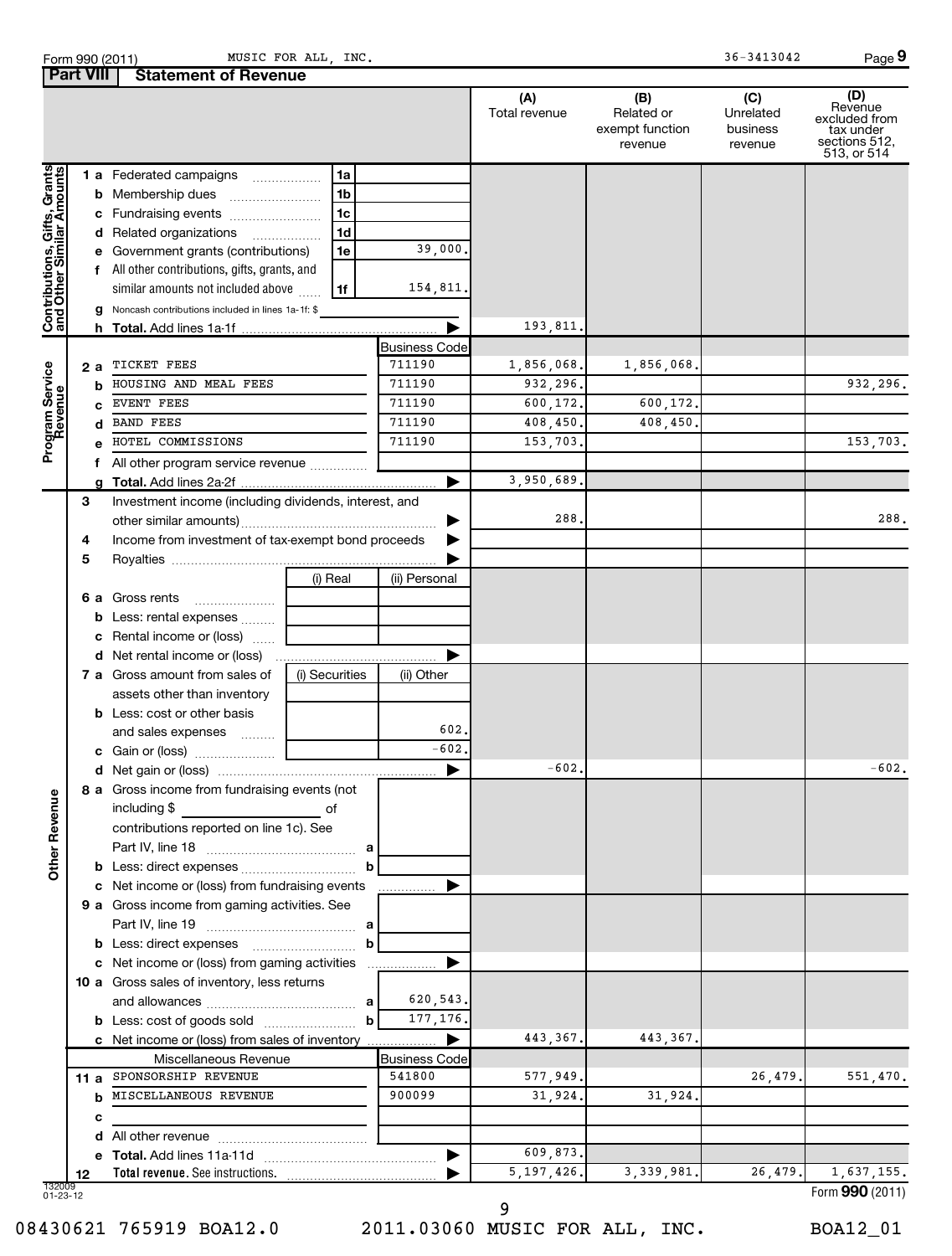### **Part IX Statement of Functional Expenses**

*Section 501(c)(3) and 501(c)(4) organizations must complete all columns. All other organizations must complete column (A) but are not required to complete columns (B), (C), and (D).*

|          | Check if Schedule O contains a response to any question in this Part IX [11] manufactured in the Schedule O contains a response to any question in this Part IX [11] manufactured in the Schedule O contains and the Schedule |                    |                                    |                                           |                                |
|----------|-------------------------------------------------------------------------------------------------------------------------------------------------------------------------------------------------------------------------------|--------------------|------------------------------------|-------------------------------------------|--------------------------------|
|          | Do not include amounts reported on lines 6b,<br>7b, 8b, 9b, and 10b of Part VIII.                                                                                                                                             | Total expenses     | (B)<br>Program service<br>expenses | (C)<br>Management and<br>general expenses | (D)<br>Fundraising<br>expenses |
| 1.       | Grants and other assistance to governments and                                                                                                                                                                                |                    |                                    |                                           |                                |
|          | organizations in the United States. See Part IV, line 21                                                                                                                                                                      |                    |                                    |                                           |                                |
| 2        | Grants and other assistance to individuals in                                                                                                                                                                                 |                    |                                    |                                           |                                |
|          | the United States. See Part IV, line 22                                                                                                                                                                                       |                    |                                    |                                           |                                |
| 3        | Grants and other assistance to governments,                                                                                                                                                                                   |                    |                                    |                                           |                                |
|          | organizations, and individuals outside the                                                                                                                                                                                    |                    |                                    |                                           |                                |
|          | United States. See Part IV, lines 15 and 16                                                                                                                                                                                   |                    |                                    |                                           |                                |
| 4        | Benefits paid to or for members                                                                                                                                                                                               |                    |                                    |                                           |                                |
| 5        | Compensation of current officers, directors,                                                                                                                                                                                  |                    |                                    |                                           |                                |
|          | trustees, and key employees                                                                                                                                                                                                   | 264,732.           | 186,512.                           | 46,628.                                   | 31,592.                        |
| 6        | Compensation not included above, to disqualified                                                                                                                                                                              |                    |                                    |                                           |                                |
|          | persons (as defined under section 4958(f)(1)) and                                                                                                                                                                             |                    |                                    |                                           |                                |
|          | persons described in section 4958(c)(3)(B)<br>1.1.1.1.1.1.1                                                                                                                                                                   |                    |                                    |                                           |                                |
| 7        | Other salaries and wages                                                                                                                                                                                                      | 815,495.           | 582,038.                           | 143,009.                                  | 90,448.                        |
| 8        | Pension plan accruals and contributions (include                                                                                                                                                                              |                    |                                    |                                           |                                |
|          | section 401(k) and section 403(b) employer contributions)                                                                                                                                                                     | 11,291.            | 8,746.                             | 2,186.                                    | 359.                           |
| 9        |                                                                                                                                                                                                                               | 76,025.            | 56,264.                            | 14,066.                                   | 5.695.                         |
| 10       |                                                                                                                                                                                                                               | 73,441             | 51,527.                            | 12,882.                                   | 9,032.                         |
| 11       | Fees for services (non-employees):                                                                                                                                                                                            |                    |                                    |                                           |                                |
| a        |                                                                                                                                                                                                                               |                    |                                    |                                           |                                |
| b        |                                                                                                                                                                                                                               | 6,650              | $4, 29\overline{4}$ .              | 1,291                                     | 1,065.                         |
| c        |                                                                                                                                                                                                                               | 26,510             | 17,118.                            | 5,146                                     | 4,246.                         |
| d        |                                                                                                                                                                                                                               |                    |                                    |                                           |                                |
| e        | Professional fundraising services. See Part IV, line 17                                                                                                                                                                       |                    |                                    |                                           |                                |
| f        | Investment management fees                                                                                                                                                                                                    |                    |                                    |                                           |                                |
| g        |                                                                                                                                                                                                                               | 2,115.<br>107,358. | 1,365.                             | 410                                       | 340.                           |
| 12       |                                                                                                                                                                                                                               | 96, 397.           | 81,394.<br>63,496.                 | 18,018<br>18,757.                         | 7,946.<br>14, 144.             |
| 13       |                                                                                                                                                                                                                               | 56,746.            | 36,002.                            | 14,736.                                   | 6,008.                         |
| 14       |                                                                                                                                                                                                                               | 102,408.           | 102,408.                           |                                           |                                |
| 15       |                                                                                                                                                                                                                               | 31,638             | 25, 353.                           | 6, 285,                                   |                                |
| 16       |                                                                                                                                                                                                                               | 6,760              | 4,694.                             | 1,285,                                    | 781.                           |
| 17<br>18 | Travel<br>Payments of travel or entertainment expenses                                                                                                                                                                        |                    |                                    |                                           |                                |
|          | for any federal, state, or local public officials                                                                                                                                                                             |                    |                                    |                                           |                                |
| 19       | Conferences, conventions, and meetings                                                                                                                                                                                        |                    |                                    |                                           |                                |
| 20       | Interest                                                                                                                                                                                                                      | 12,758             | 10, 206.                           | 2,552.                                    |                                |
| 21       |                                                                                                                                                                                                                               |                    |                                    |                                           |                                |
| 22       | Depreciation, depletion, and amortization                                                                                                                                                                                     | 105,406.           | 84, 325.                           | 21,081                                    |                                |
| 23       | Insurance                                                                                                                                                                                                                     | 73,960             | 59,168.                            | 14,792.                                   |                                |
| 24       | Other expenses. Itemize expenses not covered<br>above. (List miscellaneous expenses in line 24e. If line                                                                                                                      |                    |                                    |                                           |                                |
|          | 24e amount exceeds 10% of line 25, column (A)<br>amount, list line 24e expenses on Schedule O.)                                                                                                                               |                    |                                    |                                           |                                |
| a        | PARTICIPANT HOUSING/MEA                                                                                                                                                                                                       | 883,695.           | 883,695.                           |                                           |                                |
| b        | CONTRACTED SERVICES                                                                                                                                                                                                           | 708,449.           | 702,853.                           | 5,596.                                    |                                |
| C        | FACILITY RENTAL FOR EVE                                                                                                                                                                                                       | 616,743.           | 616,743.                           |                                           |                                |
| d        | CLINICIAN AND JUDGE FEE                                                                                                                                                                                                       | 584,243.           | 584,243.                           |                                           |                                |
| е        | All other expenses                                                                                                                                                                                                            | 353,755.           | 347,667.                           | 6,009.                                    | 79.                            |
| 25       | Total functional expenses. Add lines 1 through 24e                                                                                                                                                                            | 5,016,575.         | 4,510,111                          | 334,729.                                  | 171,735.                       |
| 26       | <b>Joint costs.</b> Complete this line only if the organization                                                                                                                                                               |                    |                                    |                                           |                                |
|          | reported in column (B) joint costs from a combined                                                                                                                                                                            |                    |                                    |                                           |                                |
|          | educational campaign and fundraising solicitation.                                                                                                                                                                            |                    |                                    |                                           |                                |
|          | Check here<br>if following SOP 98-2 (ASC 958-720)                                                                                                                                                                             |                    |                                    |                                           |                                |

132010 01-23-12

08430621 765919 BOA12.0 2011.03060 MUSIC FOR ALL, INC. BOA12\_01 10

Form (2011) **990**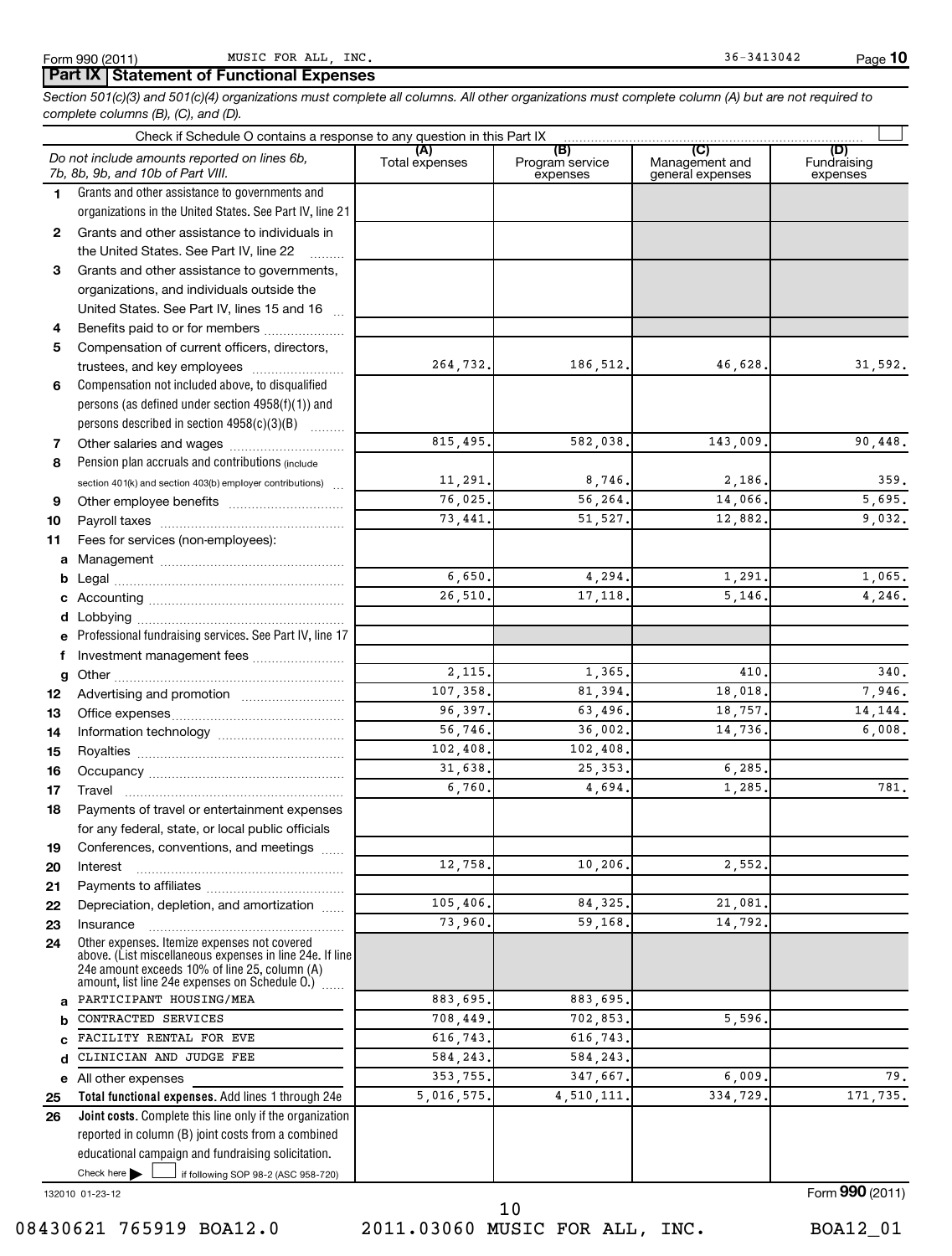Form 990 (2011) MUSIC\_FOR\_ALL,INC. 36-3413042 Page MUSIC FOR ALL, INC. 36-3413042

**11**

|                             |    | <b>Part X   Balance Sheet</b>                                                                                                                                                                                                  |                 |                |                          |                 |                    |
|-----------------------------|----|--------------------------------------------------------------------------------------------------------------------------------------------------------------------------------------------------------------------------------|-----------------|----------------|--------------------------|-----------------|--------------------|
|                             |    |                                                                                                                                                                                                                                |                 |                | (A)<br>Beginning of year |                 | (B)<br>End of year |
|                             | 1  |                                                                                                                                                                                                                                |                 |                | 403,598.                 | $\mathbf{1}$    | 536,290.           |
|                             | 2  |                                                                                                                                                                                                                                | 147, 157.       | $\overline{2}$ | 144,100.                 |                 |                    |
|                             | З  |                                                                                                                                                                                                                                |                 |                | 3                        |                 |                    |
|                             | 4  |                                                                                                                                                                                                                                |                 | 896,396.       | 4                        | 788,850.        |                    |
|                             | 5  | Receivables from current and former officers, directors, trustees, key                                                                                                                                                         |                 |                |                          |                 |                    |
|                             |    | employees, and highest compensated employees. Complete Part II                                                                                                                                                                 |                 |                |                          |                 |                    |
|                             |    | of Schedule L                                                                                                                                                                                                                  |                 |                |                          | 5               |                    |
|                             | 6  | Receivables from other disqualified persons (as defined under section                                                                                                                                                          |                 |                |                          |                 |                    |
|                             |    | 4958(f)(1)), persons described in section 4958(c)(3)(B), and contributing                                                                                                                                                      |                 |                |                          |                 |                    |
|                             |    | employers and sponsoring organizations of section 501(c)(9) voluntary                                                                                                                                                          |                 |                |                          |                 |                    |
|                             |    |                                                                                                                                                                                                                                |                 |                |                          | 6               |                    |
| Assets                      | 7  |                                                                                                                                                                                                                                |                 |                |                          | $\overline{7}$  |                    |
|                             | 8  |                                                                                                                                                                                                                                |                 |                | 8,971.                   | 8               | 9,653.             |
|                             | 9  | Prepaid expenses and deferred charges [11] [11] prepaid expenses and deferred charges [11] [11] minimum and the Prepaid expenses and deferred charges [11] minimum and the Prepaid experiment of Prepaid experiment and the Pr |                 |                | 118,130.                 | 9               | 149,665.           |
|                             |    | <b>10a</b> Land, buildings, and equipment: cost or other                                                                                                                                                                       |                 |                |                          |                 |                    |
|                             |    | basis. Complete Part VI of Schedule D  10a                                                                                                                                                                                     |                 | 1,408,033.     |                          |                 |                    |
|                             |    | <b>b</b> Less: accumulated depreciation                                                                                                                                                                                        | 10 <sub>b</sub> | 1,274,051.     | 223,981.                 | 10 <sub>c</sub> | 133,982.           |
|                             | 11 |                                                                                                                                                                                                                                |                 |                |                          | 11              |                    |
|                             | 12 |                                                                                                                                                                                                                                |                 |                |                          | 12              |                    |
|                             | 13 |                                                                                                                                                                                                                                |                 |                |                          | 13              |                    |
|                             | 14 |                                                                                                                                                                                                                                |                 |                | 20,000.                  | 14              | 20,000.            |
|                             | 15 |                                                                                                                                                                                                                                |                 | 300.           | 15                       | 2,541.          |                    |
|                             | 16 | <b>Total assets.</b> Add lines 1 through 15 (must equal line 34) <i></i>                                                                                                                                                       |                 |                | 1,818,533.               | 16              | 1,785,081.         |
|                             | 17 |                                                                                                                                                                                                                                |                 | 174,551.       | 17                       | 101,917.        |                    |
|                             | 18 |                                                                                                                                                                                                                                |                 |                | 18                       |                 |                    |
|                             | 19 |                                                                                                                                                                                                                                |                 |                | 1,991,065.               | 19              | 1,848,332.         |
|                             | 20 |                                                                                                                                                                                                                                |                 |                |                          | 20              |                    |
|                             | 21 | Escrow or custodial account liability. Complete Part IV of Schedule D                                                                                                                                                          |                 |                |                          | 21              |                    |
| Liabilities                 | 22 | Payables to current and former officers, directors, trustees, key employees,                                                                                                                                                   |                 |                |                          |                 |                    |
|                             |    | highest compensated employees, and disqualified persons. Complete Part II                                                                                                                                                      |                 |                |                          |                 |                    |
|                             |    | of Schedule L                                                                                                                                                                                                                  |                 |                |                          | 22              |                    |
|                             | 23 | Secured mortgages and notes payable to unrelated third parties                                                                                                                                                                 |                 |                |                          | 23              |                    |
|                             | 24 | Unsecured notes and loans payable to unrelated third parties                                                                                                                                                                   |                 |                |                          | 24              |                    |
|                             | 25 | Other liabilities (including federal income tax, payables to related third                                                                                                                                                     |                 |                |                          |                 |                    |
|                             |    | parties, and other liabilities not included on lines 17-24). Complete Part X of                                                                                                                                                |                 |                |                          |                 |                    |
|                             |    | Schedule D                                                                                                                                                                                                                     |                 |                | 78,711.                  | 25              | 79,775.            |
|                             | 26 | Total liabilities. Add lines 17 through 25                                                                                                                                                                                     |                 |                | 2, 244, 327.             | 26              | 2,030,024.         |
|                             |    | Organizations that follow SFAS 117, check here $\blacktriangleright \begin{array}{c} \boxed{X} \\ \end{array}$ and complete                                                                                                    |                 |                |                          |                 |                    |
|                             |    | lines 27 through 29, and lines 33 and 34.                                                                                                                                                                                      |                 |                |                          |                 |                    |
|                             | 27 |                                                                                                                                                                                                                                |                 |                | $-478, 478.$             | 27              | $-304,943.$        |
|                             | 28 |                                                                                                                                                                                                                                |                 |                | 52,684.                  | 28              | 60,000.            |
|                             | 29 | Permanently restricted net assets                                                                                                                                                                                              |                 |                |                          | 29              |                    |
|                             |    | Organizations that do not follow SFAS 117, check here $\blacktriangleright$                                                                                                                                                    |                 | and            |                          |                 |                    |
|                             |    | complete lines 30 through 34.                                                                                                                                                                                                  |                 |                |                          |                 |                    |
|                             | 30 |                                                                                                                                                                                                                                |                 |                |                          | 30              |                    |
|                             | 31 | Paid-in or capital surplus, or land, building, or equipment fund                                                                                                                                                               |                 |                |                          | 31              |                    |
| Net Assets or Fund Balances | 32 | Retained earnings, endowment, accumulated income, or other funds                                                                                                                                                               |                 |                |                          | 32              |                    |
|                             | 33 |                                                                                                                                                                                                                                |                 |                | $-425,794.$              | 33              | $-244,943.$        |
|                             | 34 |                                                                                                                                                                                                                                |                 |                | 1,818,533.               | 34              | 1,785,081.         |
|                             |    |                                                                                                                                                                                                                                |                 |                |                          |                 |                    |

Form (2011) **990**

132011 01-23-12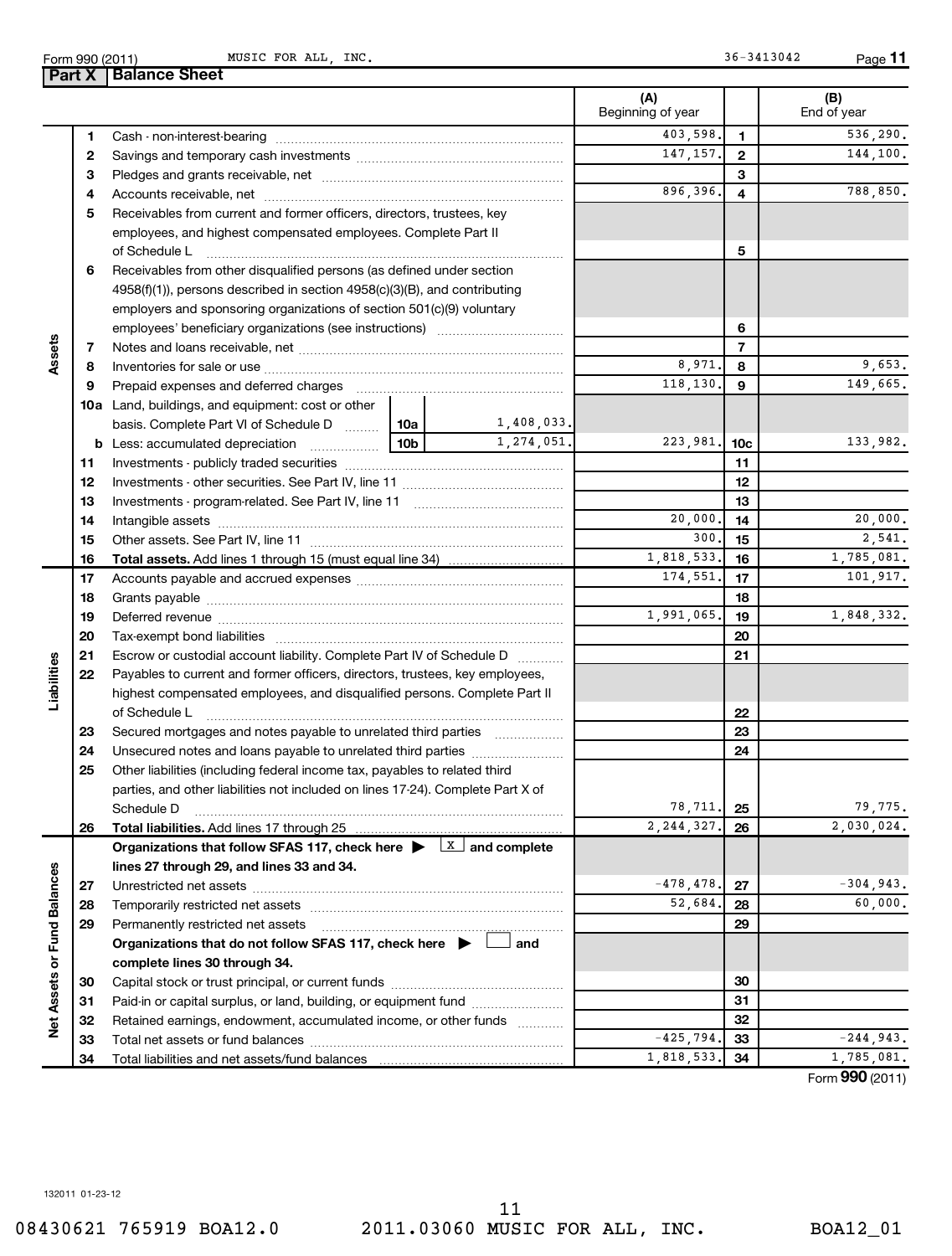|    | MUSIC FOR ALL, INC.<br>Form 990 (2011)                                                                                          |                | $36 - 3413042$ |                |             | Page 12      |
|----|---------------------------------------------------------------------------------------------------------------------------------|----------------|----------------|----------------|-------------|--------------|
|    | Part XI Reconciliation of Net Assets                                                                                            |                |                |                |             |              |
|    |                                                                                                                                 |                |                |                |             |              |
|    |                                                                                                                                 |                |                |                |             |              |
| 1  |                                                                                                                                 | $\mathbf{1}$   |                |                |             | 5,197,426.   |
| 2  |                                                                                                                                 | $\overline{2}$ |                |                |             | 5,016,575.   |
| 3  | Revenue less expenses. Subtract line 2 from line 1                                                                              | 3              |                |                |             | 180,851.     |
| 4  |                                                                                                                                 | $\overline{4}$ |                |                |             | $-425,794.$  |
| 5  |                                                                                                                                 | 5              |                |                |             | 0.           |
| 6  | Net assets or fund balances at end of year. Combine lines 3, 4, and 5 (must equal Part X, line 33, column (B))                  | 6              |                |                |             | $-244,943.$  |
|    | Part XII Financial Statements and Reporting                                                                                     |                |                |                |             |              |
|    |                                                                                                                                 |                |                |                |             | $\mathbf{x}$ |
|    |                                                                                                                                 |                |                |                | <b>Yes</b>  | <b>No</b>    |
| 1  | Accounting method used to prepare the Form 990: $\Box$ Cash $\Box$ Accrual $\Box$<br>Other                                      |                |                |                |             |              |
|    | If the organization changed its method of accounting from a prior year or checked "Other," explain in Schedule O.               |                |                |                |             |              |
| 2a | Were the organization's financial statements compiled or reviewed by an independent accountant?                                 |                |                | 2a             |             | x            |
| b  |                                                                                                                                 |                |                | 2 <sub>b</sub> | $\mathbf x$ |              |
| c  | If "Yes" to line 2a or 2b, does the organization have a committee that assumes responsibility for oversight of the audit,       |                |                |                |             |              |
|    |                                                                                                                                 |                |                | 2c             | х           |              |
|    | If the organization changed either its oversight process or selection process during the tax year, explain in Schedule O.       |                |                |                |             |              |
|    | d If "Yes" to line 2a or 2b, check a box below to indicate whether the financial statements for the year were issued on a       |                |                |                |             |              |
|    | separate basis, consolidated basis, or both:                                                                                    |                |                |                |             |              |
|    | $\boxed{\text{X}}$ Consolidated basis $\boxed{\phantom{a}}$ Both consolidated and separate basis<br>Separate basis              |                |                |                |             |              |
|    | 3a As a result of a federal award, was the organization required to undergo an audit or audits as set forth in the Single Audit |                |                |                |             |              |
|    | Act and OMB Circular A-133?                                                                                                     |                |                | За             |             | х            |
|    | b If "Yes," did the organization undergo the required audit or audits? If the organization did not undergo the required audit   |                |                |                |             |              |
|    |                                                                                                                                 |                |                | 3 <sub>b</sub> |             |              |
|    |                                                                                                                                 |                |                |                |             | $000 \omega$ |

Form (2011) **990**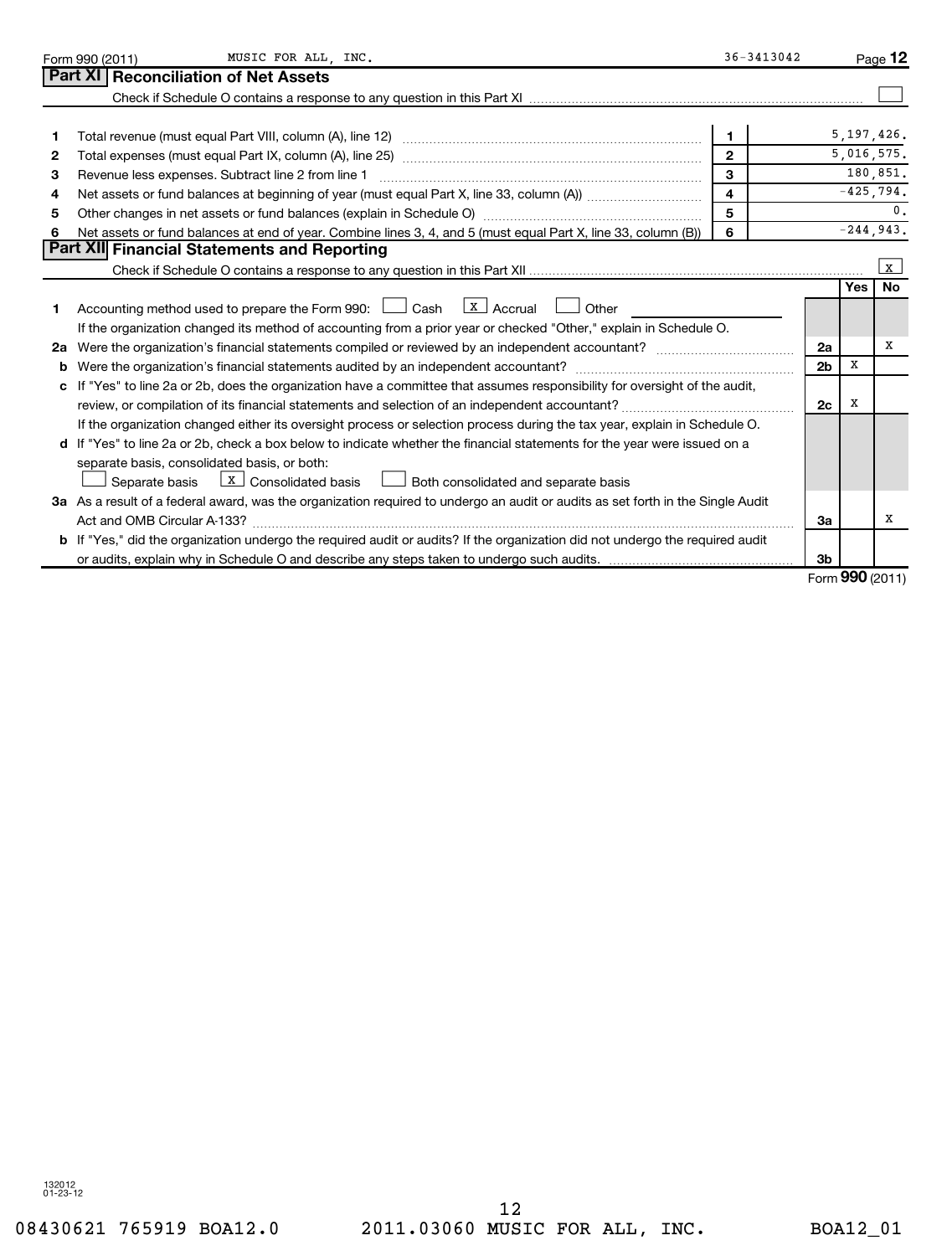| <b>SCHEDULE A</b>    |
|----------------------|
| (Form 990 or 990-EZ) |

Department of the Treasury

## **Public Charity Status and Public Support**

**Complete if the organization is a section 501(c)(3) organization or a section 4947(a)(1) nonexempt charitable trust.**

|            | Internal Revenue Service<br>Inspection<br>Attach to Form 990 or Form 990-EZ. $\triangleright$ See separate instructions.                   |                                               |                                                                                                                                               |                     |                     |                                                                                                                                                          |    |                               |            |                  |     |    |
|------------|--------------------------------------------------------------------------------------------------------------------------------------------|-----------------------------------------------|-----------------------------------------------------------------------------------------------------------------------------------------------|---------------------|---------------------|----------------------------------------------------------------------------------------------------------------------------------------------------------|----|-------------------------------|------------|------------------|-----|----|
|            | Name of the organization                                                                                                                   |                                               | <b>Employer identification number</b>                                                                                                         |                     |                     |                                                                                                                                                          |    |                               |            |                  |     |    |
|            | MUSIC FOR ALL, INC.                                                                                                                        |                                               |                                                                                                                                               |                     |                     |                                                                                                                                                          |    |                               | 36-3413042 |                  |     |    |
| Part I     |                                                                                                                                            |                                               | Reason for Public Charity Status (All organizations must complete this part.) See instructions.                                               |                     |                     |                                                                                                                                                          |    |                               |            |                  |     |    |
|            |                                                                                                                                            |                                               | The organization is not a private foundation because it is: (For lines 1 through 11, check only one box.)                                     |                     |                     |                                                                                                                                                          |    |                               |            |                  |     |    |
| 1          |                                                                                                                                            |                                               | A church, convention of churches, or association of churches described in section 170(b)(1)(A)(i).                                            |                     |                     |                                                                                                                                                          |    |                               |            |                  |     |    |
| 2          |                                                                                                                                            |                                               | A school described in section 170(b)(1)(A)(ii). (Attach Schedule E.)                                                                          |                     |                     |                                                                                                                                                          |    |                               |            |                  |     |    |
| 3          | A hospital or a cooperative hospital service organization described in section 170(b)(1)(A)(iii).                                          |                                               |                                                                                                                                               |                     |                     |                                                                                                                                                          |    |                               |            |                  |     |    |
| 4          | A medical research organization operated in conjunction with a hospital described in section 170(b)(1)(A)(iii). Enter the hospital's name, |                                               |                                                                                                                                               |                     |                     |                                                                                                                                                          |    |                               |            |                  |     |    |
|            | city, and state:                                                                                                                           |                                               |                                                                                                                                               |                     |                     |                                                                                                                                                          |    |                               |            |                  |     |    |
| 5          | An organization operated for the benefit of a college or university owned or operated by a governmental unit described in                  |                                               |                                                                                                                                               |                     |                     |                                                                                                                                                          |    |                               |            |                  |     |    |
|            |                                                                                                                                            | section 170(b)(1)(A)(iv). (Complete Part II.) |                                                                                                                                               |                     |                     |                                                                                                                                                          |    |                               |            |                  |     |    |
| 6          |                                                                                                                                            |                                               | A federal, state, or local government or governmental unit described in section 170(b)(1)(A)(v).                                              |                     |                     |                                                                                                                                                          |    |                               |            |                  |     |    |
| 7          |                                                                                                                                            |                                               | An organization that normally receives a substantial part of its support from a governmental unit or from the general public described in     |                     |                     |                                                                                                                                                          |    |                               |            |                  |     |    |
|            |                                                                                                                                            | section 170(b)(1)(A)(vi). (Complete Part II.) |                                                                                                                                               |                     |                     |                                                                                                                                                          |    |                               |            |                  |     |    |
| 8          |                                                                                                                                            |                                               | A community trust described in section 170(b)(1)(A)(vi). (Complete Part II.)                                                                  |                     |                     |                                                                                                                                                          |    |                               |            |                  |     |    |
| $9 \mid X$ |                                                                                                                                            |                                               | An organization that normally receives: (1) more than 33 1/3% of its support from contributions, membership fees, and gross receipts from     |                     |                     |                                                                                                                                                          |    |                               |            |                  |     |    |
|            |                                                                                                                                            |                                               | activities related to its exempt functions - subject to certain exceptions, and (2) no more than 33 1/3% of its support from gross investment |                     |                     |                                                                                                                                                          |    |                               |            |                  |     |    |
|            |                                                                                                                                            |                                               | income and unrelated business taxable income (less section 511 tax) from businesses acquired by the organization after June 30, 1975.         |                     |                     |                                                                                                                                                          |    |                               |            |                  |     |    |
|            |                                                                                                                                            | See section 509(a)(2). (Complete Part III.)   |                                                                                                                                               |                     |                     |                                                                                                                                                          |    |                               |            |                  |     |    |
| 10         |                                                                                                                                            |                                               | An organization organized and operated exclusively to test for public safety. See section 509(a)(4).                                          |                     |                     |                                                                                                                                                          |    |                               |            |                  |     |    |
| 11         |                                                                                                                                            |                                               | An organization organized and operated exclusively for the benefit of, to perform the functions of, or to carry out the purposes of one or    |                     |                     |                                                                                                                                                          |    |                               |            |                  |     |    |
|            |                                                                                                                                            |                                               |                                                                                                                                               |                     |                     |                                                                                                                                                          |    |                               |            |                  |     |    |
|            |                                                                                                                                            |                                               | more publicly supported organizations described in section 509(a)(1) or section 509(a)(2). See section 509(a)(3). Check the box that          |                     |                     |                                                                                                                                                          |    |                               |            |                  |     |    |
|            |                                                                                                                                            |                                               | describes the type of supporting organization and complete lines 11e through 11h.                                                             |                     |                     | $\perp$ Type III - Functionally integrated                                                                                                               |    |                               |            | Type III - Other |     |    |
|            | $\Box$ Type I<br>a۱                                                                                                                        | $\mathbf{b}$                                  | 」Type II                                                                                                                                      | $\mathsf{c} \sqcup$ |                     |                                                                                                                                                          |    |                               |            |                  |     |    |
| е          |                                                                                                                                            |                                               | By checking this box, I certify that the organization is not controlled directly or indirectly by one or more disqualified persons other than |                     |                     |                                                                                                                                                          |    |                               |            |                  |     |    |
|            |                                                                                                                                            |                                               | foundation managers and other than one or more publicly supported organizations described in section 509(a)(1) or section 509(a)(2).          |                     |                     |                                                                                                                                                          |    |                               |            |                  |     |    |
| f          |                                                                                                                                            |                                               | If the organization received a written determination from the IRS that it is a Type I, Type II, or Type III                                   |                     |                     |                                                                                                                                                          |    |                               |            |                  |     |    |
|            |                                                                                                                                            | supporting organization, check this box       |                                                                                                                                               |                     |                     |                                                                                                                                                          |    |                               |            |                  |     |    |
| g          |                                                                                                                                            |                                               | Since August 17, 2006, has the organization accepted any gift or contribution from any of the following persons?                              |                     |                     |                                                                                                                                                          |    |                               |            |                  |     |    |
|            | (i)                                                                                                                                        |                                               | A person who directly or indirectly controls, either alone or together with persons described in (ii) and (iii) below,                        |                     |                     |                                                                                                                                                          |    |                               |            |                  | Yes | No |
|            |                                                                                                                                            |                                               | 11g(i)                                                                                                                                        |                     |                     |                                                                                                                                                          |    |                               |            |                  |     |    |
|            |                                                                                                                                            |                                               |                                                                                                                                               |                     |                     |                                                                                                                                                          |    |                               |            | 11g(ii)          |     |    |
|            |                                                                                                                                            |                                               |                                                                                                                                               |                     |                     |                                                                                                                                                          |    |                               |            | 11g(iii)         |     |    |
| h          |                                                                                                                                            |                                               | Provide the following information about the supported organization(s).                                                                        |                     |                     |                                                                                                                                                          |    |                               |            |                  |     |    |
|            |                                                                                                                                            |                                               |                                                                                                                                               |                     |                     |                                                                                                                                                          |    |                               |            |                  |     |    |
|            | (i) Name of supported                                                                                                                      | (ii) EIN                                      | (iii) Type of<br>organization                                                                                                                 |                     |                     | (iv) is the organization $(v)$ Did you notify the<br>in col. (i) listed in your organization in col.   organization in col.<br>  (i) organization in the |    | (vi) is the                   |            | (vii) Amount of  |     |    |
|            | organization                                                                                                                               |                                               | (described on lines 1-9                                                                                                                       |                     | governing document? | (i) of your support?                                                                                                                                     |    | (i) organized in the<br>U.S.? |            | support          |     |    |
|            |                                                                                                                                            |                                               | above or IRC section                                                                                                                          |                     |                     |                                                                                                                                                          |    |                               |            |                  |     |    |
|            |                                                                                                                                            |                                               | (see instructions))                                                                                                                           | Yes                 | No                  | <b>Yes</b>                                                                                                                                               | No | Yes                           | No         |                  |     |    |
|            |                                                                                                                                            |                                               |                                                                                                                                               |                     |                     |                                                                                                                                                          |    |                               |            |                  |     |    |
|            |                                                                                                                                            |                                               |                                                                                                                                               |                     |                     |                                                                                                                                                          |    |                               |            |                  |     |    |
|            |                                                                                                                                            |                                               |                                                                                                                                               |                     |                     |                                                                                                                                                          |    |                               |            |                  |     |    |
|            |                                                                                                                                            |                                               |                                                                                                                                               |                     |                     |                                                                                                                                                          |    |                               |            |                  |     |    |
|            |                                                                                                                                            |                                               |                                                                                                                                               |                     |                     |                                                                                                                                                          |    |                               |            |                  |     |    |
|            |                                                                                                                                            |                                               |                                                                                                                                               |                     |                     |                                                                                                                                                          |    |                               |            |                  |     |    |
|            |                                                                                                                                            |                                               |                                                                                                                                               |                     |                     |                                                                                                                                                          |    |                               |            |                  |     |    |
|            |                                                                                                                                            |                                               |                                                                                                                                               |                     |                     |                                                                                                                                                          |    |                               |            |                  |     |    |

LHA **For Paperwork Reduction Act Notice, see the Instructions for** 

132021 01-24-12

**Form 990 or 990-EZ.**

**Total**

**Schedule A (Form 990 or 990-EZ) 2011**

OMB No. 1545-0047

**Open to Public**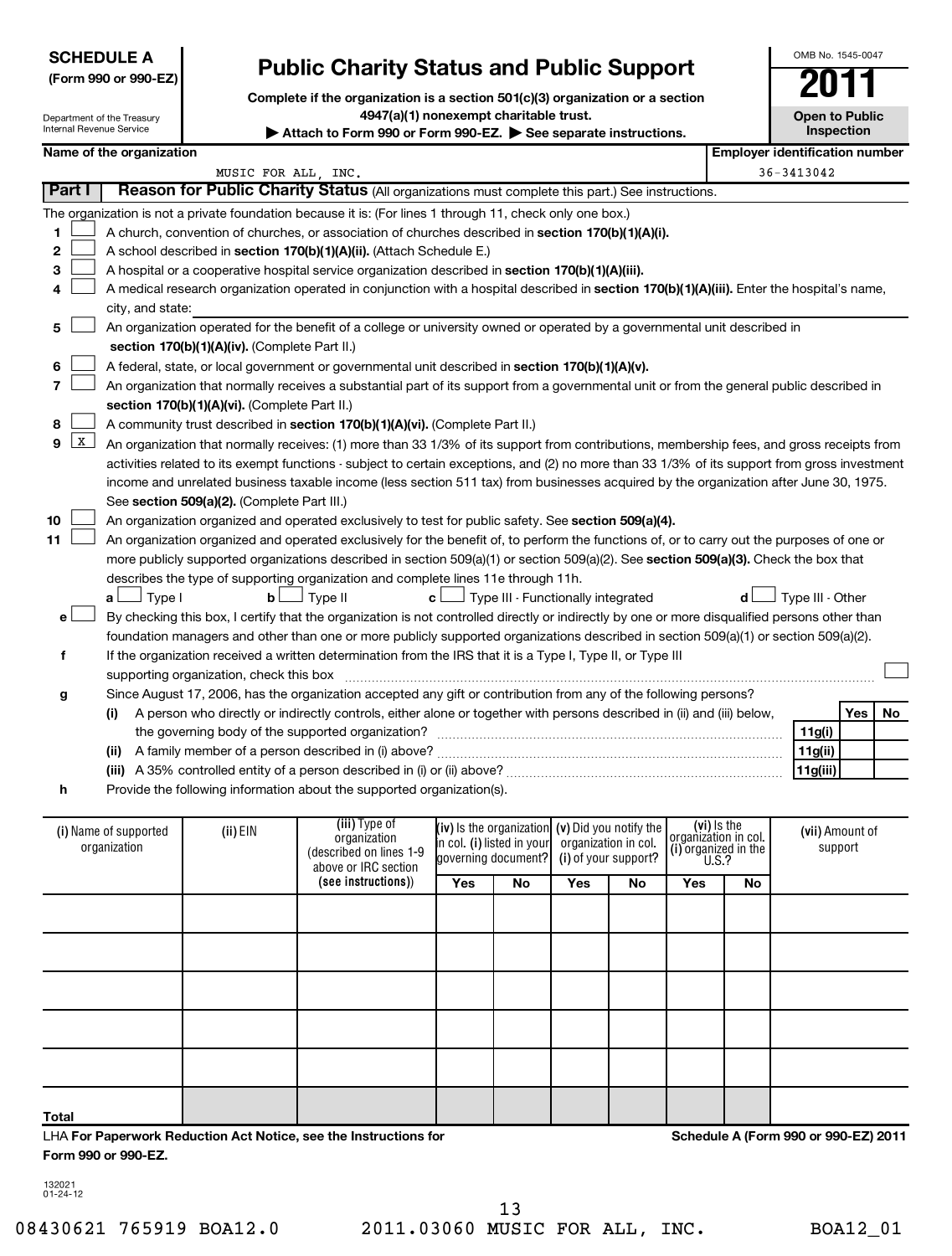### Schedule A (Form 990 or 990-EZ) 2011<br>**Part II | Support Schedule f**

|          | eaule A (Form 990 |
|----------|-------------------|
| $\cdots$ |                   |

(Complete only if you checked the box on line 5, 7, or 8 of Part I or if the organization failed to qualify under Part III. If the organization fails to qualify under the tests listed below, please complete Part III.) **Part II Support Schedule for Organizations Described in Sections 170(b)(1)(A)(iv) and 170(b)(1)(A)(vi)**

|    | <b>Section A. Public Support</b>                                                                                                           |          |          |            |            |          |           |
|----|--------------------------------------------------------------------------------------------------------------------------------------------|----------|----------|------------|------------|----------|-----------|
|    | Calendar year (or fiscal year beginning in) $\blacktriangleright$                                                                          | (a) 2007 | (b) 2008 | $(c)$ 2009 | $(d)$ 2010 | (e) 2011 | (f) Total |
|    | 1 Gifts, grants, contributions, and                                                                                                        |          |          |            |            |          |           |
|    | membership fees received. (Do not                                                                                                          |          |          |            |            |          |           |
|    | include any "unusual grants.")                                                                                                             |          |          |            |            |          |           |
|    | 2 Tax revenues levied for the organ-                                                                                                       |          |          |            |            |          |           |
|    | ization's benefit and either paid to                                                                                                       |          |          |            |            |          |           |
|    | or expended on its behalf                                                                                                                  |          |          |            |            |          |           |
| З  | The value of services or facilities                                                                                                        |          |          |            |            |          |           |
|    | furnished by a governmental unit to                                                                                                        |          |          |            |            |          |           |
|    | the organization without charge                                                                                                            |          |          |            |            |          |           |
|    | Total. Add lines 1 through 3                                                                                                               |          |          |            |            |          |           |
| 5  | The portion of total contributions                                                                                                         |          |          |            |            |          |           |
|    | by each person (other than a                                                                                                               |          |          |            |            |          |           |
|    | governmental unit or publicly                                                                                                              |          |          |            |            |          |           |
|    | supported organization) included                                                                                                           |          |          |            |            |          |           |
|    | on line 1 that exceeds 2% of the                                                                                                           |          |          |            |            |          |           |
|    | amount shown on line 11,                                                                                                                   |          |          |            |            |          |           |
|    | column (f)                                                                                                                                 |          |          |            |            |          |           |
|    | 6 Public support. Subtract line 5 from line 4.                                                                                             |          |          |            |            |          |           |
|    | <b>Section B. Total Support</b>                                                                                                            |          |          |            |            |          |           |
|    | Calendar year (or fiscal year beginning in)                                                                                                | (a) 2007 | (b) 2008 | $(c)$ 2009 | $(d)$ 2010 | (e) 2011 | (f) Total |
|    | 7 Amounts from line 4                                                                                                                      |          |          |            |            |          |           |
| 8  | Gross income from interest,                                                                                                                |          |          |            |            |          |           |
|    | dividends, payments received on                                                                                                            |          |          |            |            |          |           |
|    | securities loans, rents, royalties                                                                                                         |          |          |            |            |          |           |
|    | and income from similar sources                                                                                                            |          |          |            |            |          |           |
| 9  | Net income from unrelated business                                                                                                         |          |          |            |            |          |           |
|    | activities, whether or not the                                                                                                             |          |          |            |            |          |           |
|    | business is regularly carried on                                                                                                           |          |          |            |            |          |           |
| 10 | Other income. Do not include gain                                                                                                          |          |          |            |            |          |           |
|    | or loss from the sale of capital                                                                                                           |          |          |            |            |          |           |
|    | assets (Explain in Part IV.)                                                                                                               |          |          |            |            |          |           |
| 11 | Total support. Add lines 7 through 10                                                                                                      |          |          |            |            |          |           |
| 12 | Gross receipts from related activities, etc. (see instructions)                                                                            |          |          |            |            | 12       |           |
|    | 13 First five years. If the Form 990 is for the organization's first, second, third, fourth, or fifth tax year as a section 501(c)(3)      |          |          |            |            |          |           |
|    | organization, check this box and stop here                                                                                                 |          |          |            |            |          |           |
|    | <b>Section C. Computation of Public Support Percentage</b>                                                                                 |          |          |            |            |          |           |
|    |                                                                                                                                            |          |          |            |            | 14       | %         |
|    |                                                                                                                                            |          |          |            |            | 15       | %         |
|    | 16a 33 1/3% support test - 2011. If the organization did not check the box on line 13, and line 14 is 33 1/3% or more, check this box and  |          |          |            |            |          |           |
|    | stop here. The organization qualifies as a publicly supported organization                                                                 |          |          |            |            |          |           |
|    | b 33 1/3% support test - 2010. If the organization did not check a box on line 13 or 16a, and line 15 is 33 1/3% or more, check this box   |          |          |            |            |          |           |
|    |                                                                                                                                            |          |          |            |            |          |           |
|    | 17a 10% -facts-and-circumstances test - 2011. If the organization did not check a box on line 13, 16a, or 16b, and line 14 is 10% or more, |          |          |            |            |          |           |
|    | and if the organization meets the "facts-and-circumstances" test, check this box and stop here. Explain in Part IV how the organization    |          |          |            |            |          |           |
|    | meets the "facts-and-circumstances" test. The organization qualifies as a publicly supported organization <i>community content</i>         |          |          |            |            |          |           |
|    | b 10% -facts-and-circumstances test - 2010. If the organization did not check a box on line 13, 16a, 16b, or 17a, and line 15 is 10% or    |          |          |            |            |          |           |
|    | more, and if the organization meets the "facts-and-circumstances" test, check this box and stop here. Explain in Part IV how the           |          |          |            |            |          |           |
|    | organization meets the "facts-and-circumstances" test. The organization qualifies as a publicly supported organization                     |          |          |            |            |          |           |
|    | 18 Private foundation. If the organization did not check a box on line 13, 16a, 16b, 17a, or 17b, check this box and see instructions      |          |          |            |            |          |           |
|    |                                                                                                                                            |          |          |            |            |          |           |

**Schedule A (Form 990 or 990-EZ) 2011**

132022 01-24-12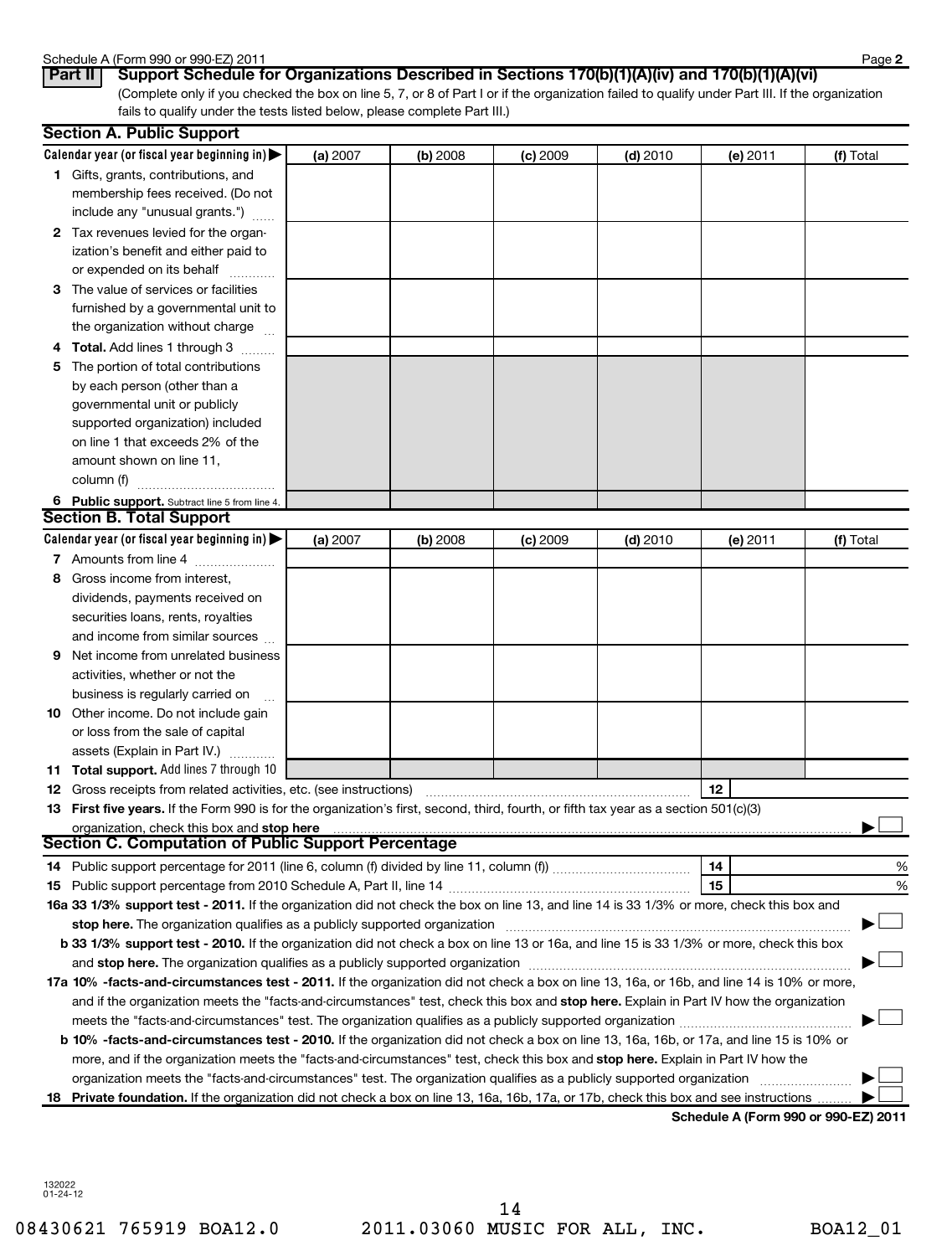### **Part III Support Schedule for Organizations Described in Section 509(a)(2)**

(Complete only if you checked the box on line 9 of Part I or if the organization failed to qualify under Part II. If the organization fails to qualify under the tests listed below, please complete Part II.)

#### 8 Public support (Subtract line 7c from line 6.) **b** Amounts included on lines 2 and 3 received from other than disqualified persons that exceed the greater of \$5,000 or 1% of the amount on line 13 for the year .................. **13 Total support** (Add lines 9, 10c, 11, and 12.) 132023 01-24-12 **Calendar year (or fiscal year beginning in) | Calendar year (or fiscal year beginning in) | (a)** 2007 **| (b)** 2008 **| (c)** 2009 **| (d)** 2010 **| (e)** 2011 **| (f) 1** Gifts, grants, contributions, and **2** Gross receipts from admissions, **3 4** Tax revenues levied for the organ-**5** The value of services or facilities **6** Total. Add lines 1 through 5 ........ **7 a** Amounts included on lines 1, 2, and **c** Add lines 7a and 7b  $\ldots$  .................. **(a)** 2007 **| (b)** 2008 **| (c)** 2009 **| (d)** 2010 **| (e)** 2011 **| (f) 9** Amounts from line 6  $\ldots$  **Amounts** from line 6 **10a** Gross income from interest, **b** Unrelated business taxable income **c** Add lines 10a and 10b ................. **11** Net income from unrelated business **12** Other income. Do not include gain 14 First five years. If the Form 990 is for the organization's first, second, third, fourth, or fifth tax year as a section 501(c)(3) organization, **check this box and stop here with the construction of the construction of the check this box and stop here** with the construction of the construction of the construction of the check this box and stop here with the constr **15 16 15 16 17** 18 Investment income percentage from 2010 Schedule A, Part III, line 17 **2000** COM CONDITION 18 | 18 | 18 | 18 | 19a 33 1/3% support tests - 2011. If the organization did not check the box on line 14, and line 15 is more than 33 1/3%, and line 17 is not **20** Investment income percentage for 2011 (line 10c, column (f) divided by line 13, column (f)) **17 18 b 33 1/3% support tests - 2010.** If the organization did not check a box on line 14 or line 19a, and line 16 is more than 33 1/3%, and more than 33 1/3%, check this box and stop here. The organization qualifies as a publicly supported organization *www.www.www.* line 18 is not more than 33 1/3%, check this box and stop here. The organization qualifies as a publicly supported organization <sub>...........</sub> **Private foundation.**  If the organization did not check a box on line 14, 19a, or 19b, check this box and see instructions | **Schedule A (Form 990 or 990-EZ) 2011** (less section 511 taxes) from businesses acquired after June 30, 1975 2007 **| (b)** 2008 **| (c)** 2009 **| (d)** 2010 **| (e)** 2011 **| (f)** Total membership fees received. (Do not include any "unusual grants.") merchandise sold or services performed, or facilities furnished in any activity that is related to the organization's tax-exempt purpose Gross receipts from activities that are not an unrelated trade or bus $ines$  under section 513  $\ldots$  $\ldots$ ization's benefit and either paid to or expended on its behalf ............ furnished by a governmental unit to the organization without charge 3 received from disqualified persons 2007 **| (b)** 2008 **| (c)** 2009 **| (d)** 2010 **| (e)** 2011 **| (f)** Total dividends, payments received on securities loans, rents, royalties and income from similar sources ~~~~~~~~~~ activities not included in line 10b, whether or not the business is regularly carried on or loss from the sale of capital assets (Explain in Part IV.) ············ Public support percentage for 2011 (line 8, column (f) divided by line 13, column (f))  $\ldots$  $\ldots$  $\ldots$  $\ldots$  $\ldots$   $\ldots$   $\ldots$   $\ldots$   $\mid$  15  $\mid$ Public support percentage from 2010 Schedule A, Part III, line 15 %  $~\blacksquare$   $~\blacksquare$  17  $~\blacksquare$   $~\blacksquare$   $~\blacksquare$   $~\blacksquare$   $~\blacksquare$   $~\blacksquare$   $~\blacksquare$   $~\blacksquare$   $~\blacksquare$   $~\blacksquare$   $~\blacksquare$   $~\blacksquare$   $~\blacksquare$   $~\blacksquare$   $~\blacksquare$   $~\blacksquare$   $~\blacksquare$   $~\blacksquare$   $~\blacksquare$   $~\blacksquare$   $~\blacksquare$   $~\blacksquare$   $~\blacksquare$   $~\blacksquare$   $~\blacksquare$   $~$ **Section A. Public Support Section B. Total Support Section C. Computation of Public Support Percentage Section D. Computation of Investment Income Percentage**  $\overline{\phantom{a}}$  $\overline{X}$  $\overline{\phantom{a}}$  $\overline{\phantom{a}}$ 844,976. 654,709. 111,623. 98,509. 210,311. 1,920,128. 4,431,224. 3,431,108. 3,487,846. 3,373,134. 3,517,157. 18,240,469. 2,260,826. 2,069,455. 1,681,203. 1,625,327. 1,637,469. 9,274,280. 7,537,026. 6,155,272. 5,280,672. 5,096,970. 5,364,937. 29,434,877. 0. 0.  $\overline{\mathfrak{o}}$  . 29,434,877. 7,537,026. 6,155,272. 5,280,672. 5,096,970. 5,364,937. 29,434,877. 6,184. 8,780. 3,386. 1,170. 288. 19,808. 20,345. 34,387. 33,129. 26,479. 114,340. 6,184. 29,125. 37,773. 34,299. 26,767. 134,148. 7,543,210. 6,184,397. 5,318,445. 5,131,269. 5,391,704. 29,569,025. 99.55 99.63 .45 .37 15

08430621 765919 BOA12.0 2011.03060 MUSIC FOR ALL, INC. BOA12\_01

Page 3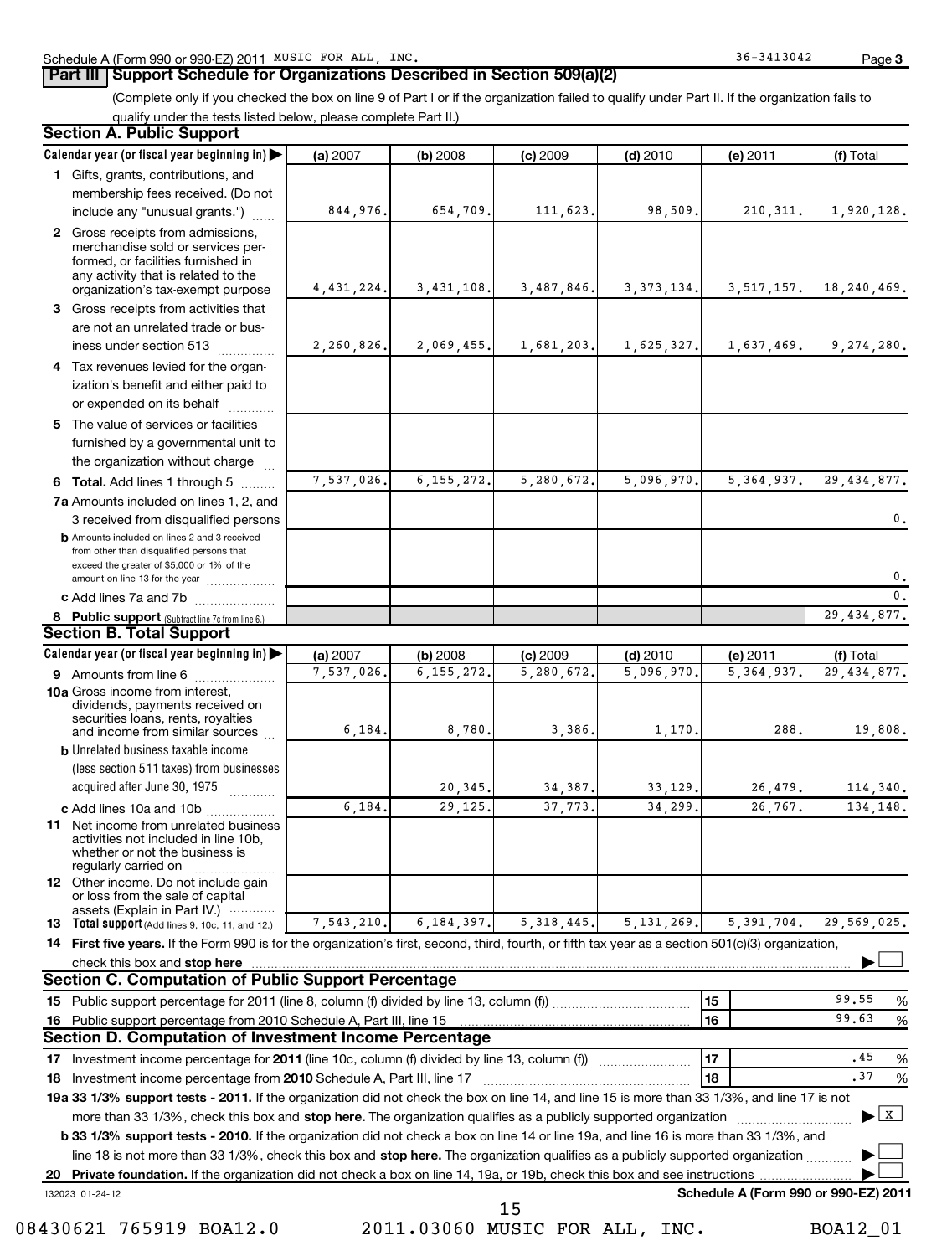### **Schedule B Schedule of Contributors**

**or 990-PF) | Attach to Form 990, Form 990-EZ, or Form 990-PF.**

**2011**

OMB No. 1545-0047

**Name of the organization Employer identification number**

36-3413042

|  | Name of the organization |
|--|--------------------------|
|  |                          |

Department of the Treasury Internal Revenue Service

**(Form 990, 990-EZ,**

| MUSIC FOR ALL |  |  | INC. |
|---------------|--|--|------|
|---------------|--|--|------|

|  | <b>Organization type</b> (check one): |
|--|---------------------------------------|
|--|---------------------------------------|

| Filers of:         | Section:                                                                  |
|--------------------|---------------------------------------------------------------------------|
| Form 990 or 990-EZ | $\boxed{\text{X}}$ 501(c)( <sup>3</sup> ) (enter number) organization     |
|                    | 4947(a)(1) nonexempt charitable trust not treated as a private foundation |
|                    | 527 political organization                                                |
| Form 990-PF        | 501(c)(3) exempt private foundation                                       |
|                    | 4947(a)(1) nonexempt charitable trust treated as a private foundation     |
|                    | 501(c)(3) taxable private foundation                                      |

Check if your organization is covered by the General Rule or a Special Rule. **Note.**  Only a section 501(c)(7), (8), or (10) organization can check boxes for both the General Rule and a Special Rule. See instructions.

### **General Rule**

**K** For an organization filing Form 990, 990-EZ, or 990-PF that received, during the year, \$5,000 or more (in money or property) from any one contributor. Complete Parts I and II.

### **Special Rules**

509(a)(1) and 170(b)(1)(A)(vi) and received from any one contributor, during the year, a contribution of the greater of (1**)** \$5,000 or (**2**) 2% For a section 501(c)(3) organization filing Form 990 or 990-EZ that met the 33 1/3% support test of the regulations under sections of the amount on (i) Form 990, Part VIII, line 1h, or (ii) Form 990-EZ, line 1. Complete Parts I and II.  $\left\vert \cdot\right\vert$ 

total contributions of more than \$1,000 for use exclusively for religious, charitable, scientific, literary, or educational purposes, or For a section 501(c)(7), (8), or (10) organization filing Form 990 or 990-EZ that received from any one contributor, during the year, the prevention of cruelty to children or animals. Complete Parts I, II, and III.  $\left\vert \cdot\right\vert$ 

purpose. Do not complete any of the parts unless the General Rule applies to this organization because it received nonexclusively contributions for use exclusively for religious, charitable, etc., purposes, but these contributions did not total to more than \$1,000. If this box is checked, enter here the total contributions that were received during the year for an exclusively religious, charitable, etc., For a section 501(c)(7), (8), or (10) organization filing Form 990 or 990-EZ that received from any one contributor, during the year, religious, charitable, etc., contributions of \$5,000 or more during the year. ~~~~~~~~~~~~~~~~~ | \$

**Caution.** An organization that is not covered by the General Rule and/or the Special Rules does not file Schedule B (Form 990, 990-EZ, or 990-PF), but it **must** answer "No" on Part IV, line 2, of its Form 990; or check the box on line H of its Form 990-EZ or on Part I, line 2 of its Form 990-PF, to certify that it does not meet the filing requirements of Schedule B (Form 990, 990-EZ, or 990-PF).

LHA For Paperwork Reduction Act Notice, see the Instructions for Form 990, 990-EZ, or 990-PF. Schedule B (Form 990, 990-EZ, or 990-PF) (2011)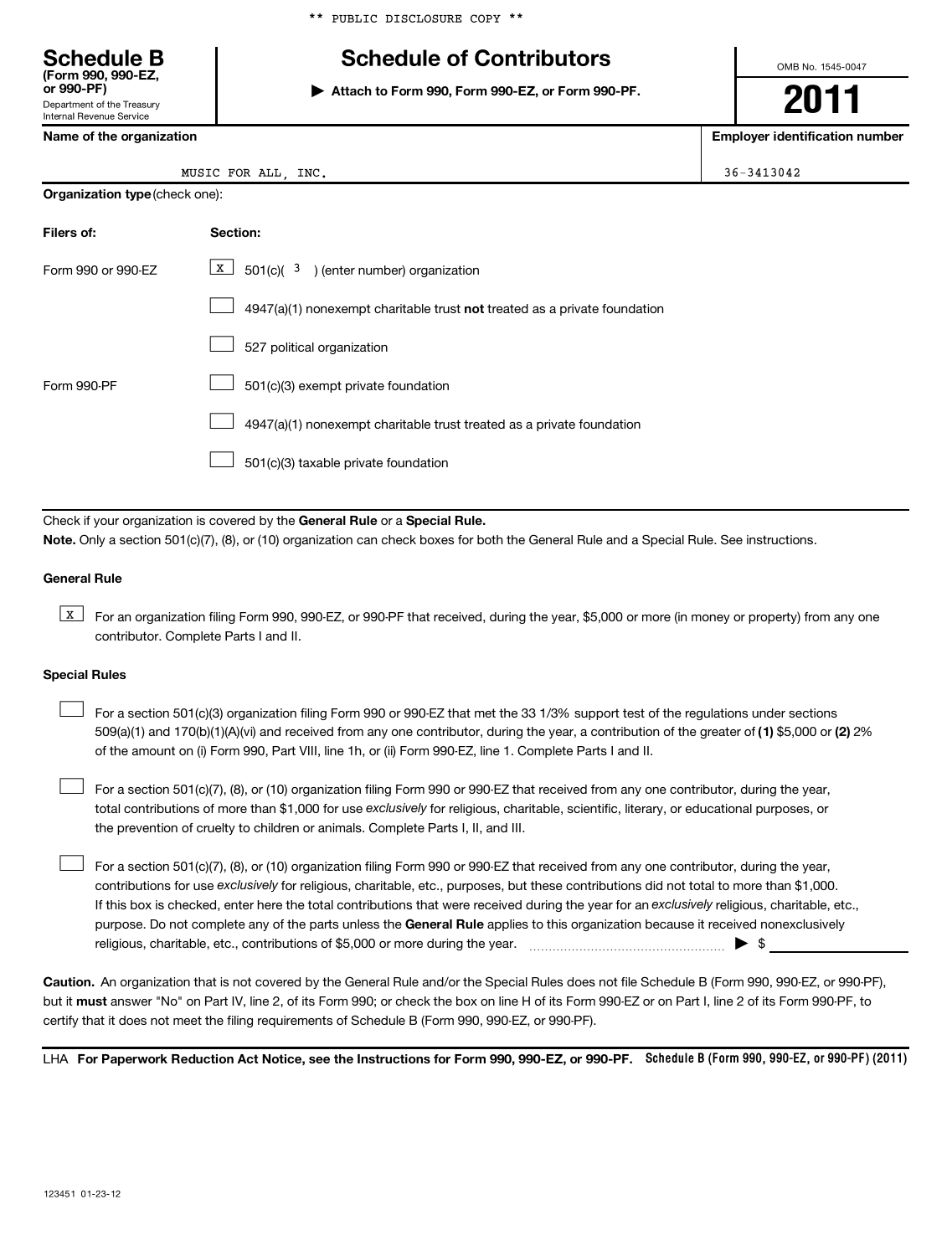| Name of organization |                                                                                                       |                                   | <b>Employer identification number</b> |  |
|----------------------|-------------------------------------------------------------------------------------------------------|-----------------------------------|---------------------------------------|--|
| MUSIC FOR ALL, INC.  |                                                                                                       |                                   | $36 - 3413042$                        |  |
| Part I               | <b>Contributors</b> (see instructions). Use duplicate copies of Part I if additional space is needed. |                                   |                                       |  |
| (a)<br>No.           | (b)<br>Name, address, and $ZIP + 4$                                                                   | (c)<br><b>Total contributions</b> | (d)<br>Type of contribution           |  |

| $1\,$                |                                   | 15,000.<br>\$                     | $\mathbf{x}$<br>Person<br>Payroll<br>Noncash<br>(Complete Part II if there<br>is a noncash contribution.)                                                    |
|----------------------|-----------------------------------|-----------------------------------|--------------------------------------------------------------------------------------------------------------------------------------------------------------|
| (a)<br>No.           | (b)<br>Name, address, and ZIP + 4 | (c)<br><b>Total contributions</b> | (d)<br>Type of contribution                                                                                                                                  |
| 2                    |                                   | 15,000.<br>\$                     | $\mathbf{x}$<br>Person<br>Payroll<br>Noncash<br>(Complete Part II if there<br>is a noncash contribution.)                                                    |
| (a)<br>No.           | (b)<br>Name, address, and ZIP + 4 | (c)<br><b>Total contributions</b> | (d)<br>Type of contribution                                                                                                                                  |
| 3                    |                                   | 7,000.<br>\$                      | X<br>Person<br>Payroll<br><b>Noncash</b><br>(Complete Part II if there<br>is a noncash contribution.)                                                        |
| (a)<br>No.           | (b)<br>Name, address, and ZIP + 4 | (c)<br><b>Total contributions</b> | (d)<br>Type of contribution                                                                                                                                  |
| 4                    |                                   | 20,000.<br>\$                     | $\mathbf x$<br>Person<br>Payroll<br>Noncash<br>(Complete Part II if there<br>is a noncash contribution.)                                                     |
| (a)<br>No.           | (b)<br>Name, address, and ZIP + 4 | (c)<br><b>Total contributions</b> | (d)<br>Type of contribution                                                                                                                                  |
| 5                    |                                   | 25,000.<br>\$                     | $\mathbf{x}$<br>Person<br>Payroll<br>Noncash<br>(Complete Part II if there<br>is a noncash contribution.)                                                    |
| (a)<br>No.           | (b)<br>Name, address, and ZIP + 4 | (c)<br><b>Total contributions</b> | (d)<br>Type of contribution                                                                                                                                  |
| 6<br>123452 01-23-12 |                                   | 10,000.<br>\$                     | $\mathbf{x}$<br>Person<br>Payroll<br>Noncash<br>(Complete Part II if there<br>is a noncash contribution.)<br>Schedule B (Form 990, 990-EZ, or 990-PF) (2011) |
|                      |                                   |                                   |                                                                                                                                                              |

17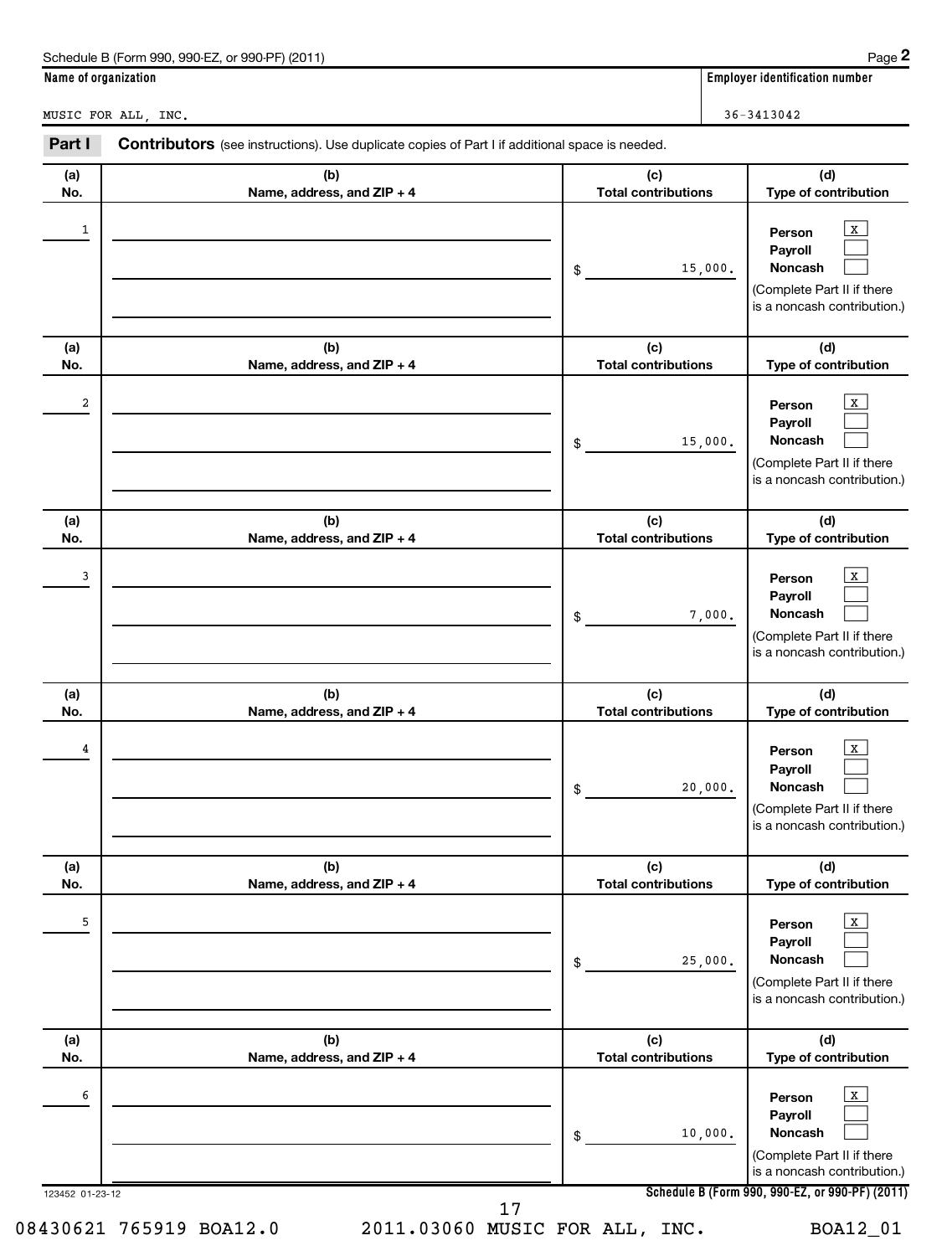| Page 2<br>Schedule B (Form 990, 990-EZ, or 990-PF) (2011)                                                       |                                       |  |  |  |  |  |
|-----------------------------------------------------------------------------------------------------------------|---------------------------------------|--|--|--|--|--|
|                                                                                                                 | <b>Employer identification number</b> |  |  |  |  |  |
|                                                                                                                 | $36 - 3413042$                        |  |  |  |  |  |
| Part I<br><b>Contributors</b> (see instructions). Use duplicate copies of Part I if additional space is needed. |                                       |  |  |  |  |  |
| (b)<br>(c)<br>Name, address, and $ZIP + 4$<br><b>Total contributions</b>                                        |                                       |  |  |  |  |  |
|                                                                                                                 |                                       |  |  |  |  |  |

| No.             | Name, address, and $\angle$ IP + 4 | <b>Total contributions</b>        | Type of contribution                                                                                                                         |
|-----------------|------------------------------------|-----------------------------------|----------------------------------------------------------------------------------------------------------------------------------------------|
| 7               |                                    | 5,000.<br>\$                      | $\mathbf{x}$<br>Person<br>Payroll<br>Noncash<br>(Complete Part II if there<br>is a noncash contribution.)                                    |
| (a)<br>No.      | (b)<br>Name, address, and ZIP + 4  | (c)<br><b>Total contributions</b> | (d)<br>Type of contribution                                                                                                                  |
| 8               |                                    | 5,000.<br>\$                      | $\mathbf{x}$<br>Person<br>Payroll<br>Noncash<br>(Complete Part II if there<br>is a noncash contribution.)                                    |
| (a)<br>No.      | (b)<br>Name, address, and ZIP + 4  | (c)<br><b>Total contributions</b> | (d)<br>Type of contribution                                                                                                                  |
| 9               |                                    | 24,000.<br>\$                     | $\mathbf{x}$<br>Person<br>Payroll<br>Noncash<br>(Complete Part II if there<br>is a noncash contribution.)                                    |
| (a)<br>No.      | (b)<br>Name, address, and ZIP + 4  | (c)<br><b>Total contributions</b> | (d)<br>Type of contribution                                                                                                                  |
| 10              |                                    | 5,000.<br>\$                      | $\mathbf{x}$<br>Person<br>Payroll<br><b>Noncash</b><br>(Complete Part II if there<br>is a noncash contribution.)                             |
| (a)<br>No.      | (b)<br>Name, address, and ZIP + 4  | (c)<br><b>Total contributions</b> | (d)<br>Type of contribution                                                                                                                  |
| 11              |                                    | 9,228.<br>\$                      | $\mathbf{x}$<br>Person<br>Payroll<br>Noncash<br>(Complete Part II if there<br>is a noncash contribution.)                                    |
| (a)<br>No.      | (b)<br>Name, address, and ZIP + 4  | (c)<br><b>Total contributions</b> | (d)<br>Type of contribution                                                                                                                  |
| 123452 01-23-12 |                                    | \$                                | Person<br>Payroll<br>Noncash<br>(Complete Part II if there<br>is a noncash contribution.)<br>Schedule B (Form 990, 990-EZ, or 990-PF) (2011) |
|                 | 18                                 |                                   |                                                                                                                                              |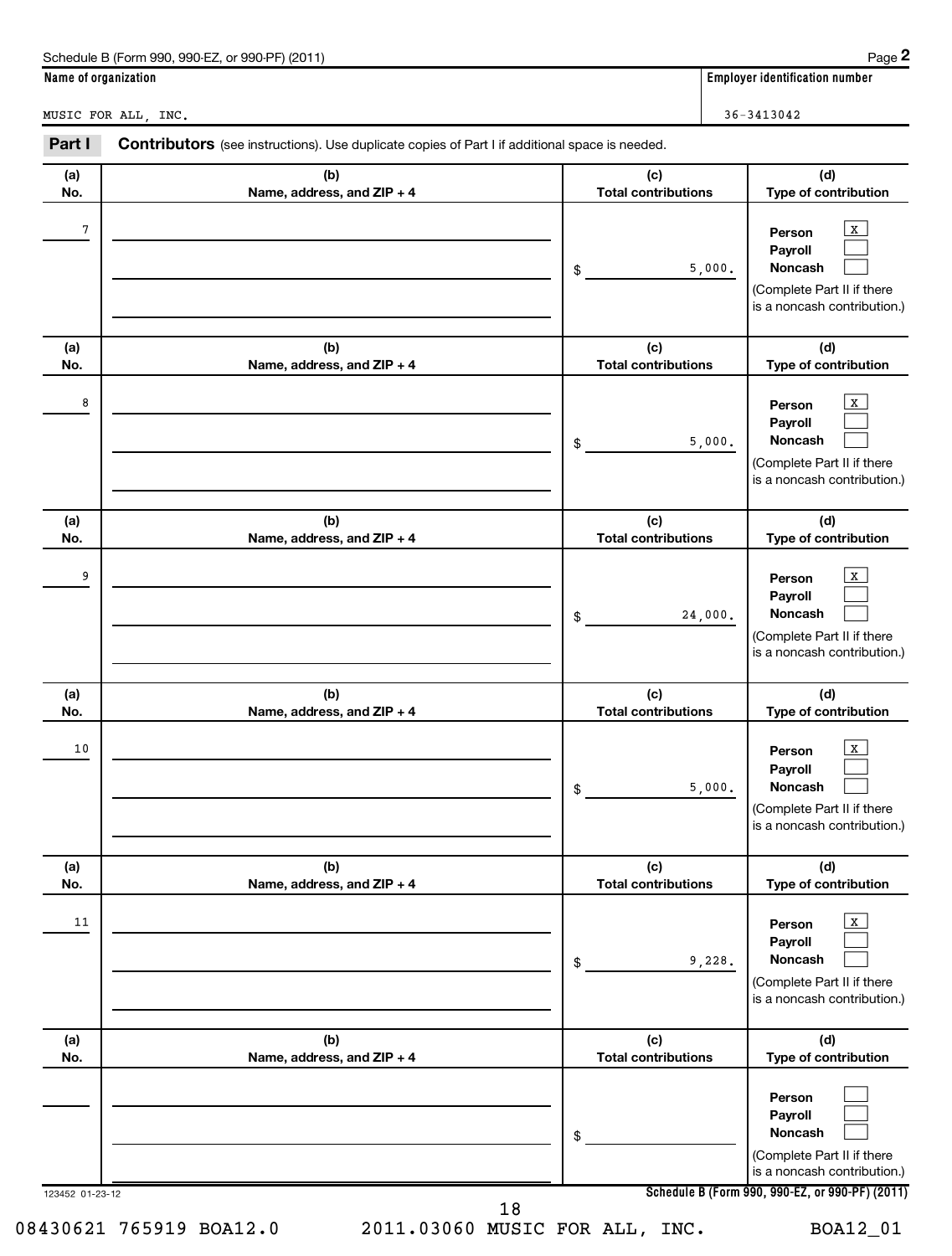| 990-EZ<br>Schedule B<br>(2011)<br>े (Form 990.<br>$QQ0$ . $PF$<br>or<br><b>UU</b> | Page                                    |
|-----------------------------------------------------------------------------------|-----------------------------------------|
| Name of organization                                                              | <br>. identification number<br>Emplovei |

**3**

MUSIC FOR ALL, INC.  $36-3413042$ 

Part II Noncash Property (see instructions). Use duplicate copies of Part II if additional space is needed.

| (a)<br>No.<br>from<br>Part I | (b)<br>Description of noncash property given | (c)<br>FMV (or estimate)<br>(see instructions) | (d)<br>Date received                            |
|------------------------------|----------------------------------------------|------------------------------------------------|-------------------------------------------------|
|                              |                                              |                                                |                                                 |
|                              |                                              | $\frac{1}{2}$                                  |                                                 |
| (a)<br>No.<br>from<br>Part I | (b)<br>Description of noncash property given | (c)<br>FMV (or estimate)<br>(see instructions) | (d)<br>Date received                            |
|                              |                                              |                                                |                                                 |
|                              |                                              | $\frac{1}{2}$                                  |                                                 |
| (a)<br>No.<br>from<br>Part I | (b)<br>Description of noncash property given | (c)<br>FMV (or estimate)<br>(see instructions) | (d)<br>Date received                            |
|                              |                                              |                                                |                                                 |
|                              |                                              | $\sim$                                         |                                                 |
| (a)<br>No.<br>from<br>Part I | (b)<br>Description of noncash property given | (c)<br>FMV (or estimate)<br>(see instructions) | (d)<br>Date received                            |
|                              |                                              |                                                |                                                 |
|                              |                                              | \$                                             |                                                 |
| (a)<br>No.<br>from<br>Part I | (b)<br>Description of noncash property given | (c)<br>FMV (or estimate)<br>(see instructions) | (d)<br>Date received                            |
|                              |                                              |                                                |                                                 |
|                              |                                              | \$                                             |                                                 |
| (a)<br>No.<br>from<br>Part I | (b)<br>Description of noncash property given | (c)<br>FMV (or estimate)<br>(see instructions) | (d)<br>Date received                            |
|                              |                                              |                                                |                                                 |
| 123453 01-23-12              |                                              | \$                                             | Schedule B (Form 990, 990-EZ, or 990-PF) (2011) |
|                              | 19                                           |                                                |                                                 |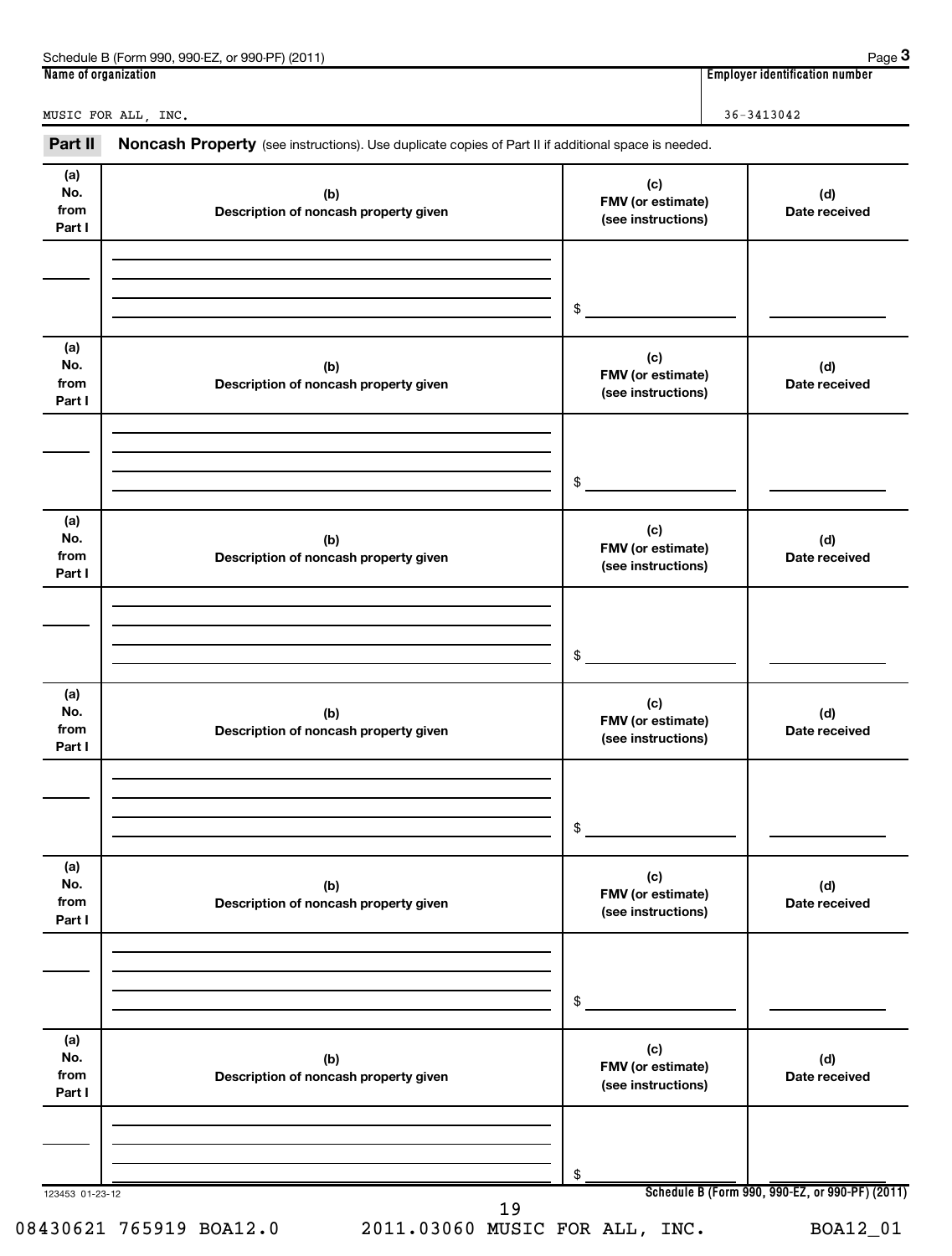| MUSIC FOR ALL, INC.       |                                                                                                                                                                                                        |                      | 36-3413042                                                                                                                                                                                                                                                         |
|---------------------------|--------------------------------------------------------------------------------------------------------------------------------------------------------------------------------------------------------|----------------------|--------------------------------------------------------------------------------------------------------------------------------------------------------------------------------------------------------------------------------------------------------------------|
| Part III                  | the total of exclusively religious, charitable, etc., contributions of \$1,000 or less for the year. (Enter this information once.)<br>Use duplicate copies of Part III if additional space is needed. |                      | $Exclusively$ religious, charitable, etc., individual contributions to section 501(c)(7), (8), or (10) organizations that total more than \$1,000 for the year. Complete columns (a) through (e) and the following line entry. For org<br>$\blacktriangleright$ \$ |
| (a) No.                   |                                                                                                                                                                                                        |                      |                                                                                                                                                                                                                                                                    |
| from<br>Part I            | (b) Purpose of gift                                                                                                                                                                                    | (c) Use of gift      | (d) Description of how gift is held                                                                                                                                                                                                                                |
|                           |                                                                                                                                                                                                        | (e) Transfer of gift |                                                                                                                                                                                                                                                                    |
|                           | Transferee's name, address, and $ZIP + 4$                                                                                                                                                              |                      | Relationship of transferor to transferee                                                                                                                                                                                                                           |
|                           |                                                                                                                                                                                                        |                      |                                                                                                                                                                                                                                                                    |
| (a) No.<br>from<br>Part I | (b) Purpose of gift                                                                                                                                                                                    | (c) Use of gift      | (d) Description of how gift is held                                                                                                                                                                                                                                |
|                           |                                                                                                                                                                                                        |                      |                                                                                                                                                                                                                                                                    |
|                           |                                                                                                                                                                                                        | (e) Transfer of gift |                                                                                                                                                                                                                                                                    |
|                           | Transferee's name, address, and ZIP + 4                                                                                                                                                                |                      | Relationship of transferor to transferee                                                                                                                                                                                                                           |
| (a) No.                   |                                                                                                                                                                                                        |                      |                                                                                                                                                                                                                                                                    |
| from<br>Part I            | (b) Purpose of gift                                                                                                                                                                                    | (c) Use of gift      | (d) Description of how gift is held                                                                                                                                                                                                                                |
|                           |                                                                                                                                                                                                        |                      |                                                                                                                                                                                                                                                                    |
|                           |                                                                                                                                                                                                        | (e) Transfer of gift |                                                                                                                                                                                                                                                                    |
|                           | Transferee's name, address, and ZIP + 4                                                                                                                                                                |                      | Relationship of transferor to transferee                                                                                                                                                                                                                           |
|                           |                                                                                                                                                                                                        |                      |                                                                                                                                                                                                                                                                    |
| (a) No.<br>from<br>Part I | (b) Purpose of gift                                                                                                                                                                                    | (c) Use of gift      | (d) Description of how gift is held                                                                                                                                                                                                                                |
|                           |                                                                                                                                                                                                        |                      |                                                                                                                                                                                                                                                                    |
|                           |                                                                                                                                                                                                        | (e) Transfer of gift |                                                                                                                                                                                                                                                                    |
|                           | Transferee's name, address, and ZIP + 4                                                                                                                                                                |                      | Relationship of transferor to transferee                                                                                                                                                                                                                           |
|                           |                                                                                                                                                                                                        |                      |                                                                                                                                                                                                                                                                    |
| 123454 01-23-12           |                                                                                                                                                                                                        | 20                   | Schedule B (Form 990, 990-EZ, or 990-PF) (2011)                                                                                                                                                                                                                    |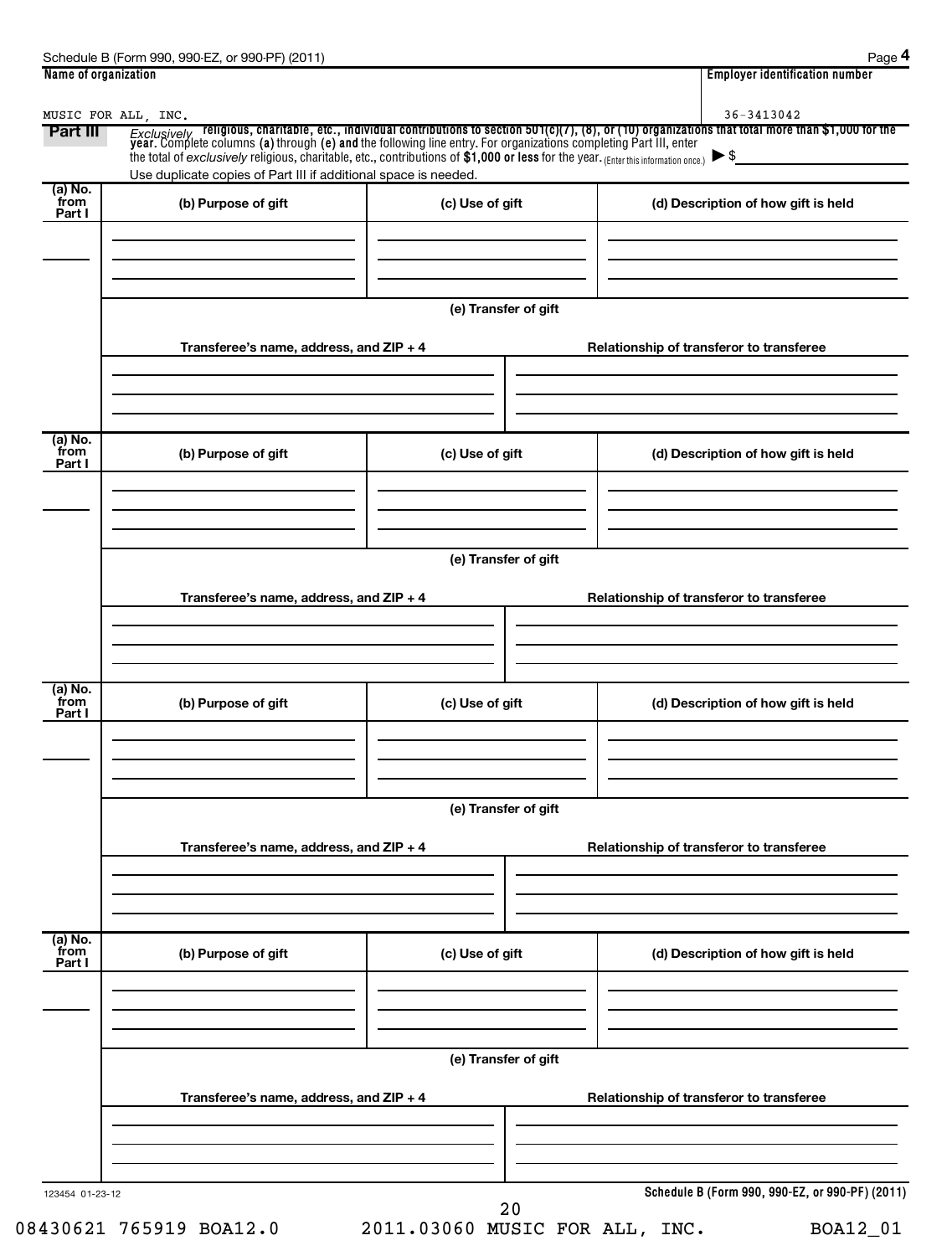| <b>SCHEDULE D</b>         |  |
|---------------------------|--|
| $\mathbf{r}$ $\mathbf{r}$ |  |

Department of the Treasury Internal Revenue Service

### **Supplemental Financial Statements**

**(Form 990) | Complete if the organization answered "Yes," to Form 990, Part IV, line 6, 7, 8, 9, 10, 11a, 11b, 11c, 11d, 11e, 11f, 12a, or 12b.**

**| Attach to Form 990. | See separate instructions.**

|                    | Name of the organization                                                                                                                                                                                                      |    |                                                | <b>Employer identification number</b>               |
|--------------------|-------------------------------------------------------------------------------------------------------------------------------------------------------------------------------------------------------------------------------|----|------------------------------------------------|-----------------------------------------------------|
|                    | MUSIC FOR ALL, INC.                                                                                                                                                                                                           |    |                                                | 36-3413042                                          |
| Part I             | Organizations Maintaining Donor Advised Funds or Other Similar Funds or Accounts. Complete if the                                                                                                                             |    |                                                |                                                     |
|                    | organization answered "Yes" to Form 990, Part IV, line 6.                                                                                                                                                                     |    |                                                |                                                     |
|                    |                                                                                                                                                                                                                               |    | (a) Donor advised funds                        | (b) Funds and other accounts                        |
| 1.                 |                                                                                                                                                                                                                               |    |                                                |                                                     |
| 2                  |                                                                                                                                                                                                                               |    |                                                |                                                     |
| 3                  |                                                                                                                                                                                                                               |    |                                                |                                                     |
| 4                  |                                                                                                                                                                                                                               |    |                                                |                                                     |
| 5                  | Did the organization inform all donors and donor advisors in writing that the assets held in donor advised funds                                                                                                              |    |                                                |                                                     |
|                    |                                                                                                                                                                                                                               |    |                                                | Yes<br><b>No</b>                                    |
| 6                  | Did the organization inform all grantees, donors, and donor advisors in writing that grant funds can be used only                                                                                                             |    |                                                |                                                     |
|                    | for charitable purposes and not for the benefit of the donor or donor advisor, or for any other purpose conferring                                                                                                            |    |                                                |                                                     |
|                    | impermissible private benefit?                                                                                                                                                                                                |    |                                                | Yes<br>No                                           |
| <b>Part II</b>     | Conservation Easements. Complete if the organization answered "Yes" to Form 990, Part IV, line 7.                                                                                                                             |    |                                                |                                                     |
| 1                  | Purpose(s) of conservation easements held by the organization (check all that apply).                                                                                                                                         |    |                                                |                                                     |
|                    | Preservation of land for public use (e.g., recreation or education)                                                                                                                                                           |    |                                                | Preservation of an historically important land area |
|                    | Protection of natural habitat                                                                                                                                                                                                 |    | Preservation of a certified historic structure |                                                     |
|                    | Preservation of open space                                                                                                                                                                                                    |    |                                                |                                                     |
| 2                  | Complete lines 2a through 2d if the organization held a qualified conservation contribution in the form of a conservation easement on the last                                                                                |    |                                                |                                                     |
|                    | day of the tax year.                                                                                                                                                                                                          |    |                                                |                                                     |
|                    |                                                                                                                                                                                                                               |    |                                                | Held at the End of the Tax Year                     |
| а                  |                                                                                                                                                                                                                               |    |                                                | 2a                                                  |
| b                  |                                                                                                                                                                                                                               |    |                                                | 2b                                                  |
| c                  |                                                                                                                                                                                                                               |    |                                                | 2c                                                  |
| d                  | Number of conservation easements included in (c) acquired after 8/17/06, and not on a historic structure                                                                                                                      |    |                                                |                                                     |
|                    | listed in the National Register [1111] [12] https://www.marrows.com/marrows.com/marrows.com/marrows.                                                                                                                          |    |                                                | 2d                                                  |
| 3                  | Number of conservation easements modified, transferred, released, extinguished, or terminated by the organization during the tax                                                                                              |    |                                                |                                                     |
|                    | year                                                                                                                                                                                                                          |    |                                                |                                                     |
| 4                  | Number of states where property subject to conservation easement is located >                                                                                                                                                 |    |                                                |                                                     |
| 5                  | Does the organization have a written policy regarding the periodic monitoring, inspection, handling of                                                                                                                        |    |                                                |                                                     |
|                    | violations, and enforcement of the conservation easements it holds?                                                                                                                                                           |    |                                                | Yes<br><b>No</b>                                    |
| 6                  | Staff and volunteer hours devoted to monitoring, inspecting, and enforcing conservation easements during the year                                                                                                             |    |                                                |                                                     |
| 7                  | Amount of expenses incurred in monitoring, inspecting, and enforcing conservation easements during the year $\triangleright$ \$                                                                                               |    |                                                |                                                     |
| 8                  | Does each conservation easement reported on line 2(d) above satisfy the requirements of section 170(h)(4)(B)(i)                                                                                                               |    |                                                |                                                     |
|                    |                                                                                                                                                                                                                               |    |                                                | Yes<br><b>No</b>                                    |
| 9                  | In Part XIV, describe how the organization reports conservation easements in its revenue and expense statement, and balance sheet, and                                                                                        |    |                                                |                                                     |
|                    | include, if applicable, the text of the footnote to the organization's financial statements that describes the organization's accounting for                                                                                  |    |                                                |                                                     |
|                    | conservation easements.<br>Organizations Maintaining Collections of Art, Historical Treasures, or Other Similar Assets.<br><b>Part III</b>                                                                                    |    |                                                |                                                     |
|                    | Complete if the organization answered "Yes" to Form 990, Part IV, line 8.                                                                                                                                                     |    |                                                |                                                     |
|                    | 1a If the organization elected, as permitted under SFAS 116 (ASC 958), not to report in its revenue statement and balance sheet works of art,                                                                                 |    |                                                |                                                     |
|                    | historical treasures, or other similar assets held for public exhibition, education, or research in furtherance of public service, provide, in Part XIV,                                                                      |    |                                                |                                                     |
|                    | the text of the footnote to its financial statements that describes these items.                                                                                                                                              |    |                                                |                                                     |
|                    | b If the organization elected, as permitted under SFAS 116 (ASC 958), to report in its revenue statement and balance sheet works of art, historical                                                                           |    |                                                |                                                     |
|                    | treasures, or other similar assets held for public exhibition, education, or research in furtherance of public service, provide the following amounts                                                                         |    |                                                |                                                     |
|                    | relating to these items:                                                                                                                                                                                                      |    |                                                |                                                     |
|                    | (i) Revenues included in Form 990, Part VIII, line 1 $\ldots$ $\ldots$ $\ldots$ $\ldots$ $\ldots$ $\ldots$ $\ldots$ $\ldots$ $\ldots$ $\ldots$ $\ldots$                                                                       |    |                                                |                                                     |
|                    | (ii) Assets included in Form 990, Part X                                                                                                                                                                                      |    |                                                | $\blacktriangleright$ \$                            |
| 2                  | If the organization received or held works of art, historical treasures, or other similar assets for financial gain, provide                                                                                                  |    |                                                |                                                     |
|                    | the following amounts required to be reported under SFAS 116 (ASC 958) relating to these items:                                                                                                                               |    |                                                |                                                     |
| а                  |                                                                                                                                                                                                                               |    |                                                | $\triangleright$ \$                                 |
| b                  | Assets included in Form 990, Part X [11] manufactured in Form 990, Part X [12] manufactured in Form 990, Part X [12] manufactured in Form 1990, Part X [12] manufactured in Form 1990, Part X [12] manufactured in Form 1990, |    |                                                |                                                     |
|                    |                                                                                                                                                                                                                               |    |                                                |                                                     |
|                    | LHA For Paperwork Reduction Act Notice, see the Instructions for Form 990.                                                                                                                                                    |    |                                                | Schedule D (Form 990) 2011                          |
| 132051<br>01-23-12 |                                                                                                                                                                                                                               |    |                                                |                                                     |
|                    |                                                                                                                                                                                                                               | 21 |                                                |                                                     |

08430621 765919 BOA12.0 2011.03060 MUSIC FOR ALL, INC. BOA12\_01

OMB No. 1545-0047

**Open to Public Inspection**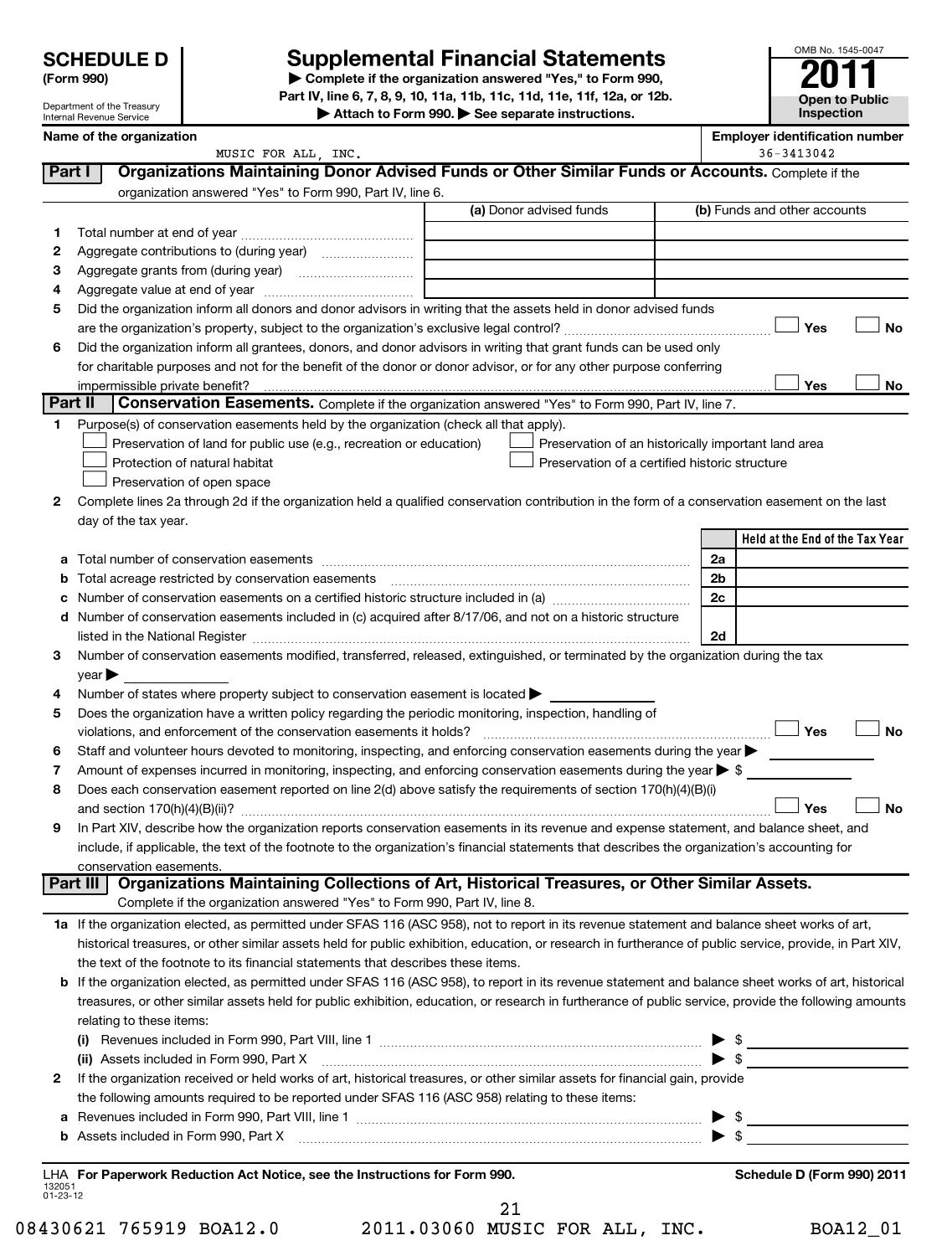|    | MUSIC FOR ALL, INC.<br>Schedule D (Form 990) 2011                                                                                                                              |                    |   |                |                                                                                                                                                                                                                                |                 | $36 - 3413042$             |                     |     | $Page$ 2  |
|----|--------------------------------------------------------------------------------------------------------------------------------------------------------------------------------|--------------------|---|----------------|--------------------------------------------------------------------------------------------------------------------------------------------------------------------------------------------------------------------------------|-----------------|----------------------------|---------------------|-----|-----------|
|    | Part III<br>Organizations Maintaining Collections of Art, Historical Treasures, or Other Similar Assets (continued)                                                            |                    |   |                |                                                                                                                                                                                                                                |                 |                            |                     |     |           |
| 3  | Using the organization's acquisition, accession, and other records, check any of the following that are a significant use of its collection items                              |                    |   |                |                                                                                                                                                                                                                                |                 |                            |                     |     |           |
|    | (check all that apply):                                                                                                                                                        |                    |   |                |                                                                                                                                                                                                                                |                 |                            |                     |     |           |
| а  | Public exhibition                                                                                                                                                              |                    | d |                | Loan or exchange programs                                                                                                                                                                                                      |                 |                            |                     |     |           |
| b  | Scholarly research                                                                                                                                                             |                    |   |                | Other and the control of the control of the control of the control of the control of the control of the control of the control of the control of the control of the control of the control of the control of the control of th |                 |                            |                     |     |           |
| c  | Preservation for future generations                                                                                                                                            |                    |   |                |                                                                                                                                                                                                                                |                 |                            |                     |     |           |
| 4  | Provide a description of the organization's collections and explain how they further the organization's exempt purpose in Part XIV.                                            |                    |   |                |                                                                                                                                                                                                                                |                 |                            |                     |     |           |
| 5  | During the year, did the organization solicit or receive donations of art, historical treasures, or other similar assets                                                       |                    |   |                |                                                                                                                                                                                                                                |                 |                            |                     |     |           |
|    |                                                                                                                                                                                |                    |   |                |                                                                                                                                                                                                                                |                 |                            | Yes                 |     | No        |
|    | Part IV<br>Escrow and Custodial Arrangements. Complete if the organization answered "Yes" to Form 990, Part IV, line 9, or                                                     |                    |   |                |                                                                                                                                                                                                                                |                 |                            |                     |     |           |
|    | reported an amount on Form 990, Part X, line 21.                                                                                                                               |                    |   |                |                                                                                                                                                                                                                                |                 |                            |                     |     |           |
|    | 1a Is the organization an agent, trustee, custodian or other intermediary for contributions or other assets not included                                                       |                    |   |                |                                                                                                                                                                                                                                |                 |                            |                     |     |           |
|    |                                                                                                                                                                                |                    |   |                |                                                                                                                                                                                                                                |                 |                            | Yes                 |     | <b>No</b> |
|    | b If "Yes," explain the arrangement in Part XIV and complete the following table:                                                                                              |                    |   |                |                                                                                                                                                                                                                                |                 |                            |                     |     |           |
|    |                                                                                                                                                                                |                    |   |                |                                                                                                                                                                                                                                |                 |                            | Amount              |     |           |
|    |                                                                                                                                                                                |                    |   |                |                                                                                                                                                                                                                                | 1c              |                            |                     |     |           |
|    |                                                                                                                                                                                |                    |   |                |                                                                                                                                                                                                                                | 1d              |                            |                     |     |           |
| е  | Distributions during the year manufactured and an account of the state of the state of the state of the state o                                                                |                    |   |                |                                                                                                                                                                                                                                | 1e              |                            |                     |     |           |
| 1. |                                                                                                                                                                                |                    |   |                |                                                                                                                                                                                                                                | 1f              |                            |                     |     |           |
|    |                                                                                                                                                                                |                    |   |                |                                                                                                                                                                                                                                |                 |                            | Yes                 |     | No        |
|    | <b>b</b> If "Yes," explain the arrangement in Part XIV.<br><b>Part V</b><br><b>Endowment Funds.</b> Complete if the organization answered "Yes" to Form 990, Part IV, line 10. |                    |   |                |                                                                                                                                                                                                                                |                 |                            |                     |     |           |
|    |                                                                                                                                                                                |                    |   | (b) Prior year | (c) Two years back $\vert$ (d) Three years back $\vert$                                                                                                                                                                        |                 |                            | (e) Four years back |     |           |
|    |                                                                                                                                                                                | (a) Current year   |   |                |                                                                                                                                                                                                                                |                 |                            |                     |     |           |
|    | 1a Beginning of year balance                                                                                                                                                   |                    |   |                |                                                                                                                                                                                                                                |                 |                            |                     |     |           |
| b  | Net investment earnings, gains, and losses                                                                                                                                     |                    |   |                |                                                                                                                                                                                                                                |                 |                            |                     |     |           |
|    |                                                                                                                                                                                |                    |   |                |                                                                                                                                                                                                                                |                 |                            |                     |     |           |
|    | e Other expenditures for facilities                                                                                                                                            |                    |   |                |                                                                                                                                                                                                                                |                 |                            |                     |     |           |
|    | and programs                                                                                                                                                                   |                    |   |                |                                                                                                                                                                                                                                |                 |                            |                     |     |           |
|    |                                                                                                                                                                                |                    |   |                |                                                                                                                                                                                                                                |                 |                            |                     |     |           |
| g  |                                                                                                                                                                                |                    |   |                |                                                                                                                                                                                                                                |                 |                            |                     |     |           |
| 2  | Provide the estimated percentage of the current year end balance (line 1g, column (a)) held as:                                                                                |                    |   |                |                                                                                                                                                                                                                                |                 |                            |                     |     |           |
| а  | Board designated or quasi-endowment >                                                                                                                                          |                    | % |                |                                                                                                                                                                                                                                |                 |                            |                     |     |           |
| b  | Permanent endowment                                                                                                                                                            | %                  |   |                |                                                                                                                                                                                                                                |                 |                            |                     |     |           |
|    | <b>c</b> Temporarily restricted endowment $\blacktriangleright$                                                                                                                | %                  |   |                |                                                                                                                                                                                                                                |                 |                            |                     |     |           |
|    | The percentages in lines 2a, 2b, and 2c should equal 100%.                                                                                                                     |                    |   |                |                                                                                                                                                                                                                                |                 |                            |                     |     |           |
|    | 3a Are there endowment funds not in the possession of the organization that are held and administered for the organization                                                     |                    |   |                |                                                                                                                                                                                                                                |                 |                            |                     |     |           |
|    | by:                                                                                                                                                                            |                    |   |                |                                                                                                                                                                                                                                |                 |                            |                     | Yes | No        |
|    |                                                                                                                                                                                |                    |   |                |                                                                                                                                                                                                                                |                 |                            | 3a(i)               |     |           |
|    |                                                                                                                                                                                |                    |   |                |                                                                                                                                                                                                                                |                 |                            | 3a(ii)              |     |           |
|    |                                                                                                                                                                                |                    |   |                |                                                                                                                                                                                                                                |                 |                            | 3b                  |     |           |
|    | Describe in Part XIV the intended uses of the organization's endowment funds.                                                                                                  |                    |   |                |                                                                                                                                                                                                                                |                 |                            |                     |     |           |
|    | <b>Part VI</b><br>Land, Buildings, and Equipment. See Form 990, Part X, line 10.                                                                                               |                    |   |                |                                                                                                                                                                                                                                |                 |                            |                     |     |           |
|    | Description of property                                                                                                                                                        | (a) Cost or other  |   |                | (b) Cost or other                                                                                                                                                                                                              | (c) Accumulated |                            | (d) Book value      |     |           |
|    |                                                                                                                                                                                | basis (investment) |   |                | basis (other)                                                                                                                                                                                                                  | depreciation    |                            |                     |     |           |
|    |                                                                                                                                                                                |                    |   |                |                                                                                                                                                                                                                                |                 |                            |                     |     |           |
|    |                                                                                                                                                                                |                    |   |                |                                                                                                                                                                                                                                |                 |                            |                     |     |           |
|    |                                                                                                                                                                                |                    |   |                | 763,638.                                                                                                                                                                                                                       |                 | 695,972.                   |                     |     | 67,666.   |
|    |                                                                                                                                                                                |                    |   |                | 644,395.                                                                                                                                                                                                                       |                 | 578,079.                   |                     |     | 66,316.   |
|    |                                                                                                                                                                                |                    |   |                |                                                                                                                                                                                                                                |                 |                            |                     |     |           |
|    | Total. Add lines 1a through 1e. (Column (d) must equal Form 990, Part X, column (B), line 10(c).)                                                                              |                    |   |                |                                                                                                                                                                                                                                |                 | ▶                          |                     |     | 133,982.  |
|    |                                                                                                                                                                                |                    |   |                |                                                                                                                                                                                                                                |                 | Schedule D (Form 990) 2011 |                     |     |           |

132052 01-23-12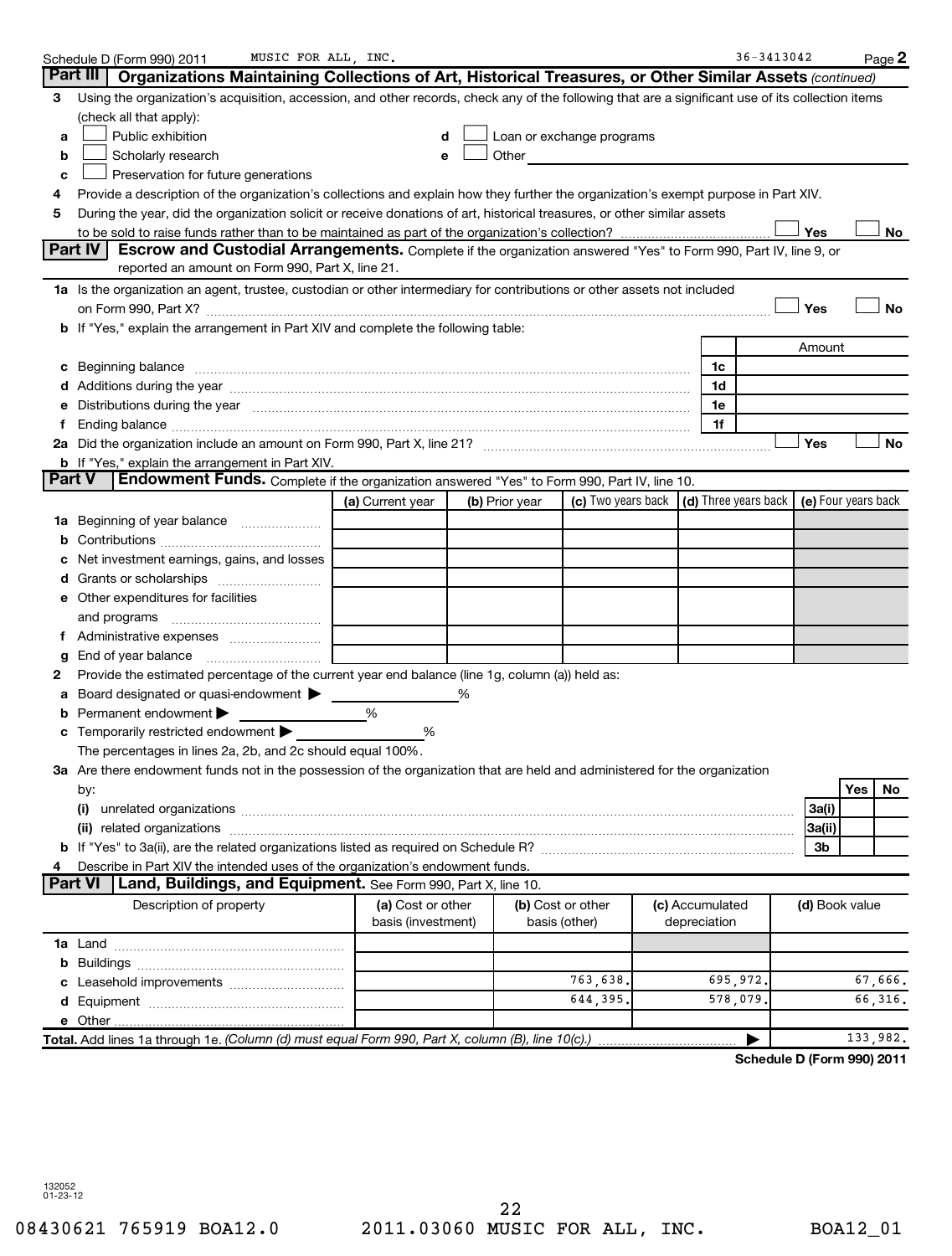| Part VII Investments - Other Securities. See Form 990, Part X, line 12.                     |                 |                |                                                              |
|---------------------------------------------------------------------------------------------|-----------------|----------------|--------------------------------------------------------------|
| (a) Description of security or category<br>(including name of security)                     | (b) Book value  |                | (c) Method of valuation:<br>Cost or end-of-year market value |
| (1) Financial derivatives                                                                   |                 |                |                                                              |
|                                                                                             |                 |                |                                                              |
| (3) Other                                                                                   |                 |                |                                                              |
| (A)                                                                                         |                 |                |                                                              |
| (B)                                                                                         |                 |                |                                                              |
| (C)                                                                                         |                 |                |                                                              |
| (D)                                                                                         |                 |                |                                                              |
| (E)                                                                                         |                 |                |                                                              |
| (F)                                                                                         |                 |                |                                                              |
| (G)                                                                                         |                 |                |                                                              |
| (H)                                                                                         |                 |                |                                                              |
| (1)<br>Total. (Col (b) must equal Form 990, Part X, col (B) line 12.) $\blacktriangleright$ |                 |                |                                                              |
| Part VIII Investments - Program Related. See Form 990, Part X, line 13.                     |                 |                |                                                              |
|                                                                                             |                 |                | (c) Method of valuation:                                     |
| (a) Description of investment type                                                          | (b) Book value  |                | Cost or end-of-year market value                             |
| (1)                                                                                         |                 |                |                                                              |
| (2)                                                                                         |                 |                |                                                              |
| (3)                                                                                         |                 |                |                                                              |
| (4)                                                                                         |                 |                |                                                              |
| (5)                                                                                         |                 |                |                                                              |
| (6)                                                                                         |                 |                |                                                              |
| (7)                                                                                         |                 |                |                                                              |
| (8)                                                                                         |                 |                |                                                              |
| (9)                                                                                         |                 |                |                                                              |
| (10)                                                                                        |                 |                |                                                              |
| Total. (Col (b) must equal Form 990, Part X, col (B) line 13.)                              |                 |                |                                                              |
| Part IX<br>Other Assets. See Form 990, Part X, line 15.                                     |                 |                |                                                              |
|                                                                                             | (a) Description |                | (b) Book value                                               |
| (1)                                                                                         |                 |                |                                                              |
| (2)                                                                                         |                 |                |                                                              |
| (3)                                                                                         |                 |                |                                                              |
| (4)                                                                                         |                 |                |                                                              |
| (5)                                                                                         |                 |                |                                                              |
| (6)                                                                                         |                 |                |                                                              |
| (7)                                                                                         |                 |                |                                                              |
|                                                                                             |                 |                |                                                              |
| (8)                                                                                         |                 |                |                                                              |
| (9)                                                                                         |                 |                |                                                              |
|                                                                                             |                 |                |                                                              |
|                                                                                             |                 |                |                                                              |
| Other Liabilities. See Form 990, Part X, line 25.                                           |                 |                |                                                              |
| (a) Description of liability                                                                |                 | (b) Book value |                                                              |
| (1)<br>Federal income taxes                                                                 |                 |                |                                                              |
| RESERVE FOR LICENSE FEES<br>(2)                                                             |                 | 39,165         |                                                              |
| DEFERRED TRUST LIABILITY<br>(3)                                                             |                 | 40,610         |                                                              |
| (4)                                                                                         |                 |                |                                                              |
| (5)                                                                                         |                 |                |                                                              |
| (6)                                                                                         |                 |                |                                                              |
| (7)                                                                                         |                 |                |                                                              |
| (8)                                                                                         |                 |                |                                                              |
| (10)<br>Total. (Column (b) must equal Form 990, Part X, col (B) line 15.)<br>Part X<br>(9)  |                 |                |                                                              |
| (10)                                                                                        |                 |                |                                                              |
| (11)<br>Total. (Column (b) must equal Form 990, Part X, col (B) line 25.                    |                 | 79,775         |                                                              |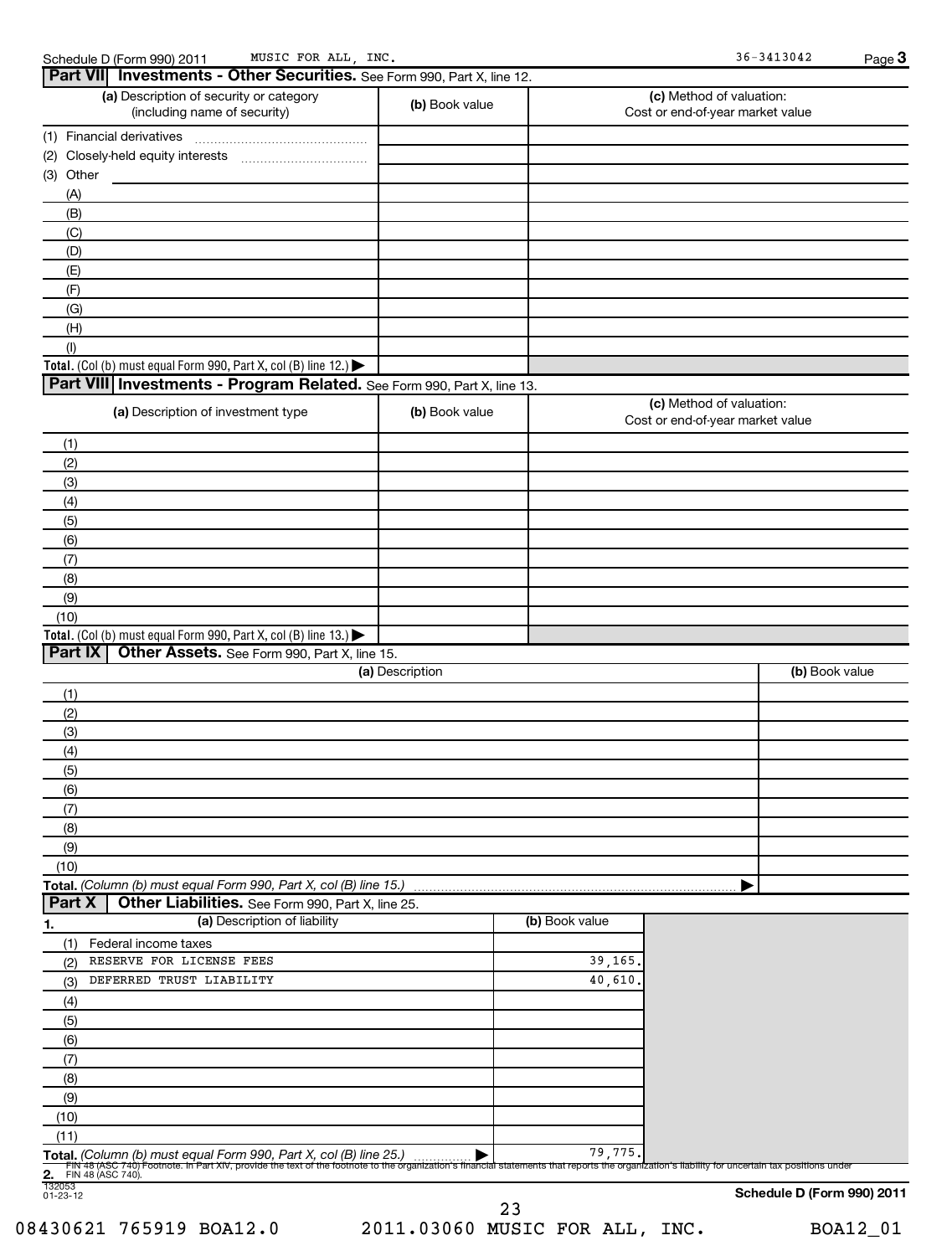|    | MUSIC FOR ALL, INC.<br>Schedule D (Form 990) 2011                                                                                                                |                |                | $36 - 3413042$ | Page 4                     |
|----|------------------------------------------------------------------------------------------------------------------------------------------------------------------|----------------|----------------|----------------|----------------------------|
|    | Reconciliation of Change in Net Assets from Form 990 to Audited Financial Statements<br>Part XI                                                                  |                |                |                |                            |
| 1  | Total revenue (Form 990, Part VIII, column (A), line 12)                                                                                                         |                | 1              |                | 5, 197, 426.               |
| 2  |                                                                                                                                                                  |                | $\overline{2}$ |                | 5,016,575.                 |
| з  |                                                                                                                                                                  |                | 3              |                | 180,851.                   |
| 4  |                                                                                                                                                                  |                | 4              |                |                            |
| 5  |                                                                                                                                                                  |                | 5              |                |                            |
| 6  |                                                                                                                                                                  |                | 6              |                |                            |
| 7  |                                                                                                                                                                  |                | $\overline{7}$ |                |                            |
| 8  | Other (Describe in Part XIV.)                                                                                                                                    |                | 8              |                |                            |
| 9  |                                                                                                                                                                  |                | 9              |                |                            |
| 10 | Excess or (deficit) for the year per audited financial statements. Combine lines 3 and 9                                                                         |                | 10             |                | 180,851.                   |
|    | Part XII   Reconciliation of Revenue per Audited Financial Statements With Revenue per Return                                                                    |                |                |                |                            |
| 1  | Total revenue, gains, and other support per audited financial statements                                                                                         |                |                | 1.             | 5,646,403.                 |
| 2  | Amounts included on line 1 but not on Form 990, Part VIII, line 12:                                                                                              |                |                |                |                            |
| a  | Net unrealized gains on investments                                                                                                                              | 2a             |                |                |                            |
| b  |                                                                                                                                                                  | 2 <sub>b</sub> | 263,895.       |                |                            |
| с  |                                                                                                                                                                  | 2c             |                |                |                            |
| d  |                                                                                                                                                                  | 2d             | 7,906.         |                |                            |
| е  | Add lines 2a through 2d                                                                                                                                          |                |                | 2e             | 271,801.                   |
| 3  |                                                                                                                                                                  |                |                | 3              | $\overline{5,374},602.$    |
| 4  | Amounts included on Form 990, Part VIII, line 12, but not on line 1:                                                                                             |                |                |                |                            |
| a  |                                                                                                                                                                  | 4a             |                |                |                            |
| b  | Other (Describe in Part XIV.) <b>Construction Contract Construction</b> Chemistry Chemistry Chemistry Chemistry Chemistry                                        | 4 <sub>b</sub> | $-177, 176.$   |                |                            |
| c  | Add lines 4a and 4b                                                                                                                                              |                |                | 4c             | $-177, 176.$               |
| 5  | Total revenue. Add lines 3 and 4c. (This must equal Form 990, Part I, line 12.)                                                                                  |                |                | 5              | 5, 197, 426.               |
|    | Part XIII  Reconciliation of Expenses per Audited Financial Statements With Expenses per Return                                                                  |                |                |                |                            |
| 1  |                                                                                                                                                                  |                |                | 1              | $\overline{5}$ , 467, 784. |
| 2  | Amounts included on line 1 but not on Form 990, Part IX, line 25:                                                                                                |                |                |                |                            |
| a  |                                                                                                                                                                  | 2a             | 263,895.       |                |                            |
| b  |                                                                                                                                                                  | 2 <sub>b</sub> |                |                |                            |
| с  |                                                                                                                                                                  | 2c             |                |                |                            |
|    |                                                                                                                                                                  | 2d             | 10,138.        |                |                            |
| e  | Add lines 2a through 2d                                                                                                                                          |                |                | 2e             | 274,033.                   |
| 3  |                                                                                                                                                                  |                |                | 3              | $\overline{5,193,751}$ .   |
| 4  | Amounts included on Form 990, Part IX, line 25, but not on line 1:                                                                                               |                |                |                |                            |
| a  | Investment expenses not included on Form 990, Part VIII, line 7b [11,111]                                                                                        | 4a             |                |                |                            |
| b  |                                                                                                                                                                  | 4b             | $-177, 176.$   |                |                            |
|    | c Add lines 4a and 4b                                                                                                                                            |                |                | 4c             | $-177, 176.$               |
| 5  |                                                                                                                                                                  |                |                | 5              | 5,016,575.                 |
|    | Part XIV Supplemental Information                                                                                                                                |                |                |                |                            |
|    | Complete this part to provide the descriptions required for Part II, lines 3, 5, and 9; Part III, lines 1a and 4; Part IV, lines 1b and 2b; Part V, line 4; Part |                |                |                |                            |
|    | V line 2: Part VI line 8: Part VII lines 2d and 4b; and Part VIII lines 2d and 4b. Also complete this part to provide any additional information.                |                |                |                |                            |

X, line 2; Part XI, line 8; Part XII, lines 2d and 4b; and Part XIII, lines 2d and 4b. Also complete this part to provide any additional information. PART X, LINE 2: MUSIC FOR ALL IS A NOT-FOR-PROFIT ORGANIZATION, EXEMPT

FROM INCOME TAXES UNDER SECTION 501(C)(3) OF THE U. S. INTERNAL REVENUE

CODE AND HAS BEEN CLASSIFIED AS AN ORGANIZATION THAT IS NOT PRIVATE

FOUNDATION UNDER SECTION 509(A) OF THE INTERNAL REVENUE CODE.

ACCOUNTING STANDARDS FOR INCOME TAXES PROVIDE DETAILED GUIDANCE FOR

FINANCIAL STATEMENT RECOGNITION, MEASUREMENT, AND DISCLOSURE OF UNCERTAIN

TAX POSITIONS RECOGNIZED IN AN ENTERPRISE'S FINANCIAL STATEMENTS.

**Schedule D (Form 990) 2011**

132054 01-23-12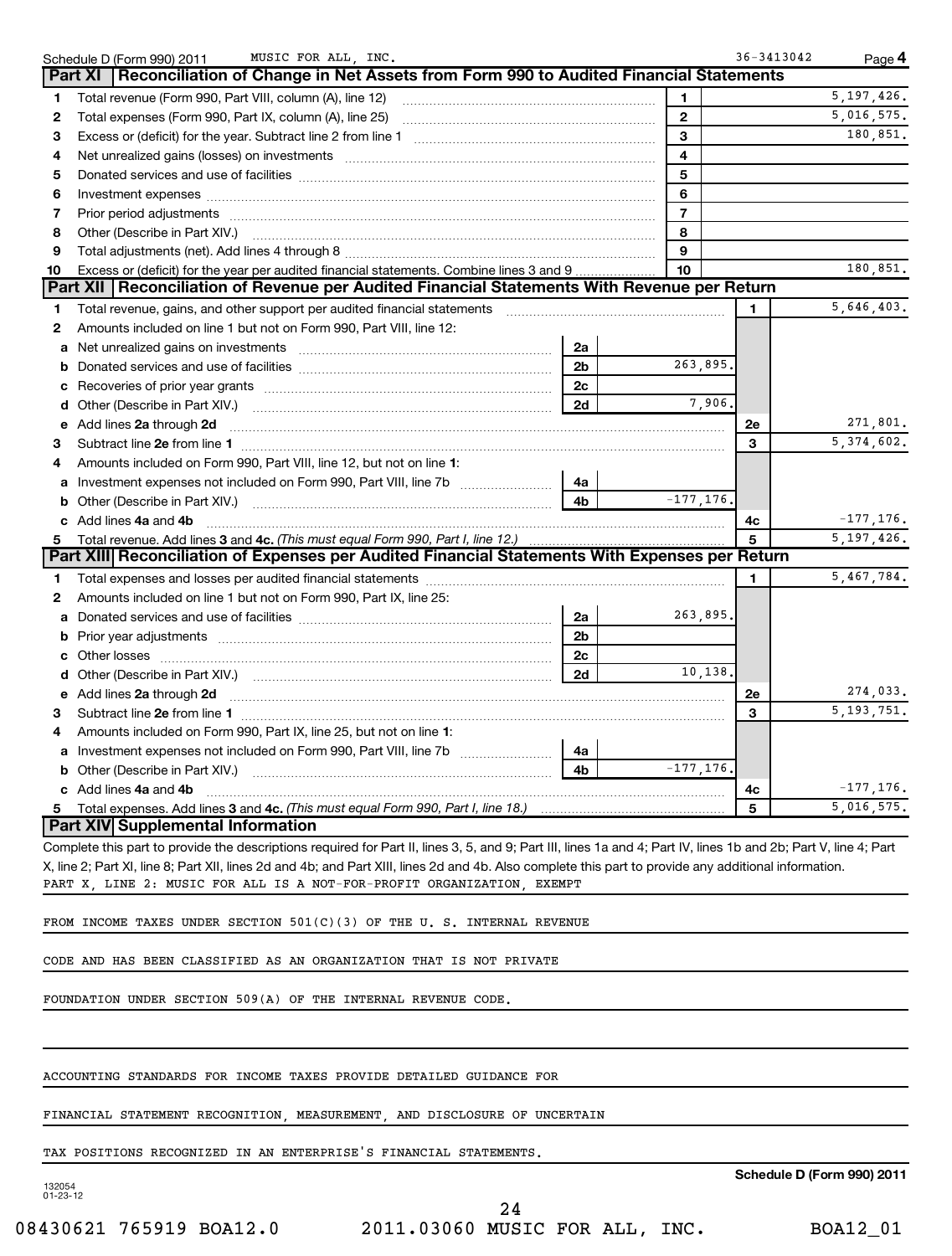MUSIC FOR ALL, INC. 36-3413042

| Part XIV Supplemental Information (continued)                              |
|----------------------------------------------------------------------------|
|                                                                            |
| MUSIC FOR ALL REGULARLY EVALUATES ITS ACTIVITIES TO DETERMINE THAT THEY    |
| ARE IN COMPLIANCE WITH ITS TAX-EXEMPT PURPOSE. FOR THOSE ACTIVITIES THAT   |
| THE ORGANIZATION DETERMINES TO BE UNRELATED BUSINESS INCOME, THE           |
| ORGANIZATION RECORDS THE RESULTING UNRELATED BUSINESS INCOME TAX           |
| LIABILITY, IF ANY. ALL TAX PERIODS PRIOR TO 2008 ARE NO LONGER SUBJECT TO  |
| EXAMINATION.                                                               |
|                                                                            |
| PART XII, LINE 2D - OTHER ADJUSTMENTS:                                     |
| REVENUE REPORTED AS EIN 36-3991517<br>7,906.                               |
|                                                                            |
| PART XII, LINE 4B - OTHER ADJUSTMENTS:                                     |
| COST OF GOODS SOLD, NETTED WITH GROSS SALES REVENUE<br>$-177,176$ .        |
|                                                                            |
| PART XIII, LINE 2D - OTHER ADJUSTMENTS:                                    |
| EXPENSES REPORTED AS EIN 36-3991517<br>10,138.                             |
|                                                                            |
| PART XIII, LINE 4B - OTHER ADJUSTMENTS:                                    |
| COST OF GOODS SOLD, NETTED WITH GROSS SALES REVENUE $-177, 176$ .          |
|                                                                            |
| THE AUDITED FINANCIAL STATEMENTS OF MUSIC FOR ALL, INC. INCLUDE THE        |
| COMBINED ACTIVITY OF ITS AFFILIATE, MUSIC FOR ALL FOUNDATION (FOUNDATION), |
| EIN 36-3991517, AN ORGANIZATION AFFILIATED THROUGH COMMON CONTROL, WHICH   |
| AWARDS GRANTS AND SCHOLARSHIPS TO FURTHER MUSIC EDUCATION. ALL SIGNIFICANT |
| TRANSACTIONS AND BALANCES BETWEEN THE ORGANIZATIONS HAVE BEEN ELIMINATED.  |
|                                                                            |
|                                                                            |

**Schedule D (Form 990) 2011**

132055 01-23-12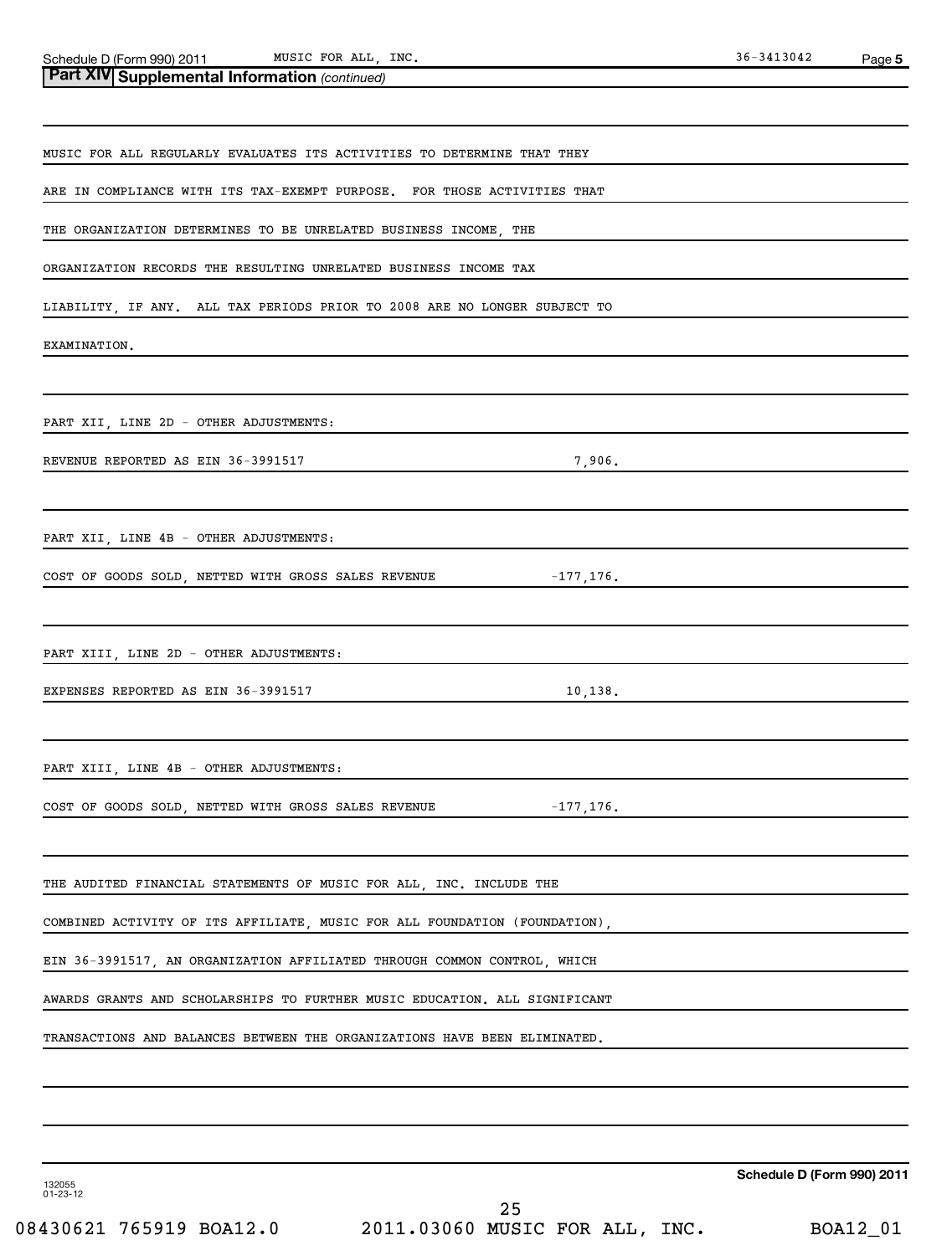| <b>SCHEDULE J</b>              | <b>Compensation Information</b>                                                                                                                                        | OMB No. 1545-0047                     |            |    |
|--------------------------------|------------------------------------------------------------------------------------------------------------------------------------------------------------------------|---------------------------------------|------------|----|
| (Form 990)                     | For certain Officers, Directors, Trustees, Key Employees, and Highest                                                                                                  |                                       |            |    |
|                                | <b>Compensated Employees</b><br>Complete if the organization answered "Yes" to Form 990,                                                                               |                                       |            |    |
| Department of the Treasury     | Part IV, line 23.                                                                                                                                                      | <b>Open to Public</b>                 |            |    |
| Internal Revenue Service       | Attach to Form 990. See separate instructions.                                                                                                                         |                                       | Inspection |    |
| Name of the organization       |                                                                                                                                                                        | <b>Employer identification number</b> |            |    |
|                                | MUSIC FOR ALL, INC.                                                                                                                                                    | $36 - 3413042$                        |            |    |
| Part I                         | <b>Questions Regarding Compensation</b>                                                                                                                                |                                       |            |    |
|                                |                                                                                                                                                                        |                                       | Yes        | No |
|                                | <b>1a</b> Check the appropriate box(es) if the organization provided any of the following to or for a person listed in Form 990,                                       |                                       |            |    |
|                                | Part VII, Section A, line 1a. Complete Part III to provide any relevant information regarding these items.                                                             |                                       |            |    |
|                                | First-class or charter travel<br>Housing allowance or residence for personal use                                                                                       |                                       |            |    |
|                                | Travel for companions<br>Payments for business use of personal residence<br>Tax indemnification and gross-up payments<br>Health or social club dues or initiation fees |                                       |            |    |
|                                | Discretionary spending account<br>Personal services (e.g., maid, chauffeur, chef)                                                                                      |                                       |            |    |
|                                |                                                                                                                                                                        |                                       |            |    |
|                                | <b>b</b> If any of the boxes on line 1a are checked, did the organization follow a written policy regarding payment or                                                 |                                       |            |    |
|                                | reimbursement or provision of all of the expenses described above? If "No," complete Part III to explain                                                               | 1b                                    |            |    |
| 2                              | Did the organization require substantiation prior to reimbursing or allowing expenses incurred by all officers, directors,                                             |                                       |            |    |
|                                |                                                                                                                                                                        | $\mathbf{2}$                          |            |    |
|                                |                                                                                                                                                                        |                                       |            |    |
| З                              | Indicate which, if any, of the following the filing organization used to establish the compensation of the organization's                                              |                                       |            |    |
|                                | CEO/Executive Director. Check all that apply. Do not check any boxes for methods used by a related organization to                                                     |                                       |            |    |
|                                | establish compensation of the CEO/Executive Director. Explain in Part III.                                                                                             |                                       |            |    |
|                                | Written employment contract<br>Compensation committee                                                                                                                  |                                       |            |    |
|                                | X<br>Compensation survey or study<br>Independent compensation consultant                                                                                               |                                       |            |    |
| X                              | X<br>Form 990 of other organizations<br>Approval by the board or compensation committee                                                                                |                                       |            |    |
|                                |                                                                                                                                                                        |                                       |            |    |
| 4                              | During the year, did any person listed in Form 990, Part VII, Section A, line 1a, with respect to the filing                                                           |                                       |            |    |
|                                | organization or a related organization:                                                                                                                                |                                       |            |    |
| а                              | Receive a severance payment or change-of-control payment?                                                                                                              | 4a                                    | х          |    |
| b                              |                                                                                                                                                                        | 4b                                    |            | x  |
| c                              |                                                                                                                                                                        | 4c                                    |            | x  |
|                                | If "Yes" to any of lines 4a-c, list the persons and provide the applicable amounts for each item in Part III.                                                          |                                       |            |    |
|                                |                                                                                                                                                                        |                                       |            |    |
|                                | Only section 501(c)(3) and 501(c)(4) organizations must complete lines 5-9.                                                                                            |                                       |            |    |
| 5                              | For persons listed in Form 990, Part VII, Section A, line 1a, did the organization pay or accrue any compensation                                                      |                                       |            |    |
| contingent on the revenues of: |                                                                                                                                                                        |                                       |            |    |
| a The organization?            |                                                                                                                                                                        | 5a                                    |            | х  |
|                                |                                                                                                                                                                        | 5b                                    |            | x  |
|                                | If "Yes" to line 5a or 5b, describe in Part III.                                                                                                                       |                                       |            |    |
| 6                              | For persons listed in Form 990, Part VII, Section A, line 1a, did the organization pay or accrue any compensation                                                      |                                       |            |    |
|                                | contingent on the net earnings of:                                                                                                                                     |                                       |            |    |
|                                |                                                                                                                                                                        | 6a                                    |            | х  |
|                                |                                                                                                                                                                        | 6b                                    |            | x  |
|                                | If "Yes" to line 6a or 6b, describe in Part III.                                                                                                                       |                                       |            |    |
| 7                              | For persons listed in Form 990, Part VII, Section A, line 1a, did the organization provide any non-fixed payments                                                      |                                       |            |    |
|                                |                                                                                                                                                                        | 7                                     |            | х  |
| 8                              | Were any amounts reported in Form 990, Part VII, paid or accrued pursuant to a contract that was subject to the                                                        |                                       |            |    |
|                                |                                                                                                                                                                        | 8                                     |            | х  |
| 9                              | If "Yes" to line 8, did the organization also follow the rebuttable presumption procedure described in                                                                 |                                       |            |    |
|                                |                                                                                                                                                                        | 9                                     |            |    |
|                                | LHA For Paperwork Reduction Act Notice, see the Instructions for Form 990.                                                                                             | Schedule J (Form 990) 2011            |            |    |

132111 01-23-12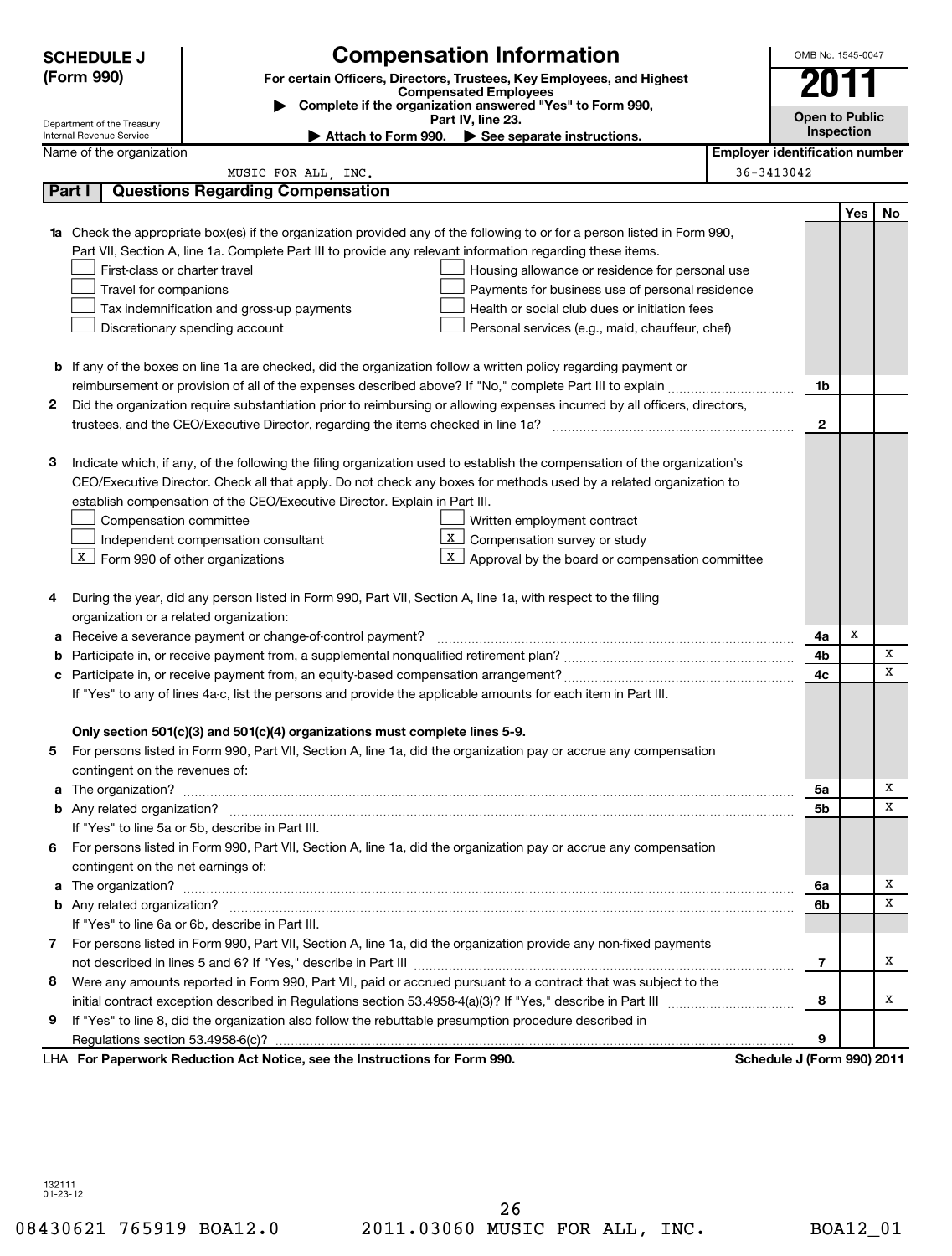Schedule J (Form 990) 2011 MUSIC FOR ALL, INC. Schedule J (Form 990) 2011 MUSIC FOR ALL, INC.

#### Part II | Officers, Directors, Trustees, Key Employees, and Highest Compensated Employees. Use duplicate copies if additional space is needed.

For each individual whose compensation must be reported in Schedule J, report compensation from the organization on row (i) and from related organizations, described in the instructions, on row (ii). Do not list any individuals that are not listed on Form 990, Part VII.

Note. The sum of columns (B)(i)-(iii) for each listed individual must equal the total amount of Form 990, Part VII, Section A, line 1a, applicable column (D) and (E) amounts for that individual.

|                         |             |                           | (B) Breakdown of W-2 and/or 1099-MISC compensation |                                           | (C)                                              | (D)                    | (E)<br>(F)                       |                                                           |  |
|-------------------------|-------------|---------------------------|----------------------------------------------------|-------------------------------------------|--------------------------------------------------|------------------------|----------------------------------|-----------------------------------------------------------|--|
| (A) Name                |             | (i) Base<br>compensation  | (ii) Bonus &<br>incentive<br>compensation          | (iii) Other<br>reportable<br>compensation | Retirement and<br>other deferred<br>compensation | Nontaxable<br>benefits | Total of columns<br>$(B)(i)-(D)$ | Compensation<br>reported as deferred<br>in prior Form 990 |  |
|                         | (i)         | 142,071.                  | $\mathfrak o$ .                                    | $\mathbf 0$ .                             | 3,300                                            | 15,218.                | 160, 589                         | $\overline{\mathbf{0}}$ .                                 |  |
| 1 ERIC L. MARTIN        | (ii)        | $\overline{\mathbf{0}}$ . | $\mathbf{0}$ .                                     | $\mathbf{0}$ .                            | $\mathbf{0}$                                     | $\mathbf{0}$ .         | $\mathbf{0}$ .                   | $\overline{\mathbf{0}}$ .                                 |  |
|                         | (i)         | $\overline{\mathbf{0}}$ . | $\mathbf{0}$ .                                     | 104,990.                                  | $\mathbf{0}$                                     | 13,854.                | 118,844                          | $\overline{\mathbf{0}}$ .                                 |  |
| 2 L. SCOTT MCCORMICK    | (i)         | $\overline{\mathbf{0}}$ . | $\mathbf{0}$ .                                     | $\mathbf{0}$ .                            | $\mathbf{0}$                                     | $\mathbf{0}$ .         | $\mathbf{0}$ .                   | $\overline{\mathbf{0}}$ .                                 |  |
|                         | (i)         |                           |                                                    |                                           |                                                  |                        |                                  |                                                           |  |
| $\overline{\mathbf{3}}$ | (ii)        |                           |                                                    |                                           |                                                  |                        |                                  |                                                           |  |
|                         | (i)         |                           |                                                    |                                           |                                                  |                        |                                  |                                                           |  |
| 4                       | (ii)        |                           |                                                    |                                           |                                                  |                        |                                  |                                                           |  |
|                         | (i)         |                           |                                                    |                                           |                                                  |                        |                                  |                                                           |  |
| 5                       | (ii)        |                           |                                                    |                                           |                                                  |                        |                                  |                                                           |  |
|                         | (i)         |                           |                                                    |                                           |                                                  |                        |                                  |                                                           |  |
| 6                       | (ii)        |                           |                                                    |                                           |                                                  |                        |                                  |                                                           |  |
|                         | (i)         |                           |                                                    |                                           |                                                  |                        |                                  |                                                           |  |
| $\overline{7}$          | (ii)        |                           |                                                    |                                           |                                                  |                        |                                  |                                                           |  |
|                         | (i)         |                           |                                                    |                                           |                                                  |                        |                                  |                                                           |  |
| 8                       | (ii)        |                           |                                                    |                                           |                                                  |                        |                                  |                                                           |  |
|                         | (i)         |                           |                                                    |                                           |                                                  |                        |                                  |                                                           |  |
| 9                       | (ii)        |                           |                                                    |                                           |                                                  |                        |                                  |                                                           |  |
|                         | (i)         |                           |                                                    |                                           |                                                  |                        |                                  |                                                           |  |
| $10\,$                  | (ii)        |                           |                                                    |                                           |                                                  |                        |                                  |                                                           |  |
|                         | (i)<br>(ii) |                           |                                                    |                                           |                                                  |                        |                                  |                                                           |  |
| 11                      | (i)         |                           |                                                    |                                           |                                                  |                        |                                  |                                                           |  |
| <u>12</u>               | (ii)        |                           |                                                    |                                           |                                                  |                        |                                  |                                                           |  |
|                         | (i)         |                           |                                                    |                                           |                                                  |                        |                                  |                                                           |  |
| 13                      | (ii)        |                           |                                                    |                                           |                                                  |                        |                                  |                                                           |  |
|                         | (i)         |                           |                                                    |                                           |                                                  |                        |                                  |                                                           |  |
| 14                      | (i)         |                           |                                                    |                                           |                                                  |                        |                                  |                                                           |  |
|                         | (i)         |                           |                                                    |                                           |                                                  |                        |                                  |                                                           |  |
| 15                      | (ii)        |                           |                                                    |                                           |                                                  |                        |                                  |                                                           |  |
|                         | (i)         |                           |                                                    |                                           |                                                  |                        |                                  |                                                           |  |
| 16                      | (ii)        |                           |                                                    |                                           |                                                  |                        |                                  |                                                           |  |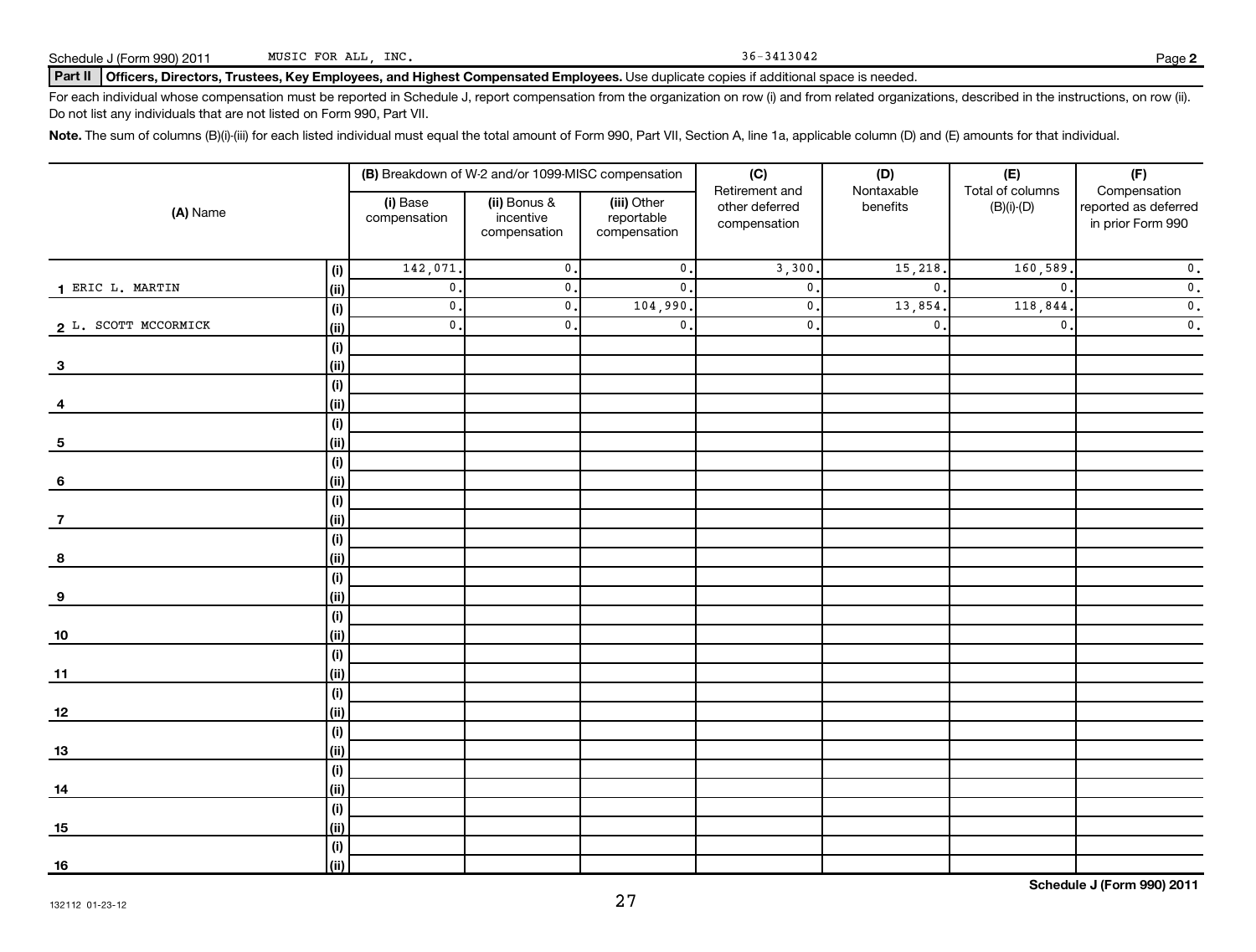**Page 3** 

### **Part III Supplemental Information**

Complete this part to provide the information, explanation, or descriptions required for Part I, lines 1a, 1b, 3, 4a, 4b, 4c, 5a, 5b, 6a, 6b, 7, and 8, and for Part II. Also complete this part for any additional information.

PART I, LINE 4A: L. SCOTT MCCORMICK (FORMER PRESIDENT/CEO) - RECEIVED

\$118,844 IN SEVERANCE COMPENSATION IN CALENDAR YEAR 2011.

**Schedule J (Form 990) 2011**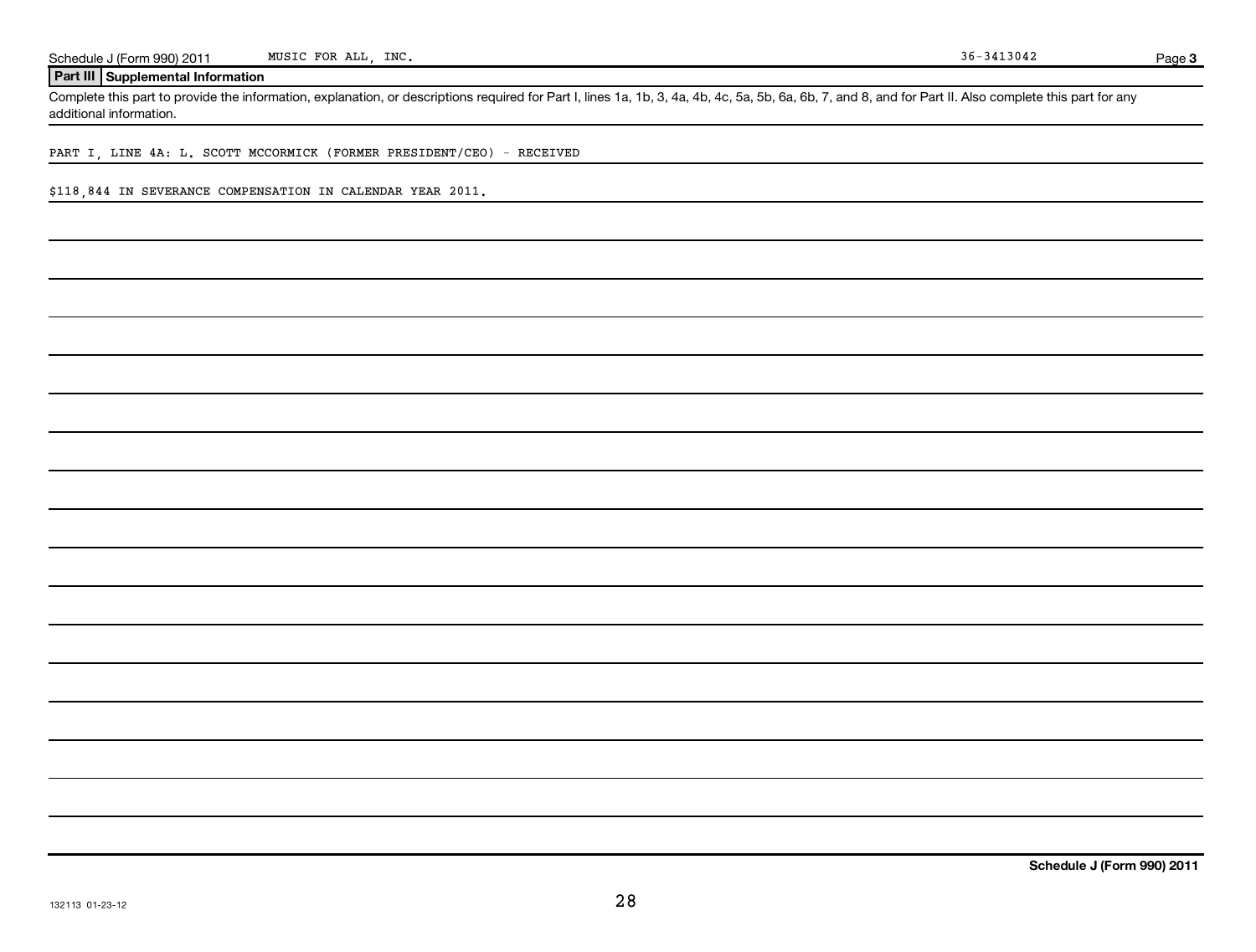# **Transactions With Interested Persons**

**(Form 990 or 990-EZ) | Complete if the organization answered**

**"Yes" on Form 990, Part IV, line 25a, 25b, 26, 27, 28a, 28b, or 28c, or Form 990-EZ, Part V, line 38a or 40b.**

**| Attach to Form 990 or Form 990-EZ. | See separate instructions. Open To Public**

**Inspection**

OMB No. 1545-0047

Name of the organization

Department of the Treasury Internal Revenue Service

| Name of the organization                                                                                                     |                     |                     |  |                        |                                                |     |          | <b>Employer identification number</b> |                           |                        |            |
|------------------------------------------------------------------------------------------------------------------------------|---------------------|---------------------|--|------------------------|------------------------------------------------|-----|----------|---------------------------------------|---------------------------|------------------------|------------|
|                                                                                                                              | MUSIC FOR ALL, INC. |                     |  |                        |                                                |     |          | 36-3413042                            |                           |                        |            |
| <b>Excess Benefit Transactions</b> (section 501(c)(3) and section 501(c)(4) organizations only).<br><b>Part I</b>            |                     |                     |  |                        |                                                |     |          |                                       |                           |                        |            |
| Complete if the organization answered "Yes" on Form 990, Part IV, line 25a or 25b, or Form 990-EZ, Part V, line 40b.         |                     |                     |  |                        |                                                |     |          |                                       |                           |                        |            |
| 1<br>(a) Name of disqualified person                                                                                         |                     |                     |  |                        | (b) Description of transaction                 |     |          |                                       | (c) Corrected?            |                        |            |
|                                                                                                                              |                     |                     |  |                        |                                                |     |          |                                       |                           | Yes                    | No         |
|                                                                                                                              |                     |                     |  |                        |                                                |     |          |                                       |                           |                        |            |
|                                                                                                                              |                     |                     |  |                        |                                                |     |          |                                       |                           |                        |            |
|                                                                                                                              |                     |                     |  |                        |                                                |     |          |                                       |                           |                        |            |
|                                                                                                                              |                     |                     |  |                        |                                                |     |          |                                       |                           |                        |            |
|                                                                                                                              |                     |                     |  |                        |                                                |     |          |                                       |                           |                        |            |
|                                                                                                                              |                     |                     |  |                        |                                                |     |          |                                       |                           |                        |            |
| 2 Enter the amount of tax imposed on the organization managers or disqualified persons during the year under<br>section 4958 |                     |                     |  |                        |                                                |     |          | $\blacktriangleright$ \$              |                           |                        |            |
|                                                                                                                              |                     |                     |  |                        |                                                |     |          | $\blacktriangleright$ \$              |                           |                        |            |
|                                                                                                                              |                     |                     |  |                        |                                                |     |          |                                       |                           |                        |            |
| Loans to and/or From Interested Persons.<br><b>Part II</b>                                                                   |                     |                     |  |                        |                                                |     |          |                                       |                           |                        |            |
| Complete if the organization answered "Yes" on Form 990, Part IV, line 26, or Form 990-EZ, Part V, line 38a.                 |                     |                     |  |                        |                                                |     |          |                                       |                           |                        |            |
| (a) Name of interested                                                                                                       |                     | (b) Loan to or from |  | (c) Original principal | (d) Balance due                                |     | (e) In   |                                       | (f) Approved              | (g) Written            |            |
| person and purpose                                                                                                           | the organization?   |                     |  | amount                 |                                                |     | default? |                                       | by board or<br>committee? |                        | agreement? |
|                                                                                                                              | To                  | From                |  |                        |                                                | Yes | No       | Yes                                   | No                        | Yes                    | No         |
|                                                                                                                              |                     |                     |  |                        |                                                |     |          |                                       |                           |                        |            |
|                                                                                                                              |                     |                     |  |                        |                                                |     |          |                                       |                           |                        |            |
|                                                                                                                              |                     |                     |  |                        |                                                |     |          |                                       |                           |                        |            |
|                                                                                                                              |                     |                     |  |                        |                                                |     |          |                                       |                           |                        |            |
|                                                                                                                              |                     |                     |  |                        |                                                |     |          |                                       |                           |                        |            |
|                                                                                                                              |                     |                     |  |                        |                                                |     |          |                                       |                           |                        |            |
|                                                                                                                              |                     |                     |  |                        |                                                |     |          |                                       |                           |                        |            |
|                                                                                                                              |                     |                     |  |                        |                                                |     |          |                                       |                           |                        |            |
|                                                                                                                              |                     |                     |  |                        |                                                |     |          |                                       |                           |                        |            |
|                                                                                                                              |                     |                     |  |                        |                                                |     |          |                                       |                           |                        |            |
| Total<br><b>Grants or Assistance Benefiting Interested Persons.</b><br><b>Part III</b>                                       |                     |                     |  | ► \$                   |                                                |     |          |                                       |                           |                        |            |
| Complete if the organization answered "Yes" on Form 990, Part IV, line 27.                                                   |                     |                     |  |                        |                                                |     |          |                                       |                           |                        |            |
| (a) Name of interested person                                                                                                |                     |                     |  |                        | (b) Relationship between interested person and |     |          |                                       |                           | (c) Amount and type of |            |
|                                                                                                                              |                     |                     |  |                        | the organization                               |     |          |                                       | assistance                |                        |            |
|                                                                                                                              |                     |                     |  |                        |                                                |     |          |                                       |                           |                        |            |
|                                                                                                                              |                     |                     |  |                        |                                                |     |          |                                       |                           |                        |            |
|                                                                                                                              |                     |                     |  |                        |                                                |     |          |                                       |                           |                        |            |
|                                                                                                                              |                     |                     |  |                        |                                                |     |          |                                       |                           |                        |            |
|                                                                                                                              |                     |                     |  |                        |                                                |     |          |                                       |                           |                        |            |
|                                                                                                                              |                     |                     |  |                        |                                                |     |          |                                       |                           |                        |            |
|                                                                                                                              |                     |                     |  |                        |                                                |     |          |                                       |                           |                        |            |
|                                                                                                                              |                     |                     |  |                        |                                                |     |          |                                       |                           |                        |            |
|                                                                                                                              |                     |                     |  |                        |                                                |     |          |                                       |                           |                        |            |
|                                                                                                                              |                     |                     |  |                        |                                                |     |          |                                       |                           |                        |            |

LHA For Paperwork Reduction Act Notice, see the Instructions for Form 990 or 990-EZ. Schedule L (Form 990 or 990-EZ) 2011 -

132131 01-19-12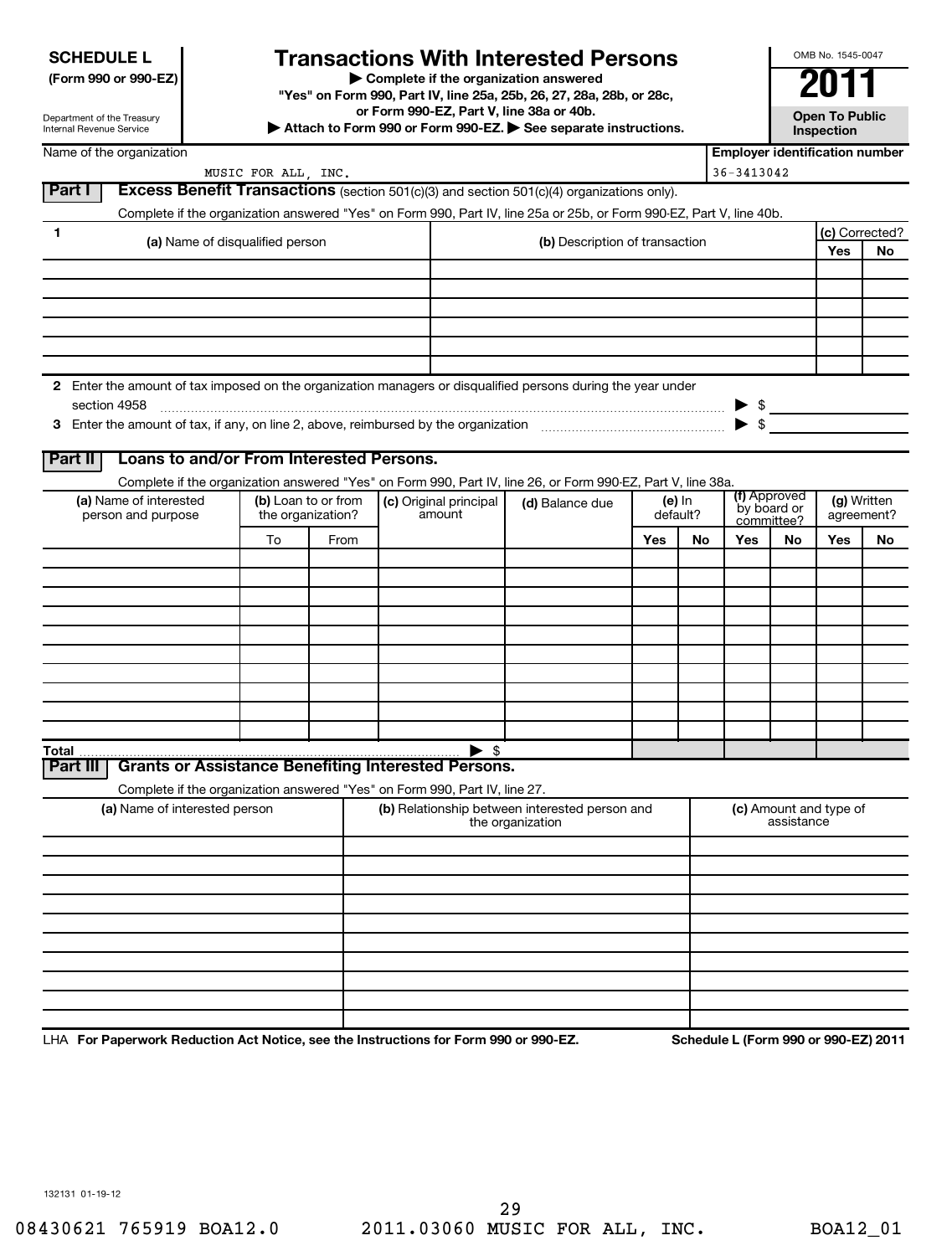| Schedule L (Form 990 or 990-EZ) 2011 MUSIC FOR ALL, INC.               |                                                                                                                   |                              | $36 - 3413042$                       |     | Page 2                                        |
|------------------------------------------------------------------------|-------------------------------------------------------------------------------------------------------------------|------------------------------|--------------------------------------|-----|-----------------------------------------------|
| <b>Business Transactions Involving Interested Persons.</b><br>Part IV  |                                                                                                                   |                              |                                      |     |                                               |
|                                                                        | Complete if the organization answered "Yes" on Form 990, Part IV, line 28a, 28b, or 28c.                          |                              |                                      |     |                                               |
| (a) Name of interested person                                          | (b) Relationship between interested<br>person and the organization                                                | (c) Amount of<br>transaction | (d) Description of<br>transaction    |     | (e) Sharing of<br>organization's<br>revenues? |
|                                                                        |                                                                                                                   |                              |                                      | Yes | No                                            |
| MARLENE MILLER                                                         | BOARD MEMBER AND MA                                                                                               |                              | 60,000. THE MILLERS                  |     | X                                             |
|                                                                        |                                                                                                                   |                              |                                      |     |                                               |
|                                                                        |                                                                                                                   |                              |                                      |     |                                               |
|                                                                        |                                                                                                                   |                              |                                      |     |                                               |
|                                                                        |                                                                                                                   |                              |                                      |     |                                               |
|                                                                        |                                                                                                                   |                              |                                      |     |                                               |
|                                                                        |                                                                                                                   |                              |                                      |     |                                               |
|                                                                        |                                                                                                                   |                              |                                      |     |                                               |
|                                                                        |                                                                                                                   |                              |                                      |     |                                               |
|                                                                        |                                                                                                                   |                              |                                      |     |                                               |
| Part V<br><b>Supplemental Information</b>                              | Complete this part to provide additional information for responses to questions on Schedule L (see instructions). |                              |                                      |     |                                               |
|                                                                        |                                                                                                                   |                              |                                      |     |                                               |
| SCH L, PART IV, BUSINESS TRANSACTIONS INVOLVING INTERESTED PERSONS:    |                                                                                                                   |                              |                                      |     |                                               |
| (A) NAME OF PERSON: MARLENE MILLER                                     |                                                                                                                   |                              |                                      |     |                                               |
| (B) RELATIONSHIP BETWEEN INTERESTED PERSON AND ORGANIZATION:           |                                                                                                                   |                              |                                      |     |                                               |
| BOARD MEMBER AND MARRIED TO FRED MILLER                                |                                                                                                                   |                              |                                      |     |                                               |
| (D) DESCRIPTION OF TRANSACTION: THE MILLERS ARE CO-OWNERS AND FOUNDERS |                                                                                                                   |                              |                                      |     |                                               |
|                                                                        |                                                                                                                   |                              |                                      |     |                                               |
| OF FRED J. MILLER, INC. THIS ORGANIZATION IS AN OFFICIAL SPONSOR OF    |                                                                                                                   |                              |                                      |     |                                               |
| MUSIC FOR ALL, INC.                                                    |                                                                                                                   |                              |                                      |     |                                               |
|                                                                        |                                                                                                                   |                              |                                      |     |                                               |
|                                                                        |                                                                                                                   |                              |                                      |     |                                               |
|                                                                        |                                                                                                                   |                              |                                      |     |                                               |
|                                                                        |                                                                                                                   |                              |                                      |     |                                               |
|                                                                        |                                                                                                                   |                              |                                      |     |                                               |
|                                                                        |                                                                                                                   |                              |                                      |     |                                               |
|                                                                        |                                                                                                                   |                              |                                      |     |                                               |
|                                                                        |                                                                                                                   |                              |                                      |     |                                               |
|                                                                        |                                                                                                                   |                              |                                      |     |                                               |
|                                                                        |                                                                                                                   |                              |                                      |     |                                               |
|                                                                        |                                                                                                                   |                              |                                      |     |                                               |
|                                                                        |                                                                                                                   |                              |                                      |     |                                               |
|                                                                        |                                                                                                                   |                              |                                      |     |                                               |
|                                                                        |                                                                                                                   |                              |                                      |     |                                               |
|                                                                        |                                                                                                                   |                              | Schedule L (Form 990 or 990-EZ) 2011 |     |                                               |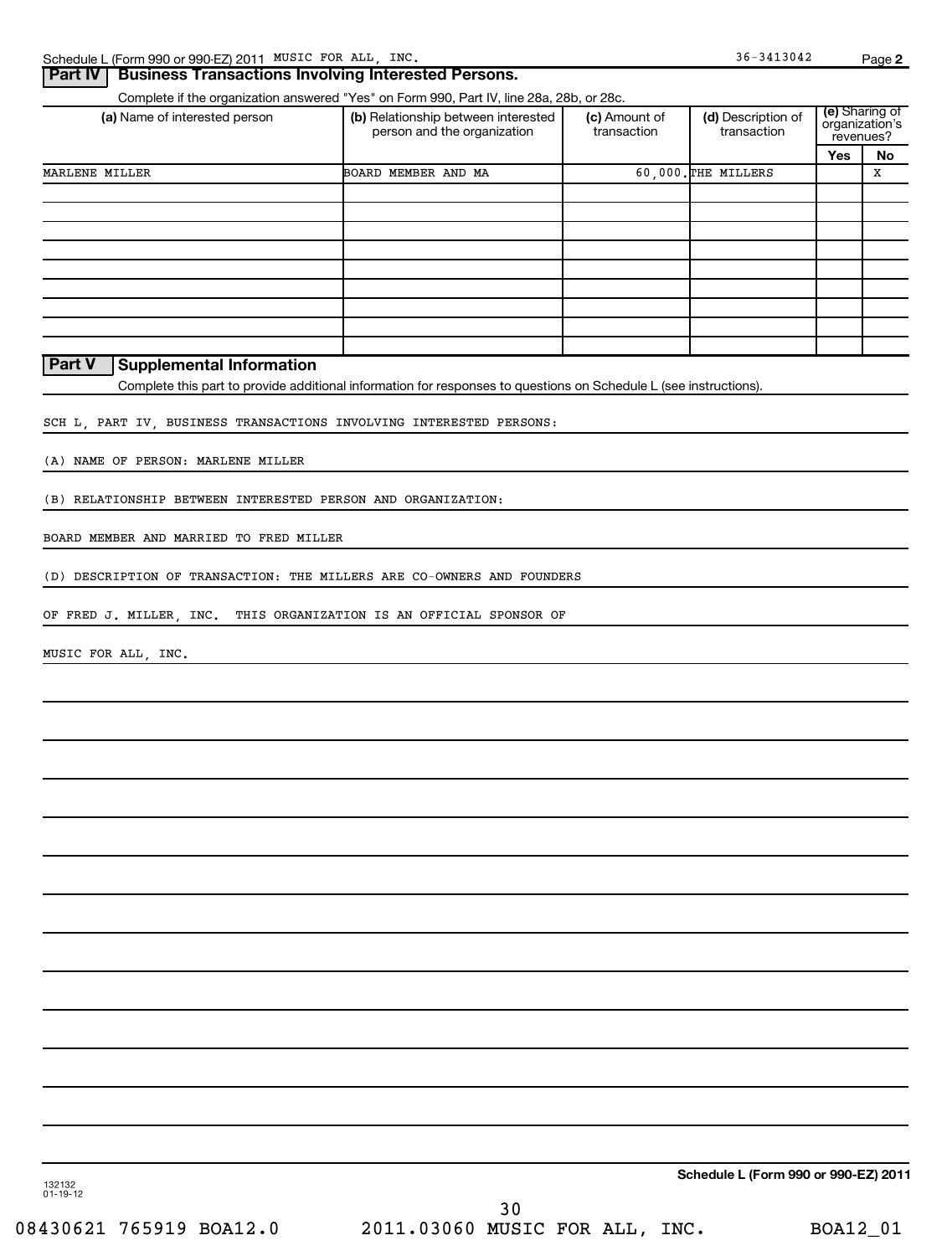| <b>SCHEDULE O</b><br>(Form 990 or 990-EZ)<br>Department of the Treasury<br><b>Internal Revenue Service</b> | OMB No. 1545-0047<br>2011<br><b>Open to Public</b><br>Inspection       |                |                                     |
|------------------------------------------------------------------------------------------------------------|------------------------------------------------------------------------|----------------|-------------------------------------|
| Name of the organization                                                                                   | MUSIC FOR ALL, INC.                                                    | $36 - 3413042$ | <b>Employer identification numb</b> |
|                                                                                                            | FORM 990 PART I LINE 1 DESCRIPTION OF ORGANIZATION MISSION:            |                |                                     |
|                                                                                                            | EXPERIENCES THROUGH MUSIC FOR ALL. THE ORGANIZATION'S MOST SIGNIFICANT |                |                                     |

ACTIVITIES INCLUDE THE PRESENTATION OF EDUCATIONAL ACTIVITIES FOR MUSIC

STUDENTS AND TEACHERS. MAJOR PROGRAMS INCLUDE SUMMER MUSIC CAMPS, MUSIC

EDUCATION FESTIVALS, MARCHING BAND CHAMPIONSHIPS, AND TEACHER TRAINING.

ADDITIONAL PROGRAMS INCLUDE PARENT, BOOSTER, COMMUNITY ADVOCACY AND

AWARENESS PROGRAMS, AND PRESENTATION OF OTHER EDUCATIONAL AND

PERFORMING EXPERIENCES FOR STUDENTS, TEACHERS, PARENTS AND COMMUNITIES

ACROSS THE NATION.

FORM 990, PART III, LINE 1, DESCRIPTION OF ORGANIZATION MISSION:

THE VISION OF MUSIC FOR ALL IS TO BE A CATALYST TO ENSURE THAT EVERY

CHILD ACROSS AMERICA HAS ACCESS AND OPPORTUNITY TO PARTICIPATE IN

ACTIVE MUSIC MAKING IN HIS OR HER SCHOLASTIC ENVIRONMENT. WE USE OUR

RESOURCES TO PROVIDE NATIONAL PROGRAMS THAT RECOGNIZE AND SUPPORT MUSIC

STUDENTS' PERFORMANCE AND SUCCESS, OFFER MUSIC EDUCATOR TRAINING AND

PROFESSIONAL DEVELOPMENT, AND DELIVER TOOLS AND RESOURCES TO

PARTICIPANTS AND THEIR COMMUNITIES THAT WILL ASSIST THEM IN SUPPORTING

MUSIC EDUCATION BY PROMOTING AWARENESS OF MUSIC'S IMPACT ON STUDENT

GROWTH AND ACHIEVEMENT.

FORM 990, PART III, LINE 4D, OTHER PROGRAM SERVICES:

MUSIC FOR ALL NEWSLETTER - QUARTERLY PERIODICAL WITH NEWS AND

INFORMATION ABOUT MUSIC FOR ALL PROGRAMS. CIRCULATION: 286,500

#### EXPENSES \$ 20,790. INCLUDING GRANTS OF \$ 0. REVENUE \$ 11,255.

132211 01-23-12 LHA For Paperwork Reduction Act Notice, see the Instructions for Form 990 or 990-EZ. Schedule O (Form 990 or 990-EZ) (2011) 31

08430621 765919 BOA12.0 2011.03060 MUSIC FOR ALL, INC. BOA12\_01

**Employer identification number**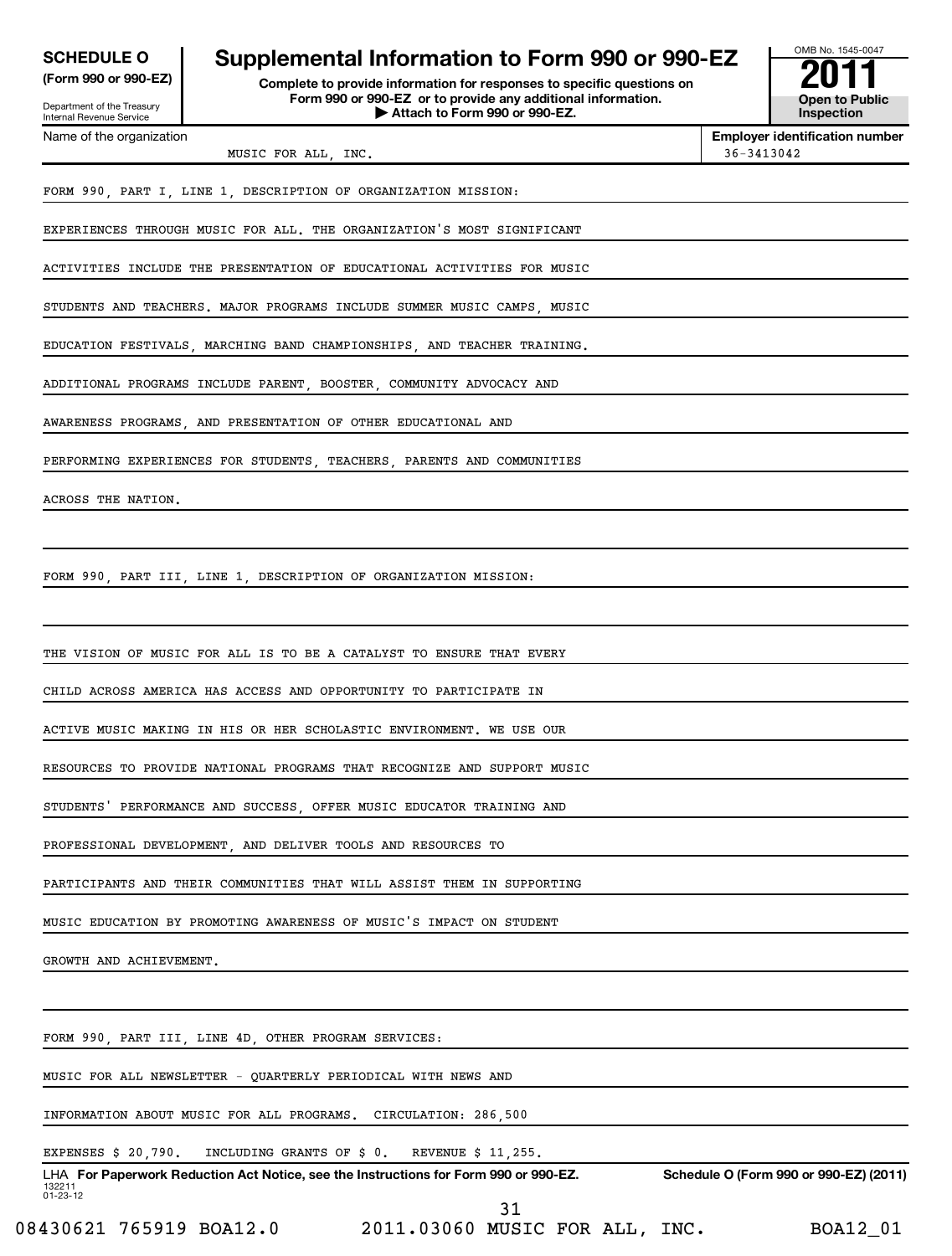| Schedule O (Form 990 or 990-EZ) (2011)                                      |                                | Page 2                                              |
|-----------------------------------------------------------------------------|--------------------------------|-----------------------------------------------------|
| Name of the organization<br>MUSIC FOR ALL, INC.                             |                                | <b>Employer identification number</b><br>36-3413042 |
|                                                                             |                                |                                                     |
| FORM 990, PART VI, SECTION B, LINE 11: THE FORM 990 IS PREPARED BY THE      |                                |                                                     |
| INDEPENDENT ACCOUNTING FIRM, THEN REVIEWED BY THE CFO, CEO, AND FINANCE     |                                |                                                     |
| COMMITTEE. AFTER THIS FIRST REVIEW, THE DRAFT FORM 990 IS FORWARDED TO THE  |                                |                                                     |
| ENTIRE BOARD OF DIRECTORS FOR REVIEW AND COMMENT. THE BOARD IS GIVEN THE    |                                |                                                     |
| OPPORTUNITY TO DISCUSS THE RETURN. THE RETURN IS FILED ONLY AFTER REVIEW    |                                |                                                     |
| AND APPROVAL BY THE BOARD OF DIRECTORS.                                     |                                |                                                     |
| FORM 990, PART VI, SECTION B, LINE 12C: EACH BOARD MEMBER SUBMITS A SIGNED  |                                |                                                     |
| CONFLICT OF INTEREST STATEMENT UPON ELECTION TO THE BOARD. UPDATED          |                                |                                                     |
| STATEMENTS ARE SIGNED AND SUBMITTED AT EACH SUBSEQUENT ANNUAL MEETING.      | THE                            |                                                     |
| ANNUAL MEETINGS NORMALLY OCCURS DURING THE MONTH OF FEBRUARY EACH YEAR.     |                                |                                                     |
|                                                                             |                                |                                                     |
| FORM 990, PART VI, SECTION B, LINE 15: THE BOARD OF DIRECTORS IS            |                                |                                                     |
| RESPONSIBLE FOR DETERMINING THE COMPENSATION OF THE CEO AND OTHER CORPORATE |                                |                                                     |
| OFFICERS. THIS PROCESS INCLUDES AT LEAST AN ANNUAL REVIEW AND APPROVAL BY   |                                |                                                     |
| INDEPENDENT BOARD MEMBERS, INCLUDING REVIEW OF COMPARABILITY DATA. THE      |                                |                                                     |
| RESULTS OF THIS DELIBERATION ARE SUBSTANTIATED IN WRITING AND ANY           |                                |                                                     |
| COMPENSATION UPDATES ARE APPROVED BY THE CHAIRMAN AND SUBMITTED TO THE CFO  |                                |                                                     |
| FOR INPUT INTO THE PAYROLL SYSTEM.                                          |                                |                                                     |
|                                                                             |                                |                                                     |
| FORM 990, PART VI, SECTION C, LINE 19: MUSIC FOR ALL, INC. MAKES ITS        |                                |                                                     |
| GOVERNING DOCUMENTS, CONFLICT OF INTEREST POLICY, AND FINANCIAL STATEMENTS  |                                |                                                     |
| AVAILABLE TO THE PUBLIC UPON REQUEST. AUDITED FINANCIAL STATEMENTS AND      |                                |                                                     |
| FORM 990 ARE POSTED ON ORGANIZATION'S WEBSITE.                              |                                |                                                     |
| FORM 990, PART XI, LINE 2C                                                  |                                |                                                     |
| <b>AUDIT OVERSIGHT</b>                                                      |                                |                                                     |
| 132212<br>$01 - 23 - 12$                                                    | 32                             | Schedule O (Form 990 or 990-EZ) (2011)              |
| 08430621 765919 BOA12.0                                                     | 2011.03060 MUSIC FOR ALL, INC. | BOA12_01                                            |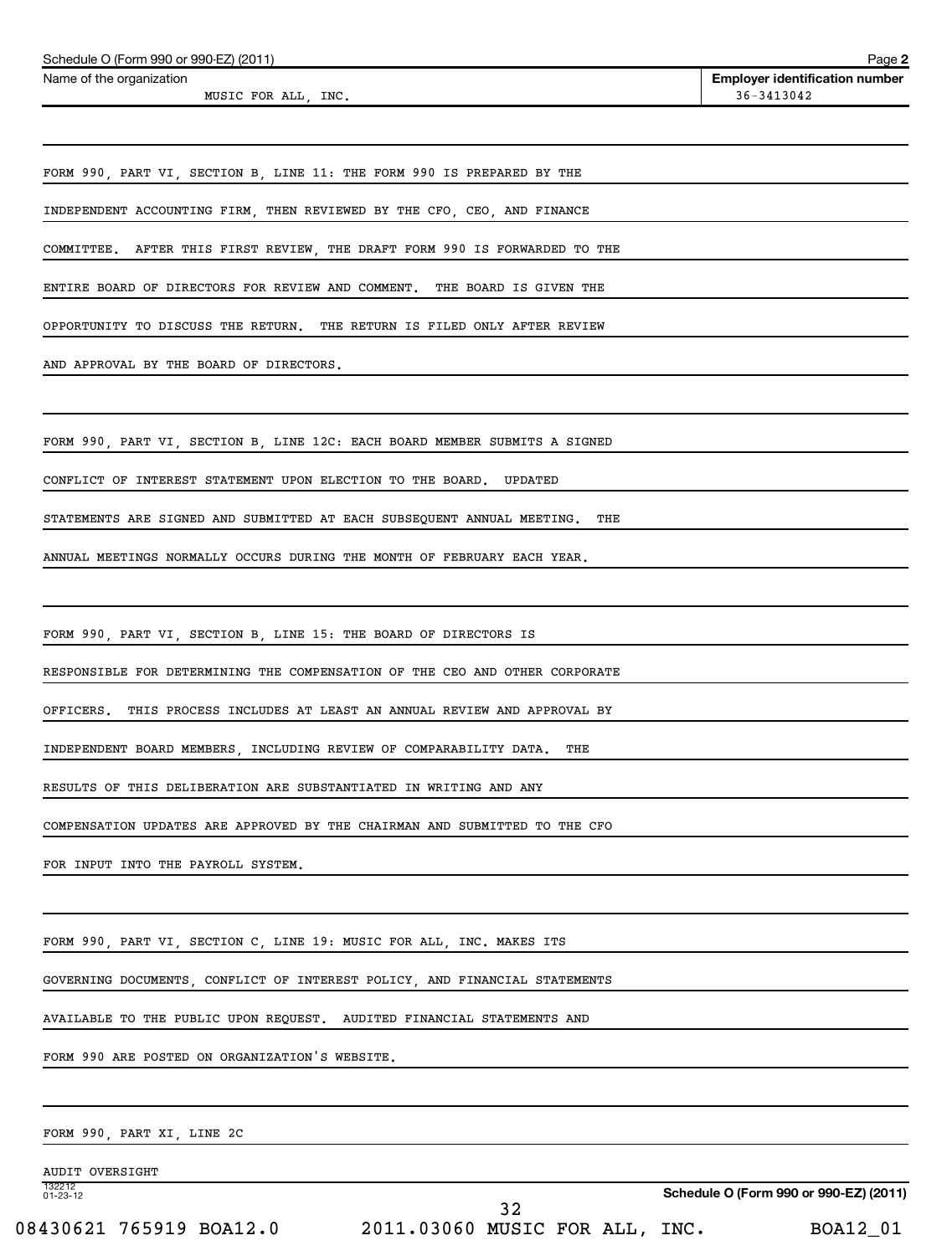| Schedule O (Form 990 or 990-EZ) (2011)<br>Name of the organization      | Page 2<br><b>Employer identification number</b> |
|-------------------------------------------------------------------------|-------------------------------------------------|
| MUSIC FOR ALL, INC.                                                     | $36 - 3413042$                                  |
| THE SELECTION OF AN INDEPENDENT ACCOUNTANT BEGINS BY EVALUATING         |                                                 |
| RECOMMENDATIONS FROM THE INDIANAPOLIS BUSINESS COMMUNITY, FOLLOWED BY   |                                                 |
| AN INTERVIEW PROCESS WITH MUSIC FOR ALL (MFA) MANAGEMENT. THE MFA BOARD |                                                 |
| OF DIRECTORS APPROVES THE SELECTION BY MANAGEMENT. THE FINANCE          |                                                 |
| COMMITTEE OF THE BOARD OF DIRECTORS IS CHARGED WITH STRICT OVERSIGHT OF |                                                 |
| FINANCIAL MATTERS OF MFA, INCLUDING THE AUDIT. IN ADDITION, THE ENTIRE  |                                                 |
| BOARD REMAINS ENGAGED IN THE REVIEW OF MFA FINANCES, INCLUDING THE      |                                                 |
| AUDIT.                                                                  |                                                 |
|                                                                         |                                                 |
|                                                                         |                                                 |
|                                                                         |                                                 |
|                                                                         |                                                 |
|                                                                         |                                                 |
|                                                                         |                                                 |
|                                                                         |                                                 |
|                                                                         |                                                 |
|                                                                         |                                                 |
|                                                                         |                                                 |
|                                                                         |                                                 |
|                                                                         |                                                 |
|                                                                         |                                                 |
|                                                                         |                                                 |
|                                                                         |                                                 |
|                                                                         |                                                 |
|                                                                         |                                                 |
|                                                                         |                                                 |
|                                                                         |                                                 |
|                                                                         |                                                 |
| 132212<br>01-23-12                                                      | Schedule O (Form 990 or 990-EZ) (2011)          |
| 33<br>2011.03060 MUSIC FOR ALL, INC.<br>08430621 765919 BOA12.0         | BOA12_01                                        |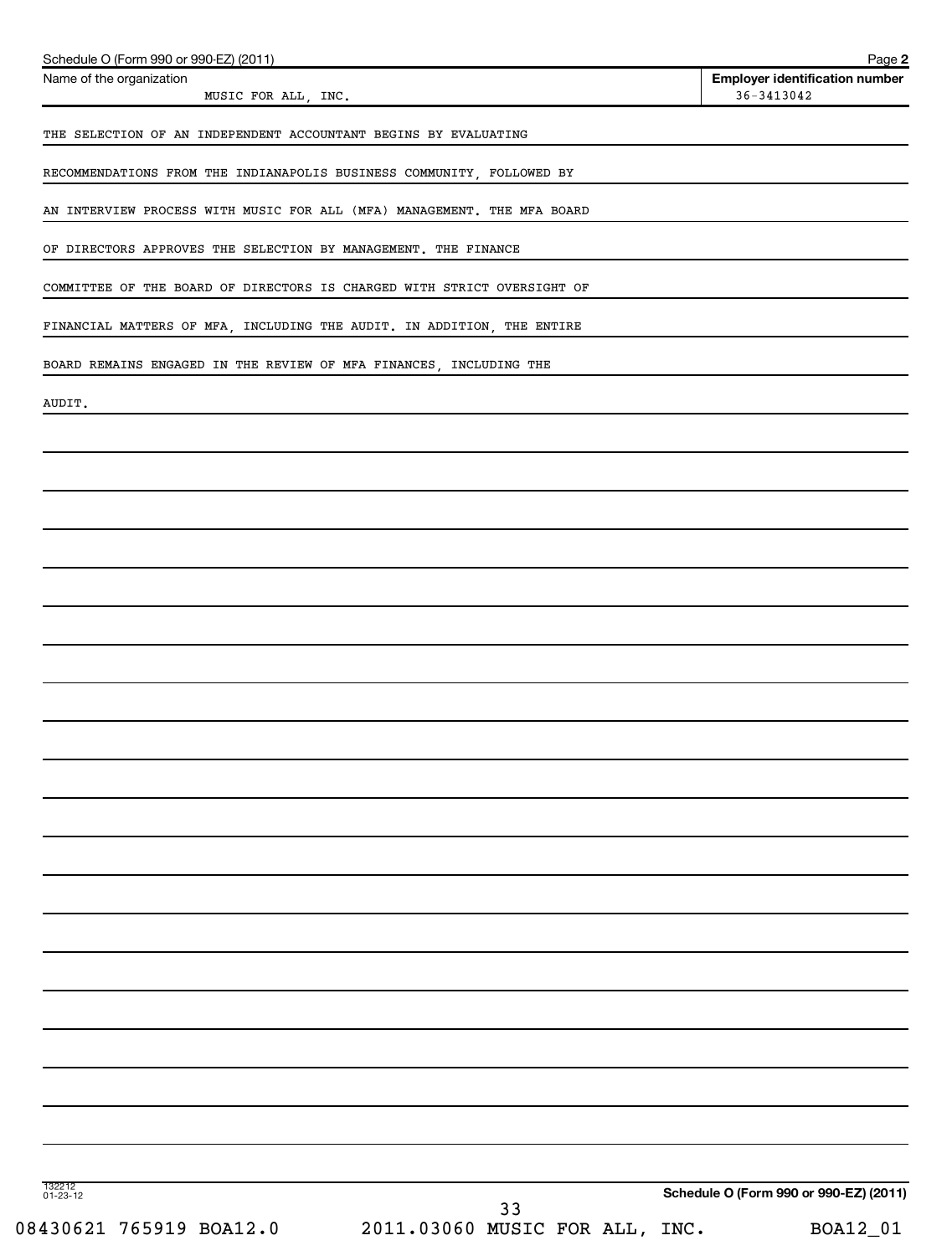| <b>SCHEDULE R</b> |  |
|-------------------|--|
|                   |  |

132161 01-23-12 LHA

| (LOLIII SAN)               |
|----------------------------|
| Department of the Treasury |
| Internal Revenue Service   |

### **Related Organizations and Unrelated Partnerships <sup>2011</sup>**

**(Form 990) Complete if the organization answered "Yes" to Form 990, Part IV, line 33, 34, 35, 36, or 37. Open to Public** | **At to Form 990. Part IV, line 33, 34, 35, 36, or 37.**<br>
<del>• See</del> separate instructions. Inspection

Attach to Form 990.

OMB No. 1545-0047

Name of the organization

MUSIC FOR ALL, INC. 36-3413042

**Employer identification number**

**Part I Identification of Disregarded Entities**  (Complete if the organization answered "Yes" to Form 990, Part IV, line 33.)

| (a)<br>Name, address, and EIN<br>of disregarded entity | (b)<br>Primary activity | (c)<br>Legal domicile (state or<br>foreign country) | (d)<br>Total income | (e)<br>End-of-year assets | (f)<br>Direct controlling<br>entity |
|--------------------------------------------------------|-------------------------|-----------------------------------------------------|---------------------|---------------------------|-------------------------------------|
|                                                        |                         |                                                     |                     |                           |                                     |
|                                                        |                         |                                                     |                     |                           |                                     |
|                                                        |                         |                                                     |                     |                           |                                     |
|                                                        |                         |                                                     |                     |                           |                                     |

Part II ldentification of Related Tax-Exempt Organizations (Complete if the organization answered "Yes" to Form 990, Part IV, line 34 because it had one or more related tax-exempt<br>example: croanizations during the tax veas organizations during the tax year.)

| (a)<br>Name, address, and EIN<br>of related organization | (b)<br>Primary activity | (c)<br>Legal domicile (state or<br>foreign country) | (d)<br>Exempt Code<br>section | (e)<br>Public charity<br>status (if section | (f)<br>Direct controlling<br>entity |     | $(g)$<br>Section 512(b)(13)<br>controlled<br>entity? |
|----------------------------------------------------------|-------------------------|-----------------------------------------------------|-------------------------------|---------------------------------------------|-------------------------------------|-----|------------------------------------------------------|
|                                                          |                         |                                                     |                               | 501(c)(3))                                  |                                     | Yes | No                                                   |
| MUSIC FOR ALL FOUNDATION - 36-3991517                    | DISTRIBUTE GRANTS AND   |                                                     |                               |                                             |                                     |     |                                                      |
| 39 W. JACKSON PLACE                                      | SCHOLARSHIPS TO FURTHER |                                                     |                               |                                             |                                     |     |                                                      |
| INDIANAPOLIS, IN 46202                                   | <b>MUSIC EDUCATION</b>  | INDIANA                                             | 501(C)3                       | 170B(1)(A)(V)NA                             |                                     |     | X                                                    |
|                                                          |                         |                                                     |                               |                                             |                                     |     |                                                      |
|                                                          |                         |                                                     |                               |                                             |                                     |     |                                                      |
|                                                          |                         |                                                     |                               |                                             |                                     |     |                                                      |

**For Paperwork Reduction Act Notice, see the Instructions for Form 990. Schedule R (Form 990) 2011**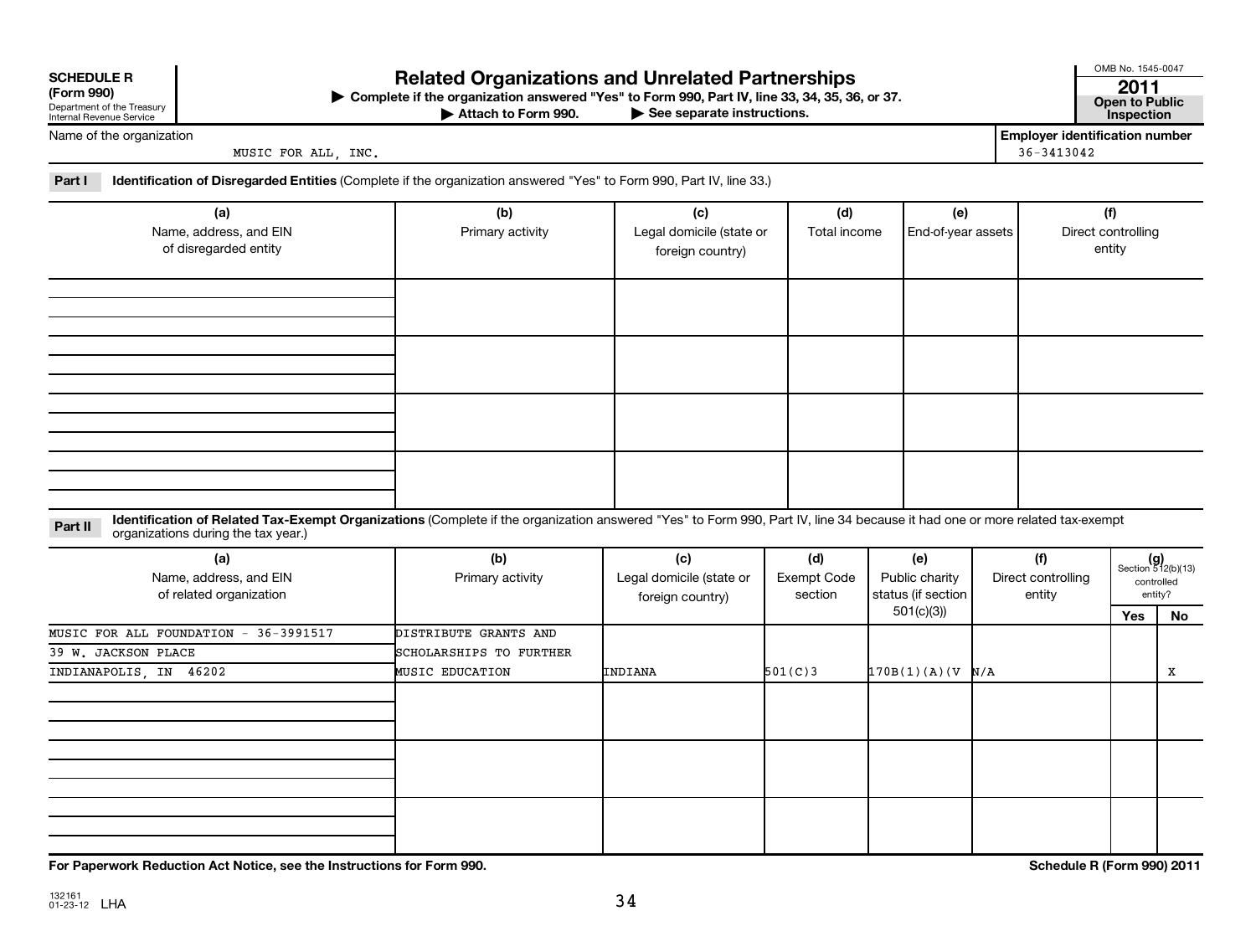**2** Part III Identification of Related Organizations Taxable as a Partnership (Complete if the organization answered "Yes" to Form 990, Part IV, line 34 because it had one or more related<br>Read to reconizations tracted as a par

organizations treated as a partnership during the tax year.)

| (a)                                                                                                                                                                                                                                                                         | (b)              | (c)                                                   | (d)                          | (e)                                                                                        | (f)                          | (g)                                             | (h)                                       |           |                | (i)                                                                     | (i)                  | (k)                                |
|-----------------------------------------------------------------------------------------------------------------------------------------------------------------------------------------------------------------------------------------------------------------------------|------------------|-------------------------------------------------------|------------------------------|--------------------------------------------------------------------------------------------|------------------------------|-------------------------------------------------|-------------------------------------------|-----------|----------------|-------------------------------------------------------------------------|----------------------|------------------------------------|
| Name, address, and EIN<br>of related organization                                                                                                                                                                                                                           | Primary activity | Legal<br>domicile<br>(state or<br>foreign<br>country) | Direct controlling<br>entity | Predominant income<br>(related, unrelated,<br>excluded from tax under<br>sections 512-514) | Share of total<br>income     | Share of<br>end-of-year<br>assets               | Disproportion-<br>ate allocations'<br>Yes | <b>No</b> |                | Code V-UBI<br>amount in box<br>20 of Schedule<br>K-1 (Form 1065) Yes No | managing<br>partner? | General or Percentage<br>ownership |
|                                                                                                                                                                                                                                                                             |                  |                                                       |                              |                                                                                            |                              |                                                 |                                           |           |                |                                                                         |                      |                                    |
|                                                                                                                                                                                                                                                                             |                  |                                                       |                              |                                                                                            |                              |                                                 |                                           |           |                |                                                                         |                      |                                    |
|                                                                                                                                                                                                                                                                             |                  |                                                       |                              |                                                                                            |                              |                                                 |                                           |           |                |                                                                         |                      |                                    |
|                                                                                                                                                                                                                                                                             |                  |                                                       |                              |                                                                                            |                              |                                                 |                                           |           |                |                                                                         |                      |                                    |
|                                                                                                                                                                                                                                                                             |                  |                                                       |                              |                                                                                            |                              |                                                 |                                           |           |                |                                                                         |                      |                                    |
|                                                                                                                                                                                                                                                                             |                  |                                                       |                              |                                                                                            |                              |                                                 |                                           |           |                |                                                                         |                      |                                    |
|                                                                                                                                                                                                                                                                             |                  |                                                       |                              |                                                                                            |                              |                                                 |                                           |           |                |                                                                         |                      |                                    |
| Identification of Related Organizations Taxable as a Corporation or Trust (Complete if the organization answered "Yes" to Form 990, Part IV, line 34 because it had one or more related<br>Part IV<br>organizations treated as a corporation or trust during the tax year.) |                  |                                                       |                              |                                                                                            |                              |                                                 |                                           |           |                |                                                                         |                      |                                    |
| (a)                                                                                                                                                                                                                                                                         |                  |                                                       | (b)                          | (c)                                                                                        | (d)                          | (e)                                             |                                           | (f)       |                | (g)                                                                     |                      | (h)                                |
| Name, address, and EIN<br>of related organization                                                                                                                                                                                                                           |                  |                                                       | Primary activity             | Legal domicile<br>state or<br>foreign<br>country)                                          | Direct controlling<br>entity | Type of entity<br>(C corp, S corp,<br>or trust) |                                           | income    | Share of total | Share of<br>end-of-year<br>assets                                       |                      | Percentage<br>ownership            |
|                                                                                                                                                                                                                                                                             |                  |                                                       |                              |                                                                                            |                              |                                                 |                                           |           |                |                                                                         |                      |                                    |
|                                                                                                                                                                                                                                                                             |                  |                                                       |                              |                                                                                            |                              |                                                 |                                           |           |                |                                                                         |                      |                                    |
|                                                                                                                                                                                                                                                                             |                  |                                                       |                              |                                                                                            |                              |                                                 |                                           |           |                |                                                                         |                      |                                    |
|                                                                                                                                                                                                                                                                             |                  |                                                       |                              |                                                                                            |                              |                                                 |                                           |           |                |                                                                         |                      |                                    |
|                                                                                                                                                                                                                                                                             |                  |                                                       |                              |                                                                                            |                              |                                                 |                                           |           |                |                                                                         |                      |                                    |
|                                                                                                                                                                                                                                                                             |                  |                                                       |                              |                                                                                            |                              |                                                 |                                           |           |                |                                                                         |                      |                                    |
|                                                                                                                                                                                                                                                                             |                  |                                                       |                              |                                                                                            |                              |                                                 |                                           |           |                |                                                                         |                      |                                    |
|                                                                                                                                                                                                                                                                             |                  |                                                       |                              |                                                                                            |                              |                                                 |                                           |           |                |                                                                         |                      |                                    |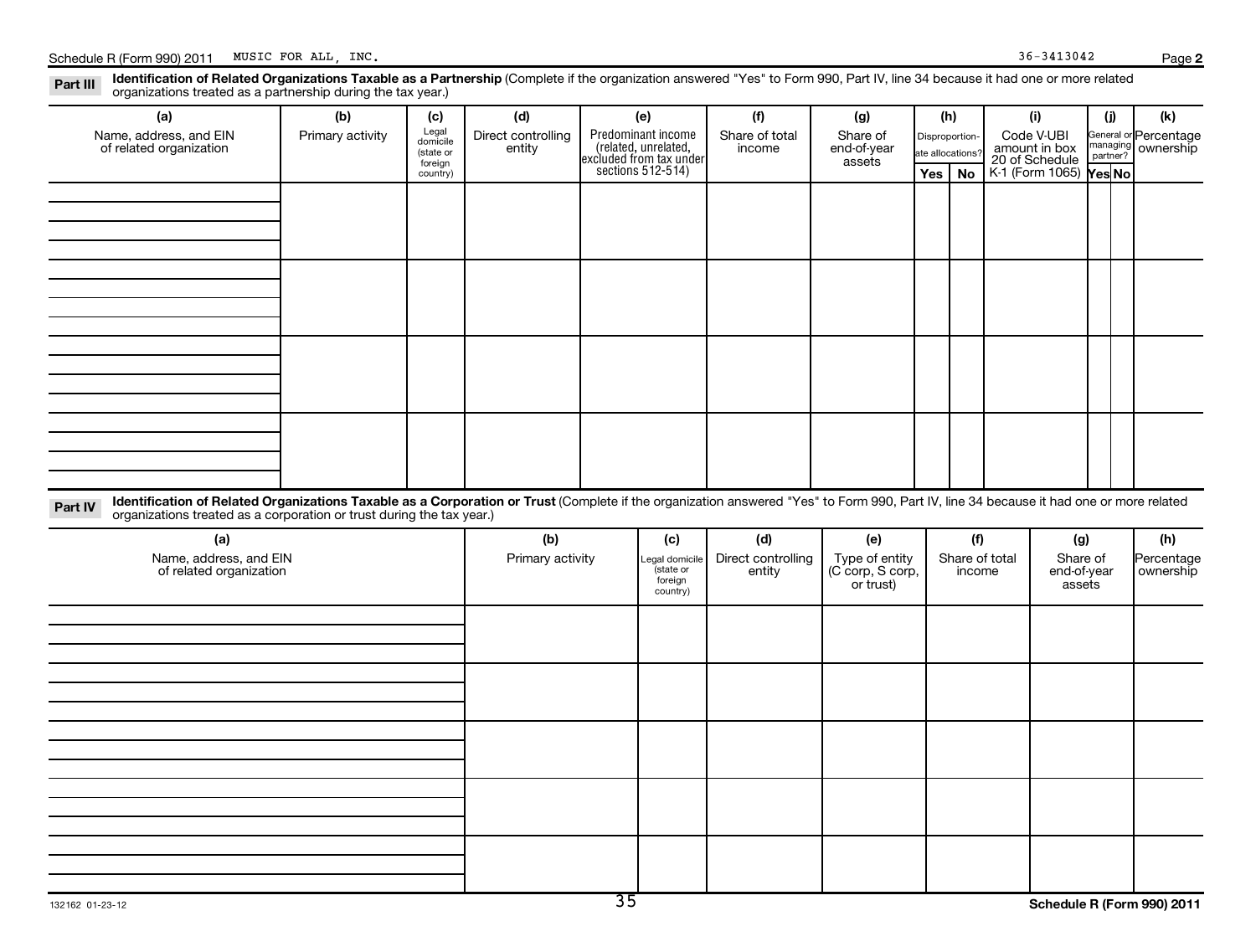| Part V | Transactions With Related Organizations (Complete if the organization answered "Yes" to Form 990, Part IV, line 34, 35, 35a, or 36.)                                                                                           |                                  |                        |                                                 |                |             |              |  |  |
|--------|--------------------------------------------------------------------------------------------------------------------------------------------------------------------------------------------------------------------------------|----------------------------------|------------------------|-------------------------------------------------|----------------|-------------|--------------|--|--|
|        | Note. Complete line 1 if any entity is listed in Parts II, III, or IV of this schedule.                                                                                                                                        |                                  |                        |                                                 |                |             | Yes   No     |  |  |
|        | During the tax year, did the organization engage in any of the following transactions with one or more related organizations listed in Parts II-IV?                                                                            |                                  |                        |                                                 |                |             |              |  |  |
|        |                                                                                                                                                                                                                                |                                  |                        |                                                 | 1a             |             | X            |  |  |
|        |                                                                                                                                                                                                                                |                                  |                        |                                                 | 1 <sub>b</sub> |             | X            |  |  |
|        |                                                                                                                                                                                                                                |                                  |                        |                                                 | 1 <sub>c</sub> | $\mathbf X$ |              |  |  |
|        | d Loans or loan guarantees to or for related organization(s) www.communities.com/www.communities.com/www.communities.com/www.communities.com/www.communities.com/www.communities.com/www.communities.com/www.communities.com/w |                                  |                        |                                                 | 1d             |             | X            |  |  |
|        |                                                                                                                                                                                                                                |                                  |                        |                                                 | 1e             |             | $\, {\bf X}$ |  |  |
|        | f Sale of assets to related organization(s) www.assettion.com/www.assettion.com/www.assettion.com/www.assettion.com/www.assettion.com/www.assettion.com/www.assettion.com/www.assettion.com/www.assettion.com/www.assettion.co |                                  |                        |                                                 | 1f             |             | x            |  |  |
|        |                                                                                                                                                                                                                                |                                  |                        |                                                 | 1g             |             | x            |  |  |
|        | 1h                                                                                                                                                                                                                             |                                  |                        |                                                 |                |             |              |  |  |
|        | i Lease of facilities, equipment, or other assets to related organization(s) manufaction content and content to the assets to related organization(s) manufaction content and content and content and content and content and  |                                  |                        |                                                 |                |             |              |  |  |
|        |                                                                                                                                                                                                                                |                                  |                        |                                                 | 1j.            |             | x            |  |  |
|        | 1k                                                                                                                                                                                                                             |                                  |                        |                                                 |                |             |              |  |  |
|        |                                                                                                                                                                                                                                |                                  |                        |                                                 |                |             |              |  |  |
|        | m Sharing of facilities, equipment, mailing lists, or other assets with related organization(s) marror material content and content and content of facilities, equipment, mailing lists, or other assets with related organiza |                                  |                        |                                                 |                |             |              |  |  |
|        | n Sharing of paid employees with related organization(s) manufaction(s) and contain an examination of the state or state or support of the state or state or state or state or state or state or state or state or state or st |                                  |                        |                                                 |                |             |              |  |  |
|        |                                                                                                                                                                                                                                |                                  |                        |                                                 | 1о             |             | x            |  |  |
|        |                                                                                                                                                                                                                                |                                  |                        |                                                 | 1p             |             | $\mathbf x$  |  |  |
|        |                                                                                                                                                                                                                                |                                  |                        |                                                 |                |             | x            |  |  |
|        |                                                                                                                                                                                                                                |                                  |                        |                                                 | 1q<br>1r       |             | X            |  |  |
|        | If the answer to any of the above is "Yes," see the instructions for information on who must complete this line, including covered relationships and transaction thresholds.                                                   |                                  |                        |                                                 |                |             |              |  |  |
|        |                                                                                                                                                                                                                                |                                  |                        |                                                 |                |             |              |  |  |
|        | (a)<br>Name of other organization                                                                                                                                                                                              | (b)<br>Transaction<br>type (a-r) | (c)<br>Amount involved | (d)<br>Method of determining<br>amount involved |                |             |              |  |  |
|        | (1) MUSIC FOR ALL FOUNDATION, INC.                                                                                                                                                                                             | С                                |                        | 1,837. GRANT FOR SUMMER SYMPOSIUM CAMP          |                |             |              |  |  |
| (2)    |                                                                                                                                                                                                                                |                                  |                        |                                                 |                |             |              |  |  |
|        |                                                                                                                                                                                                                                |                                  |                        |                                                 |                |             |              |  |  |
| (3)    |                                                                                                                                                                                                                                |                                  |                        |                                                 |                |             |              |  |  |
| (4)    |                                                                                                                                                                                                                                |                                  |                        |                                                 |                |             |              |  |  |
| (5)    |                                                                                                                                                                                                                                |                                  |                        |                                                 |                |             |              |  |  |
|        |                                                                                                                                                                                                                                |                                  |                        |                                                 |                |             |              |  |  |
| (6)    |                                                                                                                                                                                                                                |                                  |                        |                                                 |                |             |              |  |  |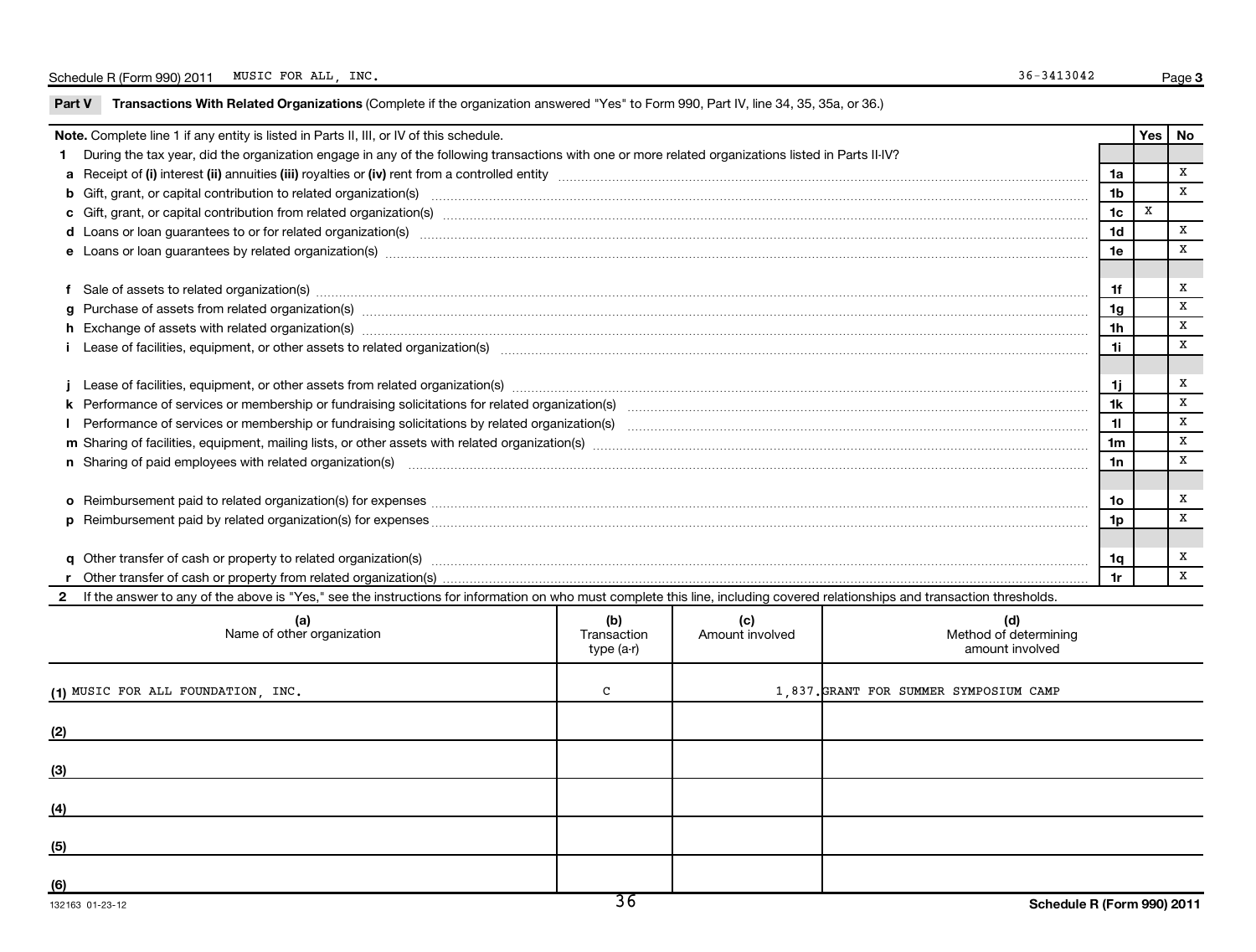### Schedule R (Form 990) 2011 MUSIC FOR ALL, INC. Page Page 36-3413042

#### Part VI Unrelated Organizations Taxable as a Partnership (Complete if the organization answered "Yes" to Form 990, Part IV, line 37.)

Provide the following information for each entity taxed as a partnership through which the organization conducted more than five percent of its activities (measured by total assets or gross revenue) that was not a related organization. See instructions regarding exclusion for certain investment partnerships.

| ັ<br>(a)<br>Name, address, and EIN<br>of entity | ັ<br>$\overline{\phantom{a}}$<br>(b)<br>Primary activity | (c)<br>Legal domicile<br>(state or foreign<br>country) | (d)<br>$\begin{array}{ l l } \hline \text{Predominant income} & \text{Area} \\ \hline \text{(related, unrelated,} & \text{501(c)(3)} \\ \text{excluded from tax} & \text{501(c)(3)} \\ \text{under section 512-514)} & \text{Yes. No} \\\hline \end{array}$ | (e)<br>Are all<br>partners sec.<br>$501(c)(3)$<br>orgs.? | (f)<br>Share of<br>total<br>income | (g)<br>Share of<br>end-of-year<br>assets | Dispropor-<br>tionate | (h)<br>allocations? | (i)<br>Code V-UBI<br>amount in box 20<br>of Schedule K-1<br>(Form 1065)<br>$\frac{1}{\sqrt{1+\frac{1}{2}}}\sqrt{\frac{1}{2}}$<br>(Form 1065)<br>These No | (j)    | (k) |
|-------------------------------------------------|----------------------------------------------------------|--------------------------------------------------------|-------------------------------------------------------------------------------------------------------------------------------------------------------------------------------------------------------------------------------------------------------------|----------------------------------------------------------|------------------------------------|------------------------------------------|-----------------------|---------------------|----------------------------------------------------------------------------------------------------------------------------------------------------------|--------|-----|
|                                                 |                                                          |                                                        |                                                                                                                                                                                                                                                             |                                                          |                                    |                                          |                       | Yes No              |                                                                                                                                                          | Yes NO |     |
|                                                 |                                                          |                                                        |                                                                                                                                                                                                                                                             |                                                          |                                    |                                          |                       |                     |                                                                                                                                                          |        |     |
|                                                 |                                                          |                                                        |                                                                                                                                                                                                                                                             |                                                          |                                    |                                          |                       |                     |                                                                                                                                                          |        |     |
|                                                 |                                                          |                                                        |                                                                                                                                                                                                                                                             |                                                          |                                    |                                          |                       |                     |                                                                                                                                                          |        |     |
|                                                 |                                                          |                                                        |                                                                                                                                                                                                                                                             |                                                          |                                    |                                          |                       |                     |                                                                                                                                                          |        |     |
|                                                 |                                                          |                                                        |                                                                                                                                                                                                                                                             |                                                          |                                    |                                          |                       |                     |                                                                                                                                                          |        |     |
|                                                 |                                                          |                                                        |                                                                                                                                                                                                                                                             |                                                          |                                    |                                          |                       |                     |                                                                                                                                                          |        |     |
|                                                 |                                                          |                                                        |                                                                                                                                                                                                                                                             |                                                          |                                    |                                          |                       |                     |                                                                                                                                                          |        |     |
|                                                 |                                                          |                                                        |                                                                                                                                                                                                                                                             |                                                          |                                    |                                          |                       |                     |                                                                                                                                                          |        |     |

**Schedule R (Form 990) 2011**